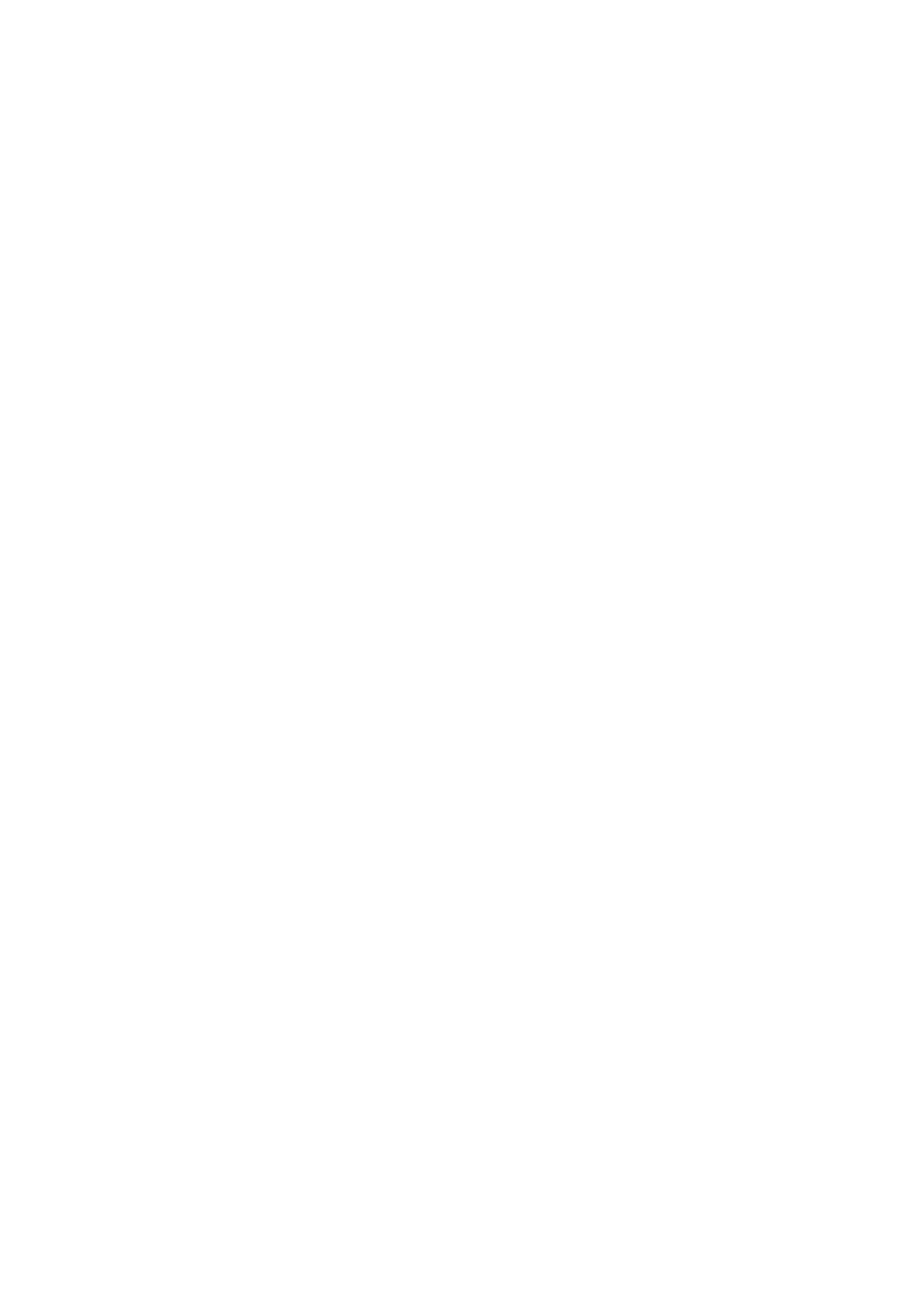Basic and advanced software packaging scenarios using the RPM package manager

Marie Doleželová Red Hat Customer Content Services mdolezel@redhat.com

Maxim Svistunov Red Hat Customer Content Services

Adam Miller Red Hat

Adam Kvítek Red Hat Customer Content Services

Petr Kovář Red Hat Customer Content Services

Miroslav Suchý Red Hat

Customer Content Services rhel-notes@redhat.com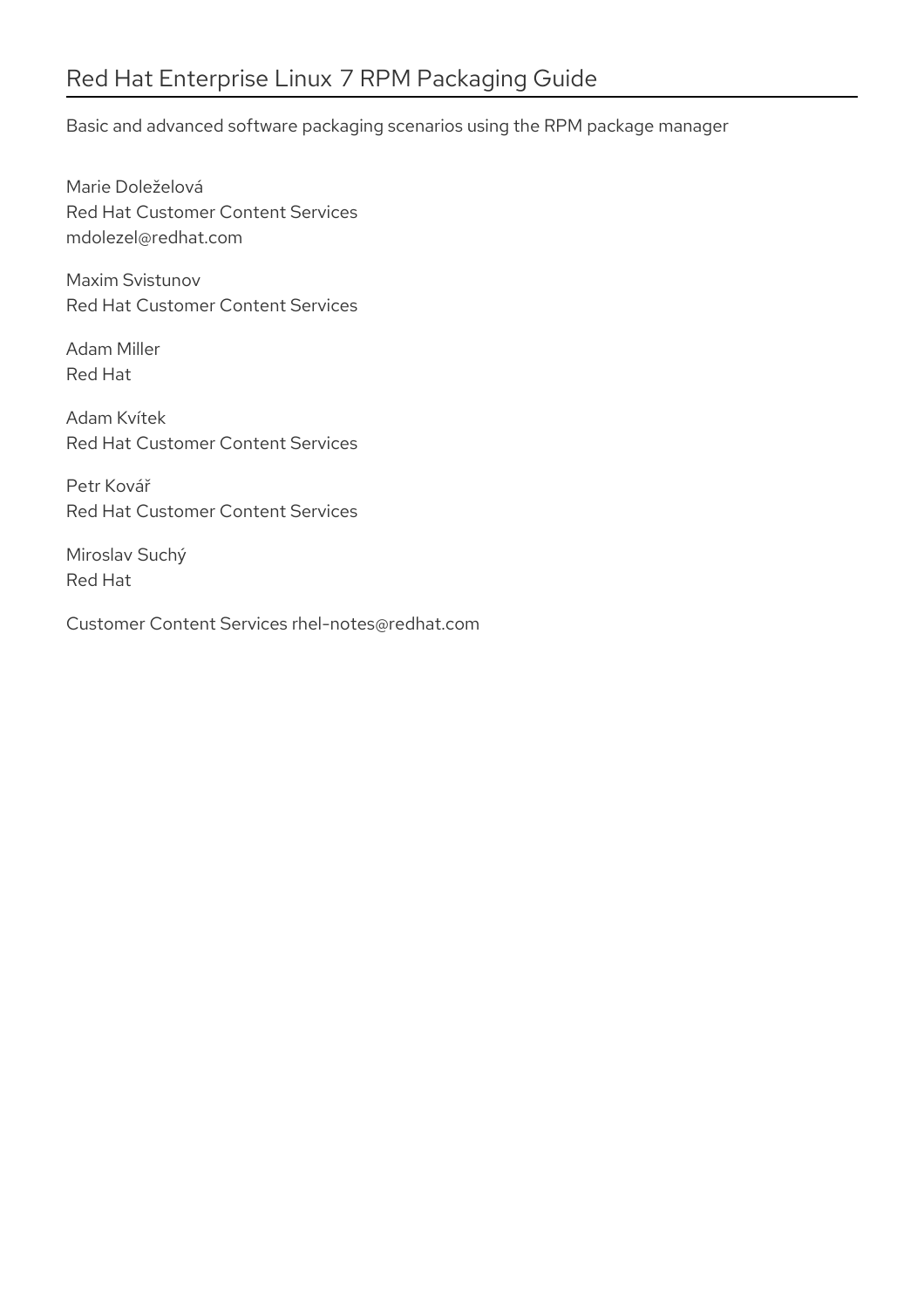## Legal Notice

Copyright © 2020 Red Hat, Inc.

The text of and illustrations in this document are licensed by Red Hat under a Creative Commons Attribution–Share Alike 3.0 Unported license ("CC-BY-SA"). An explanation of CC-BY-SA is available at

http://creativecommons.org/licenses/by-sa/3.0/

. In accordance with CC-BY-SA, if you distribute this document or an adaptation of it, you must provide the URL for the original version.

Red Hat, as the licensor of this document, waives the right to enforce, and agrees not to assert, Section 4d of CC-BY-SA to the fullest extent permitted by applicable law.

Red Hat, Red Hat Enterprise Linux, the Shadowman logo, the Red Hat logo, JBoss, OpenShift, Fedora, the Infinity logo, and RHCE are trademarks of Red Hat, Inc., registered in the United States and other countries.

Linux ® is the registered trademark of Linus Torvalds in the United States and other countries.

Java ® is a registered trademark of Oracle and/or its affiliates.

XFS ® is a trademark of Silicon Graphics International Corp. or its subsidiaries in the United States and/or other countries.

MySQL<sup>®</sup> is a registered trademark of MySQL AB in the United States, the European Union and other countries.

Node.js ® is an official trademark of Joyent. Red Hat is not formally related to or endorsed by the official Joyent Node.js open source or commercial project.

The OpenStack ® Word Mark and OpenStack logo are either registered trademarks/service marks or trademarks/service marks of the OpenStack Foundation, in the United States and other countries and are used with the OpenStack Foundation's permission. We are not affiliated with, endorsed or sponsored by the OpenStack Foundation, or the OpenStack community.

All other trademarks are the property of their respective owners.

## Abstract

The RPM Packaging Guide documents packaging software into an RPM. It also shows how to prepare source code for packaging. Lastly, the guide explains selected advanced packaging scenarios.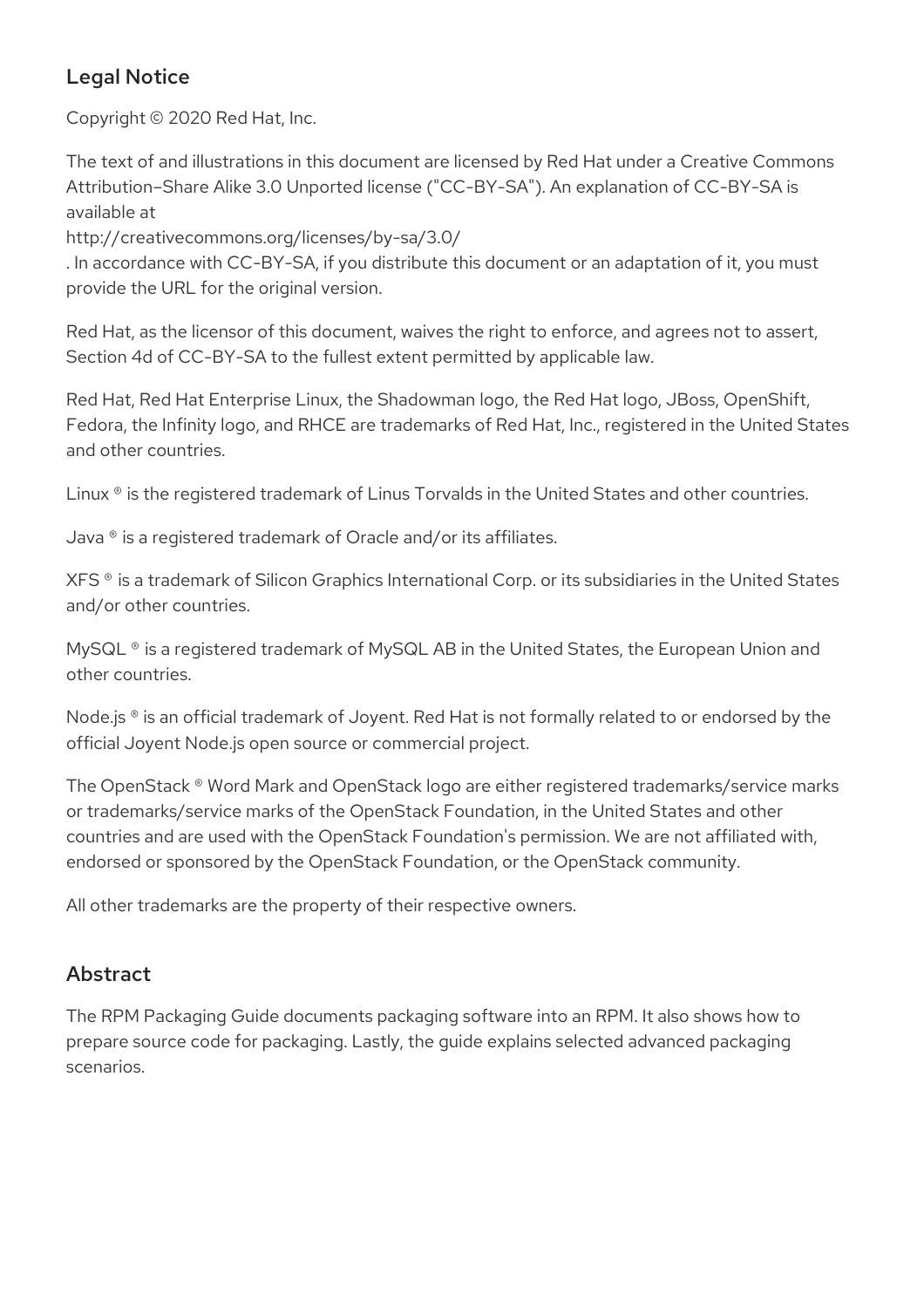## Table of Contents

| CHAPTER 1. GETTING STARTED WITH RPM PACKAGING NARROLL ACCONOMIC LOCAL START SERIES AND THE RESERVED STARTED WITH RPM PACKAGING NARROLL ASSEMBLED AT A START START START START START START START START START START START START |     |
|-------------------------------------------------------------------------------------------------------------------------------------------------------------------------------------------------------------------------------|-----|
| 1.1. INTRODUCTION TO RPM PACKAGING                                                                                                                                                                                            |     |
| 1.2. RPM ADVANTAGES                                                                                                                                                                                                           |     |
| 1.3. CREATING YOUR FIRST RPM PACKAGE                                                                                                                                                                                          |     |
|                                                                                                                                                                                                                               |     |
|                                                                                                                                                                                                                               |     |
| 2.1. WHAT SOURCE CODE IS                                                                                                                                                                                                      |     |
| 2.1.1. Source code examples                                                                                                                                                                                                   |     |
| 2.1.1.1. Hello World written in bash                                                                                                                                                                                          |     |
| 2.1.1.2. Hello World written in Python                                                                                                                                                                                        |     |
| 2.1.1.3. Hello World written in C                                                                                                                                                                                             |     |
| 2.2. HOW PROGRAMS ARE MADE                                                                                                                                                                                                    |     |
| 2.2.1. Natively Compiled Code                                                                                                                                                                                                 |     |
| 2.2.2. Interpreted Code                                                                                                                                                                                                       |     |
| 2.2.2.1. Raw-interpreted programs                                                                                                                                                                                             |     |
| 2.2.2.2. Byte-compiled programs                                                                                                                                                                                               |     |
| 2.3. BUILDING SOFTWARE FROM SOURCE                                                                                                                                                                                            |     |
| 2.3.1. Natively Compiled Code                                                                                                                                                                                                 |     |
| 2.3.1.1. Manual building                                                                                                                                                                                                      |     |
| 2.3.1.2. Automated building                                                                                                                                                                                                   |     |
|                                                                                                                                                                                                                               |     |
| 2.3.2. Interpreting code                                                                                                                                                                                                      |     |
| 2.3.2.1. Byte-compiling code                                                                                                                                                                                                  |     |
| 2.3.2.2. Raw-interpreting code                                                                                                                                                                                                |     |
| 2.4. PATCHING SOFTWARE                                                                                                                                                                                                        |     |
| 2.5. INSTALLING ARBITRARY ARTIFACTS                                                                                                                                                                                           |     |
| 2.5.1. Using the install command                                                                                                                                                                                              |     |
| 2.5.2. Using the make install command                                                                                                                                                                                         |     |
| 2.6. PREPARING SOURCE CODE FOR PACKAGING                                                                                                                                                                                      |     |
| 2.7. PUTTING SOURCE CODE INTO TARBALL                                                                                                                                                                                         |     |
| 2.7.1. Putting the bello project into tarball                                                                                                                                                                                 |     |
| 2.7.2. Putting the pello project into tarball                                                                                                                                                                                 | 17  |
| 2.7.3. Putting the cello project into tarball                                                                                                                                                                                 | 18  |
|                                                                                                                                                                                                                               |     |
| <b>CHAPTER 3. PACKAGING SOFTWARE</b>                                                                                                                                                                                          | -20 |
| 3.1. RPM PACKAGES                                                                                                                                                                                                             | 20  |
| 3.1.1. What an RPM is                                                                                                                                                                                                         | 20  |
| Types of RPM packages                                                                                                                                                                                                         | 20  |
| 3.1.2. Listing RPM packaging tool's utilities                                                                                                                                                                                 | 20  |
| 3.1.3. Setting up RPM packaging workspace                                                                                                                                                                                     | 21  |
| 3.1.4. What a SPEC file is                                                                                                                                                                                                    | 21  |
| 3.1.4.1. Preamble Items                                                                                                                                                                                                       | 22  |
| 3.1.4.2. Body Items                                                                                                                                                                                                           | 24  |
| 3.1.4.3. Advanced items                                                                                                                                                                                                       | 24  |
|                                                                                                                                                                                                                               |     |
| 3.1.5. BuildRoots                                                                                                                                                                                                             | 24  |
| 3.1.6. RPM macros                                                                                                                                                                                                             | 25  |
| 3.2. WORKING WITH SPEC FILES                                                                                                                                                                                                  | 25  |
| 3.2.1. Ways to create a new SPEC file                                                                                                                                                                                         | 26  |
| 3.2.2. Creating a new SPEC file with rpmdev-newspec                                                                                                                                                                           | 26  |
| 3.2.3. Modifying an original SPEC file for creating RPMs                                                                                                                                                                      | 27  |
| 3.2.4. An example SPEC file for a program written in bash                                                                                                                                                                     | 29  |
| 3.2.5. An example SPEC file for a program written in Python                                                                                                                                                                   | 30  |
|                                                                                                                                                                                                                               |     |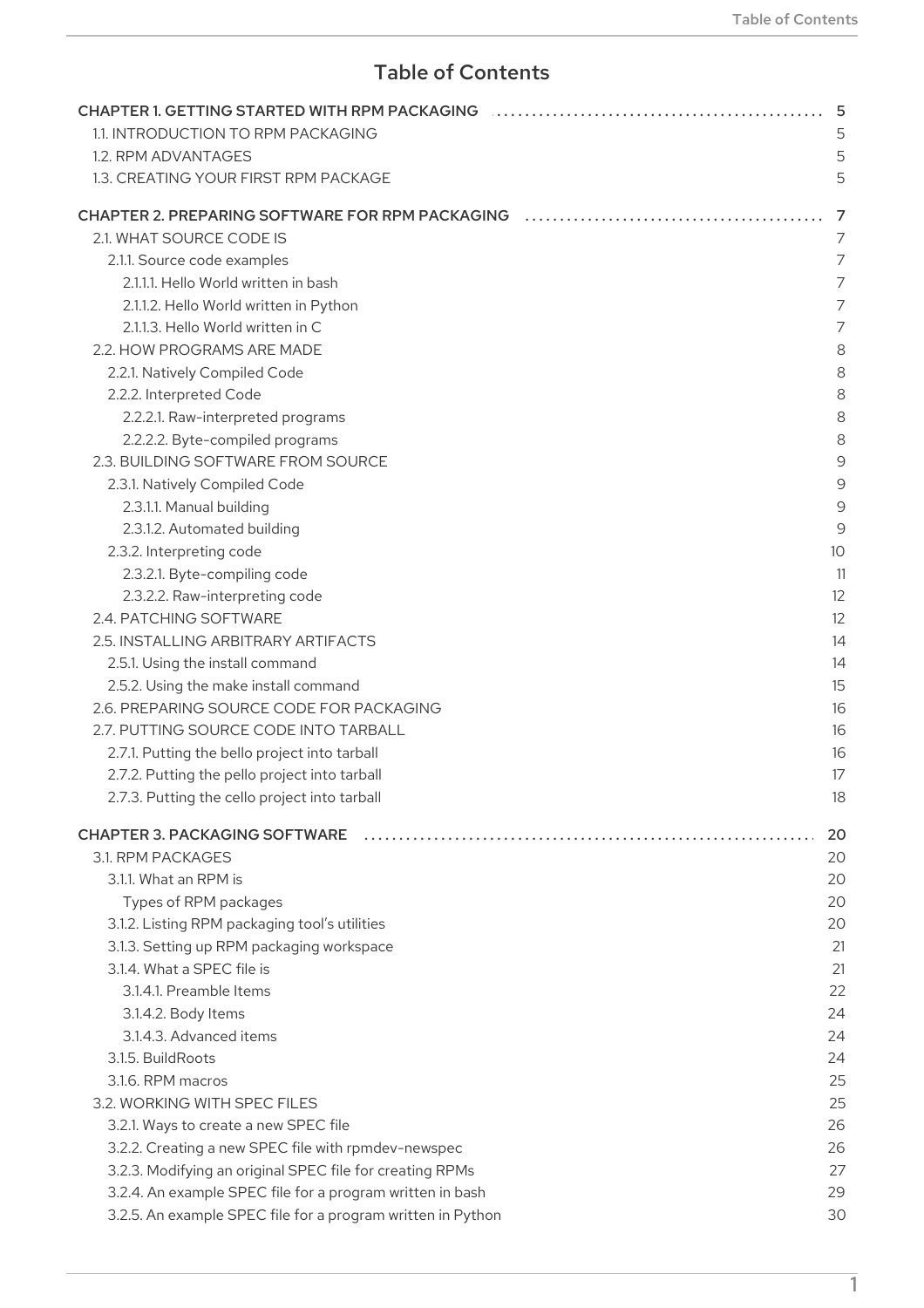| 3.2.6. An example SPEC file for a program written in C                          | 32   |
|---------------------------------------------------------------------------------|------|
| 3.3. BUILDING RPMS                                                              | 33   |
| 3.3.1. Building source RPMs                                                     | 33   |
| 3.3.2. Building binary RPMs                                                     | 34   |
| 3.3.2.1. Rebuilding a binary RPM from a source RPM                              | 34   |
| 3.3.2.2. Building a binary RPM from the SPEC file                               | 35   |
| 3.3.2.3. Building RPMs from source RPMs                                         | 35   |
| 3.4. CHECKING RPMS FOR SANITY                                                   | 36   |
|                                                                                 | 36   |
| 3.4.1. Checking bello for sanity                                                |      |
| 3.4.1.1. Checking the bello SPEC File                                           | 36   |
| 3.4.1.2. Checking the bello binary RPM                                          | 37   |
| 3.4.2. Checking pello for sanity                                                | 37   |
| 3.4.2.1. Checking the pello SPEC File                                           | 37   |
| 3.4.2.2. Checking the pello binary RPM                                          | 38   |
| 3.4.3. Checking cello for sanity                                                | 39   |
| 3.4.3.1. Checking the cello SPEC File                                           | 39   |
| 3.4.3.2. Checking the cello binary RPM                                          | 39   |
|                                                                                 |      |
|                                                                                 | - 41 |
| 4.1. SIGNING PACKAGES                                                           | 41   |
| 4.1.1. Creating a GPG key                                                       |      |
| 4.1.2. Adding a signature to an already existing package                        | 41   |
| 4.1.3. Checking the signatures of a package with multiple signatures            | 42   |
| 4.1.4. A practical example of adding a signature to an already existing package | 42   |
| 4.1.5. Replacing the signature on an already existing package                   | 42   |
| 4.1.6. Signing a package at build-time                                          | 43   |
| 4.2. MORE ON MACROS                                                             | 43   |
| 4.2.1. Defining your own macros                                                 | 43   |
| 4.2.2. Using the %setup macro                                                   | 44   |
| 4.2.2.1. Using the %setup -q macro                                              | 45   |
| 4.2.2.2. Using the %setup -n macro                                              | 45   |
|                                                                                 |      |
| 4.2.2.3. Using the %setup -c macro                                              | 45   |
| 4.2.2.4. Using the %setup -D and %setup -T macros                               | 45   |
| 4.2.2.5. Using the %setup -a and %setup -b macros                               | 46   |
| 4.2.3. Common RPM macros in the %files section                                  | 46   |
| 4.2.4. Displaying the built-in macros                                           | 47   |
| 4.2.5. RPM distribution macros                                                  | 47   |
| 4.2.5.1. Creating custom macros                                                 | 48   |
| 4.3. EPOCH, SCRIPTLETS AND TRIGGERS                                             | 48   |
| 4.3.1. The Epoch directive                                                      | 48   |
| 4.3.2. Scriptlets                                                               | 49   |
| 4.3.2.1. Scriptlets directives                                                  | 49   |
| 4.3.2.2. Turning off a scriptlet execution                                      | 49   |
| 4.3.2.3. Scriptlets macros                                                      | 50   |
| 4.3.3. The Triggers directives                                                  | 51   |
| 4.3.4. Using non-shell scripts in a SPEC file                                   | 52   |
| 4.4. RPM CONDITIONALS                                                           | 52   |
|                                                                                 | 53   |
| 4.4.1. RPM conditionals syntax                                                  |      |
| 4.4.2. RPM conditionals examples                                                | 53   |
| 4.4.2.1. The %if conditionals                                                   | 53   |
| 4.4.2.2. Specialized variants of %if conditionals                               | 54   |
| 4.4.2.2.1. The %ifarch conditional                                              | 54   |
| 4.4.2.2.2. The %ifnarch conditional                                             | 54   |
|                                                                                 |      |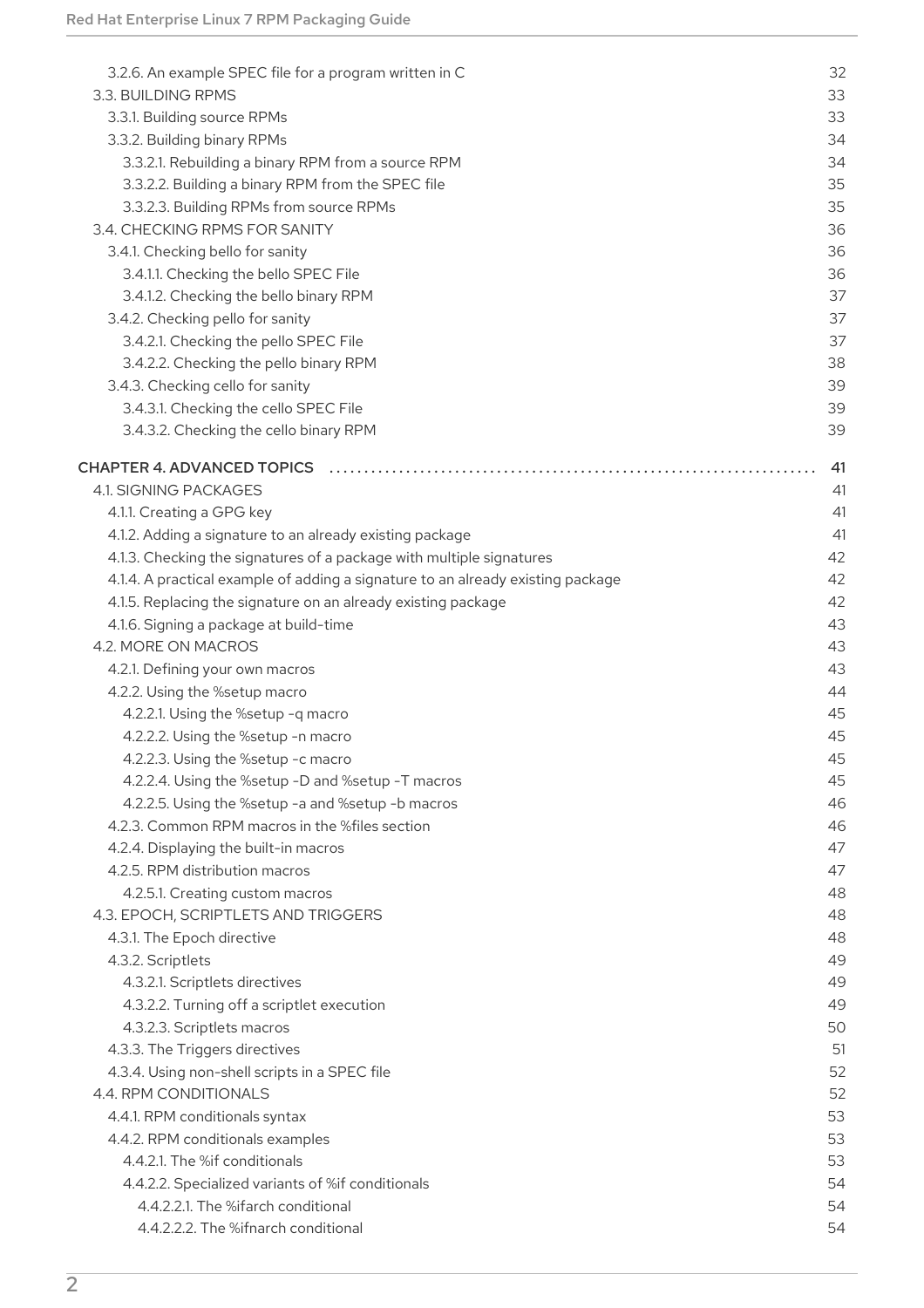| 4.4.2.2.3. The %ifos conditional | 54 |
|----------------------------------|----|
|                                  |    |
|                                  |    |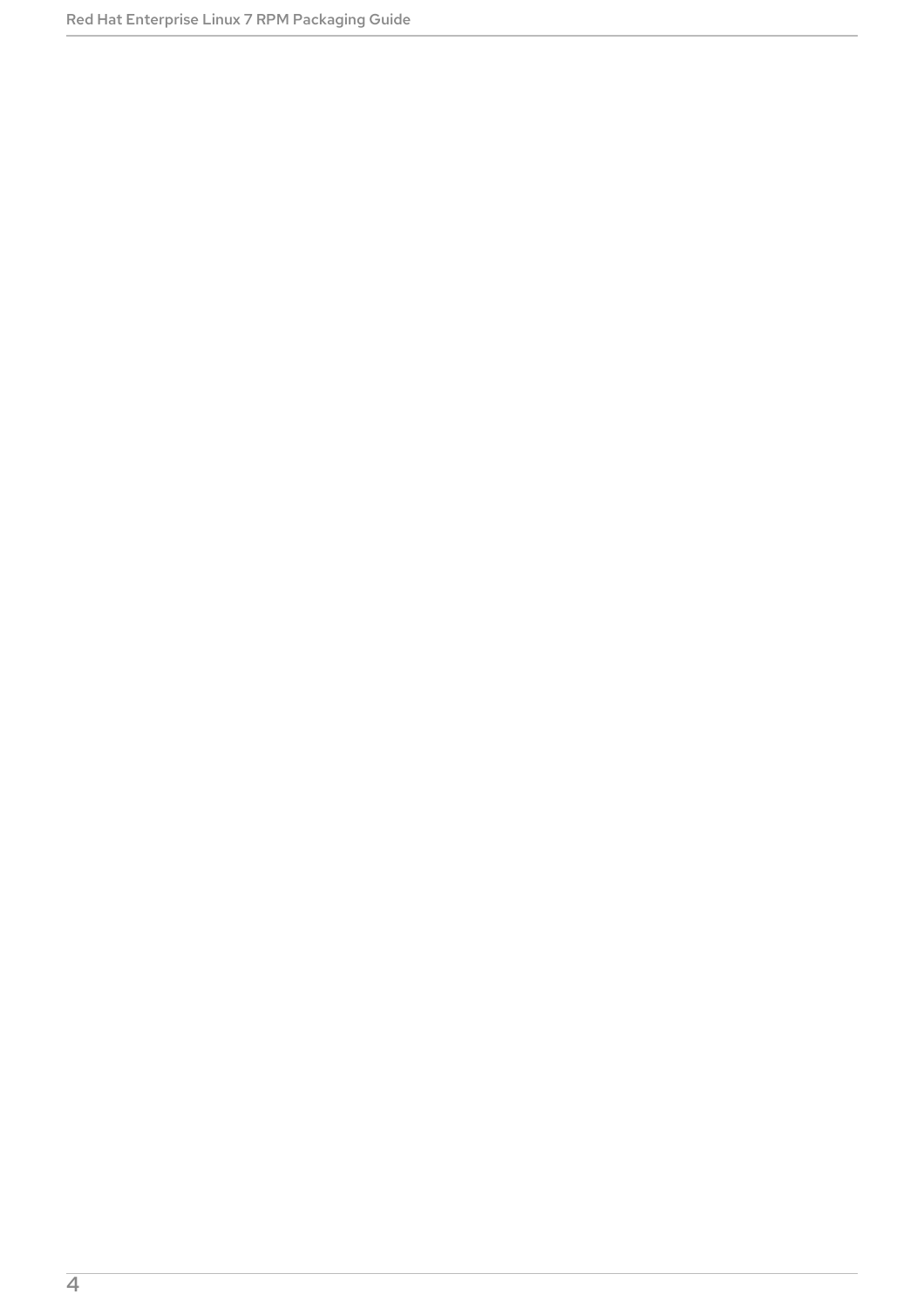## <span id="page-8-0"></span>CHAPTER 1. GETTING STARTED WITH RPM PACKAGING

The following section introduces the concept of RPM packaging and its main advantages.

## <span id="page-8-1"></span>1.1. INTRODUCTION TO RPM PACKAGING

The RPM Package Manager (RPM) is a package management system that runs on RHEL, CentOS, and Fedora. You can use RPM to distribute, manage, and update software that you create for any of the operating systems mentioned above.

## <span id="page-8-2"></span>1.2. RPM ADVANTAGES

The RPM package management system brings several advantages over distribution of software in conventional archive files.

RPM enables you to:

- Install, reinstall, remove, upgrade and verify packages with standard package management tools, such as Yum or PackageKit.
- Use a database of installed packages to query and verify packages.
- Use metadata to describe packages, their installation instructions, and other package parameters.
- Package software sources, patches and complete build instructions into source and binary packages.
- Add packages to **Yum** repositories.
- Digitally sign your packages by using GNU Privacy Guard (GPG) signing keys.

## <span id="page-8-3"></span>1.3. CREATING YOUR FIRST RPM PACKAGE

Creating an RPM package can be complicated. Here is a complete, working RPM Spec file with several things skipped and simplified.

| Version: 1<br>Release: 1<br>License: FIXME                                              | Name: hello-world<br>Summary: Most simple RPM package |  |
|-----------------------------------------------------------------------------------------|-------------------------------------------------------|--|
| %description                                                                            | This is my first RPM package, which does nothing.     |  |
| %prep                                                                                   | # we have no source, so nothing here                  |  |
| %build<br>$cat >$ hello-world sh $<<$ EOF<br>#!/usr/bin/bash<br>echo Hello world<br>EOF |                                                       |  |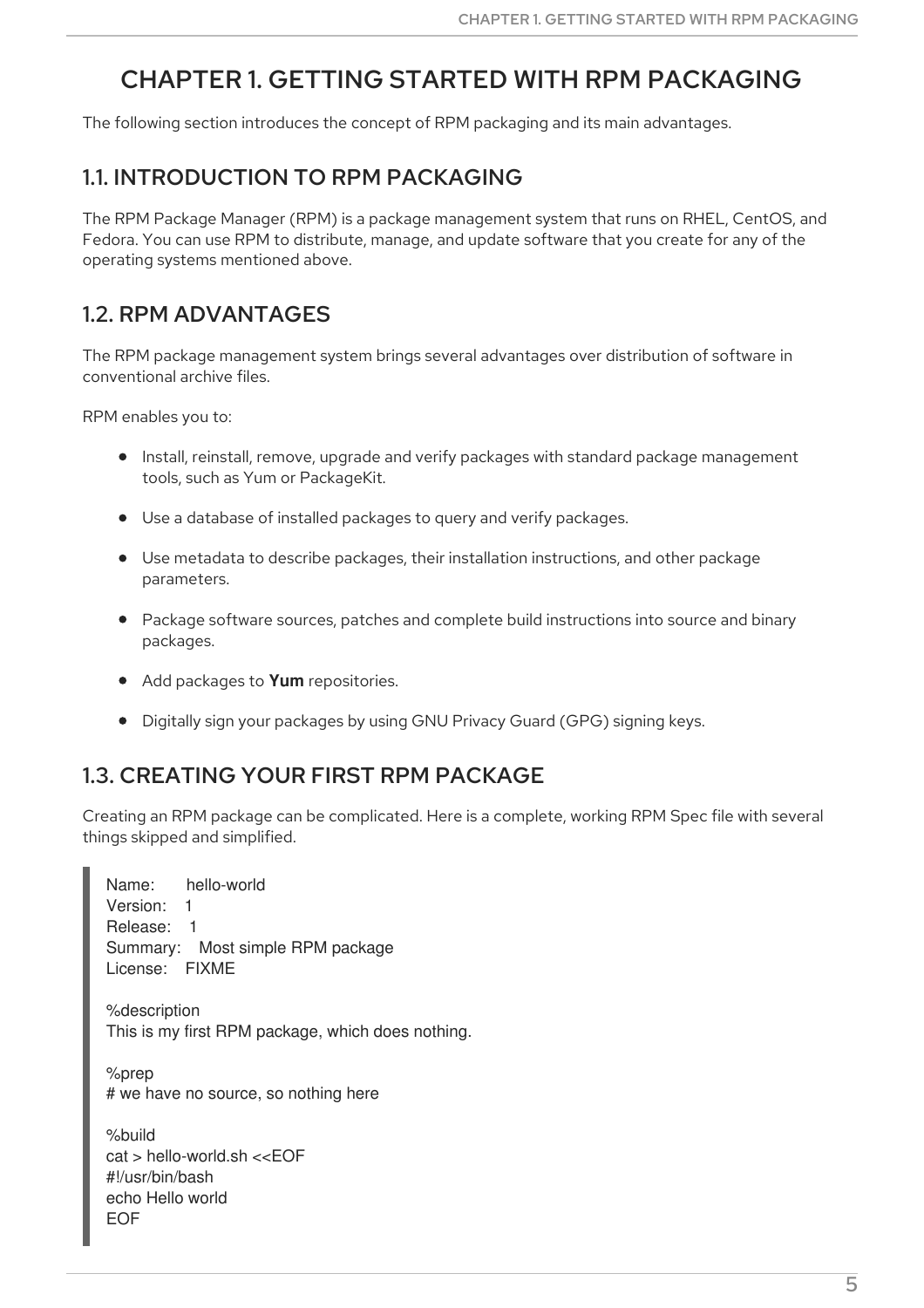%install mkdir -p %{buildroot}/usr/bin/ install -m 755 hello-world.sh %{buildroot}/usr/bin/hello-world.sh

%files /usr/bin/hello-world.sh

%changelog # let's skip this for now

Save this file as **hello-world.spec**.

Now use these commands:

\$ rpmdev-setuptree \$ rpmbuild -ba hello-world.spec

The command **rpmdev-setuptree** creates several working directories. As those directories are stored permanently in \$HOME, this command does not need to be used again.

The command **rpmbuild** creates the actual rpm package. The output of this command can be similar to:

... [SNIP] Wrote: /home/<username>/rpmbuild/SRPMS/hello-world-1-1.src.rpm Wrote: /home/<username>/rpmbuild/RPMS/x86\_64/hello-world-1-1.x86\_64.rpm Executing(%clean): /bin/sh -e /var/tmp/rpm-tmp.wgaJzv + umask 022 + cd /home/<username>/rpmbuild/BUILD + /usr/bin/rm -rf /home/<username>/rpmbuild/BUILDROOT/hello-world-1-1.x86\_64  $+$  exit 0

The file **/home/<username>/rpmbuild/RPMS/x86\_64/hello-world-1-1.x86\_64.rpm** is your first RPM package. It can be installed in the system and tested.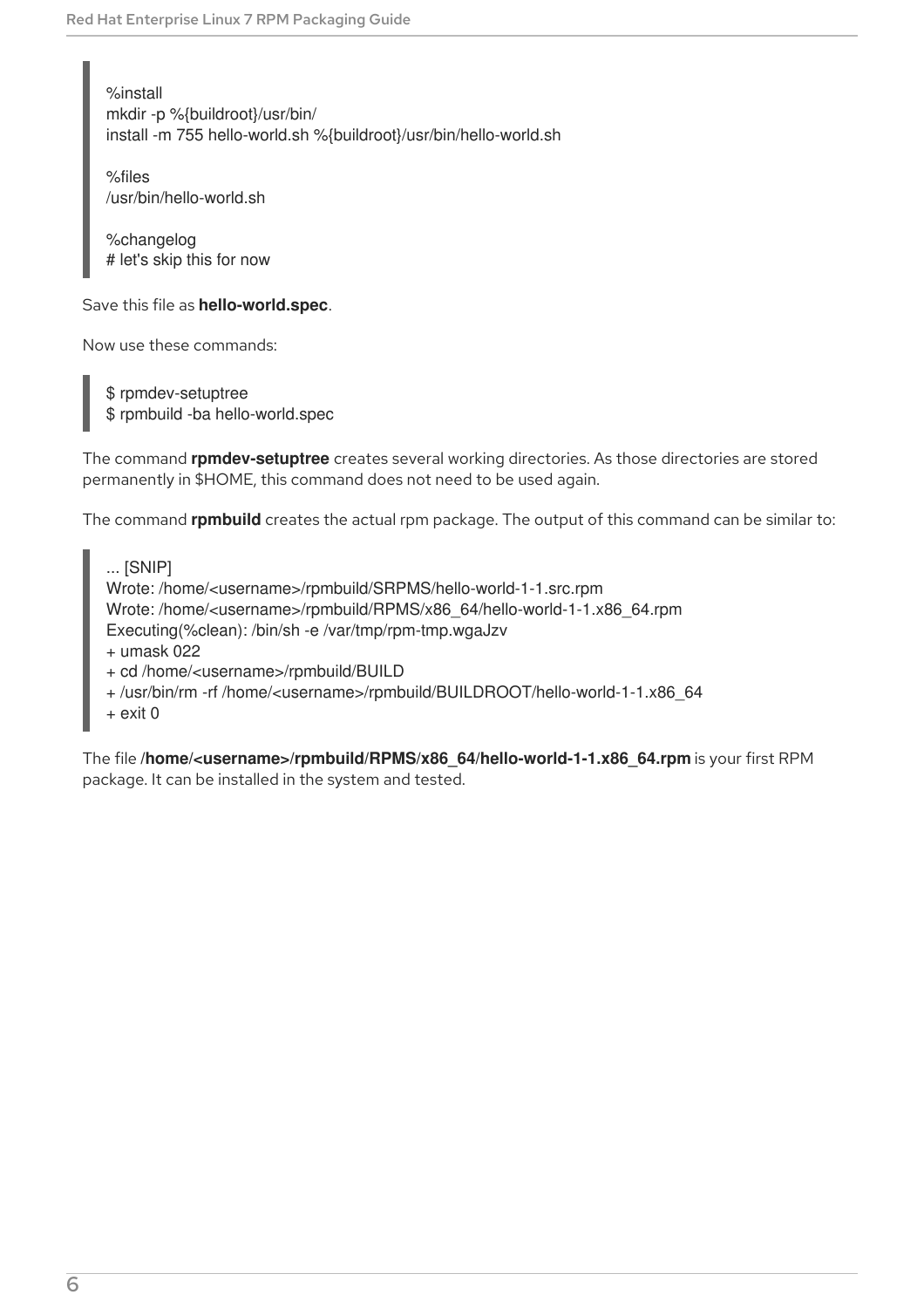## <span id="page-10-0"></span>CHAPTER 2. PREPARING SOFTWARE FOR RPM PACKAGING

This section explains how to prepare software for RPM packaging. To do so, knowing how to code is not necessary. However, you need to [understand](#page-11-0) the basic concepts, such as What [source](#page-10-1) code is and How programs are made.

## <span id="page-10-1"></span>2.1. WHAT SOURCE CODE IS

This part explains what source code is and shows example source codes of a program written in three different programming languages.

Source code is human-readable instructions to the computer, which describe how to perform a computation. Source code is expressed using a programming language.

## <span id="page-10-2"></span>2.1.1. Source code examples

This document features three versions of the **Hello World** program written in three different programming languages:

- [Section](#page-10-3) 2.1.1.1, "Hello World written in bash"
- Section 2.1.1.2, "Hello World written in [Python"](#page-10-4)
- [Section](#page-11-5) 2.1.1.3. "Hello World written in C"

Each version is packaged differently.

These versions of the **Hello World** program cover the three major use cases of an RPM packager.

#### <span id="page-10-3"></span>2.1.1.1. Hello World written in bash

The *bello* project implements **Hello World** in [bash](https://www.gnu.org/software/bash/). The implementation only contains the **bello** shell script. The purpose of the program is to output **Hello World** on the command line.

The **bello** file has the following syntax:

#!/bin/bash

printf "Hello World\n"

#### <span id="page-10-4"></span>2.1.1.2. Hello World written in Python

The *pello* project implements **Hello World** in [Python.](https://www.python.org/) The implementation only contains the **pello.py** program. The purpose of the program is to output **Hello World** on the command line.

The **pello.py** file has the following syntax:

#!/usr/bin/python3

print("Hello World")

## <span id="page-10-5"></span>2.1.1.3. Hello World written in C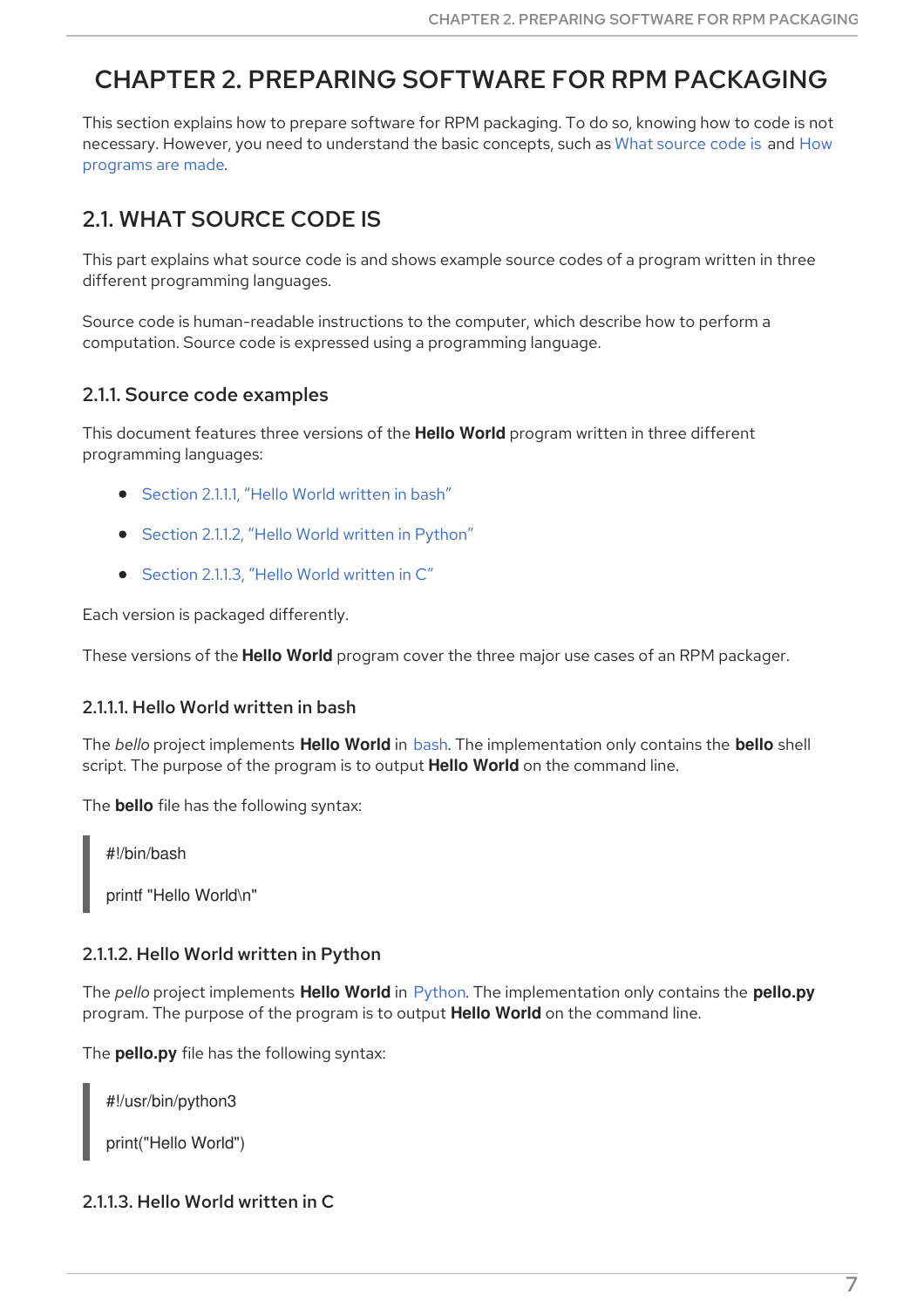<span id="page-11-5"></span>The *cello* project implements **Hello World** in C. The implementation only contains the **cello.c** and the **Makefile** files, so the resulting **tar.gz** archive will have two files apart from the **LICENSE** file.

The purpose of the program is to output **Hello World** on the command line.

The **cello.c** file has the following syntax:

```
#include <stdio.h>
int main(void) {
  printf("Hello World\n");
  return 0;
}
```
## <span id="page-11-0"></span>2.2. HOW PROGRAMS ARE MADE

Methods of conversion from human-readable source code to machine code (instructions that the computer follows to execute the program) include the following:

- The program is natively compiled.
- The program is interpreted by raw interpreting.
- The program is interpreted by byte compiling.

## <span id="page-11-1"></span>2.2.1. Natively Compiled Code

Natively compiled software is software written in a programming language that compiles to machine code with a resulting binary executable file. Such software can be run stand-alone.

RPM packages built this way are architecture-specific.

If you compile such software on a computer that uses a 64-bit (x86–64) AMD or Intel processor, it does not execute on a 32-bit (x86) AMD or Intel processor. The resulting package has architecture specified in its name.

## <span id="page-11-2"></span>2.2.2. Interpreted Code

Some programming languages, such as [bash](https://www.gnu.org/software/bash/) or [Python](https://www.python.org/), do not compile to machine code. Instead, their programs' source code is executed step by step, without prior transformations, by a Language Interpreter or a Language Virtual Machine.

Software written entirely in interpreted programming languages is not architecture-specific. Hence, the resulting RPM Package has the **noarch** string in its name.

Interpreted languages are either [Raw-interpreted](#page-11-3) programs or [Byte-compiled](#page-12-4) programs. These two types differ in program build process and in packaging procedure.

#### <span id="page-11-3"></span>2.2.2.1. Raw-interpreted programs

Raw-interpreted language programs do not need to be compiled and are directly executed by the interpreter.

#### <span id="page-11-4"></span>2.2.2.2. Byte-compiled programs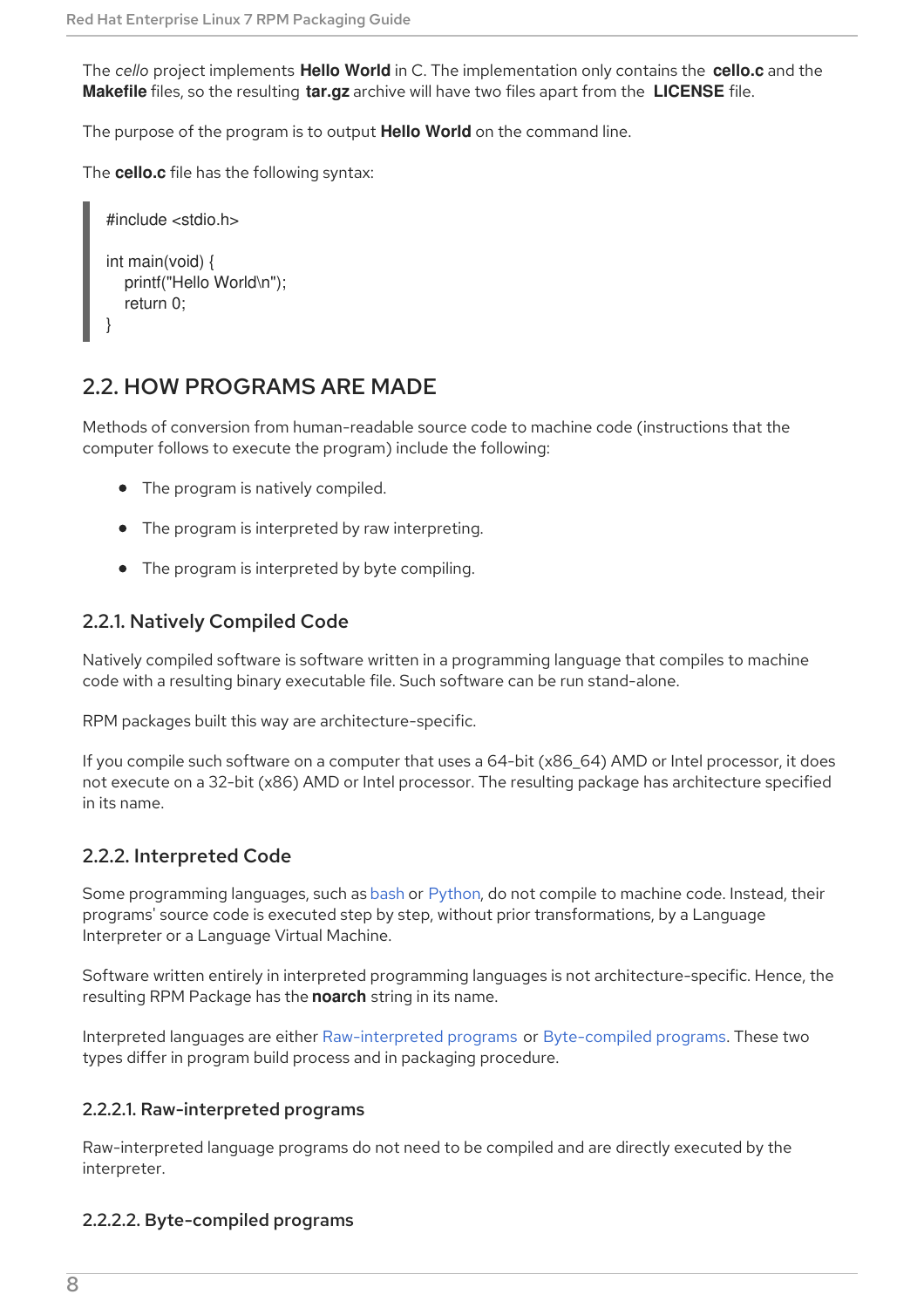<span id="page-12-4"></span>Byte-compiled languages need to be compiled into byte code, which is then executed by the language virtual machine.



#### **NOTE**

Some languages offer a choice: they can be raw-interpreted or byte-compiled.

## <span id="page-12-0"></span>2.3. BUILDING SOFTWARE FROM SOURCE

This part describes how to build software from source code.

For software written in compiled languages, the source code goes through a build process, producing machine code. This process, commonly called compiling or translating, varies for different languages. The resulting built software can be run, which makes the computer perform the task specified by the programmer.

For software written in raw interpreted languages, the source code is not built, but executed directly.

For software written in byte-compiled interpreted languages, the source code is compiled into byte code, which is then executed by the language virtual machine.

## <span id="page-12-1"></span>2.3.1. Natively Compiled Code

This section shows how to build the **cello.c** program written in the C language into an executable.

#### **cello.c**

```
#include <stdio.h>
int main(void) {
  printf("Hello World\n");
  return 0;
}
```
#### <span id="page-12-2"></span>2.3.1.1. Manual building

If you want to build the **cello.c** program manually, use this procedure:

#### Procedure

1. Invoke the C compiler from the GNU Compiler [Collection](https://gcc.gnu.org/) to compile the source code into binary:



2. Execute the resulting output binary **cello**:



#### <span id="page-12-3"></span>2.3.1.2. Automated building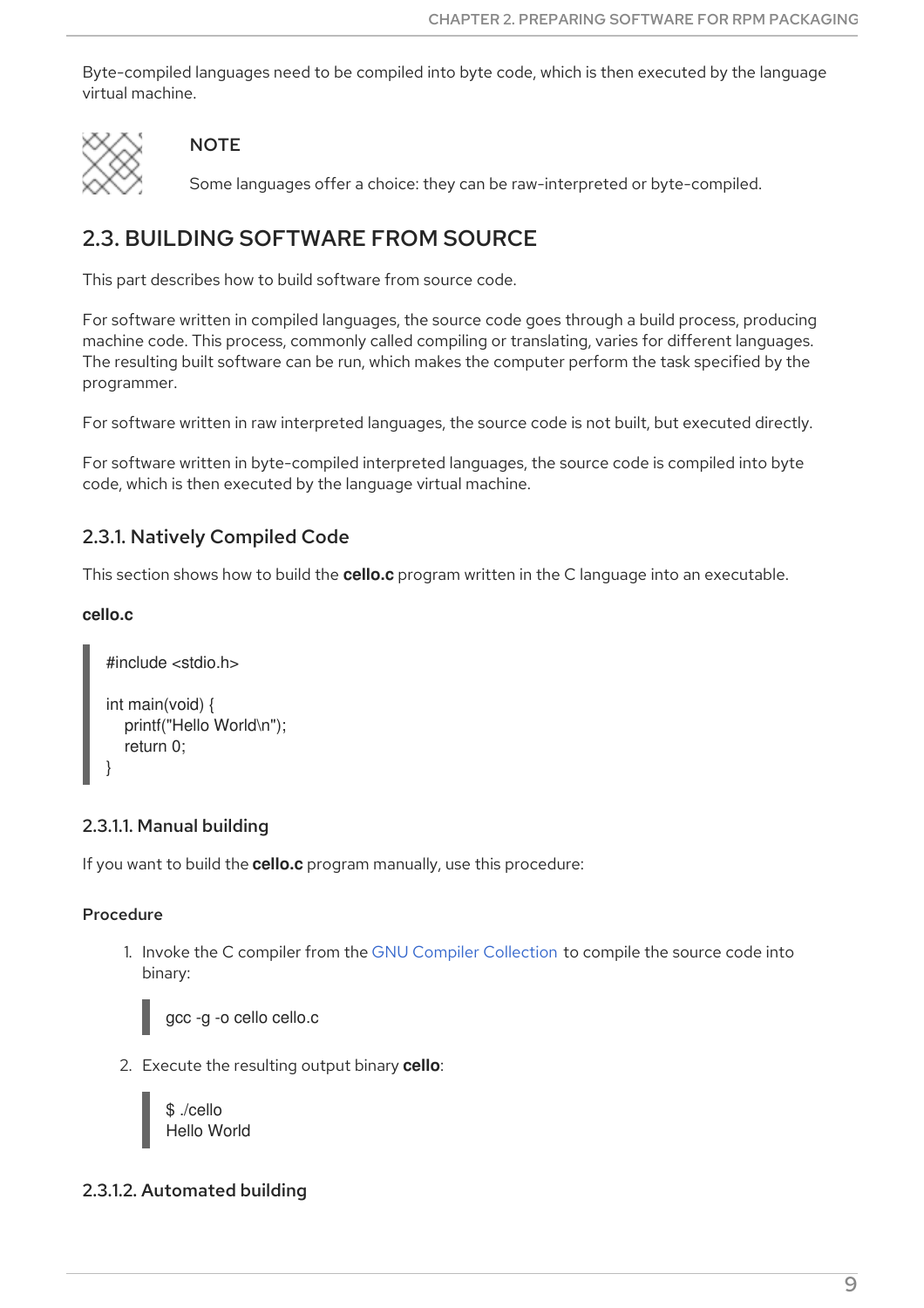Large-scale software commonly uses automated building that is done by creating the **Makefile** file and then running the GNU **[make](http://www.gnu.org/software/make/)** utility.

If you want to use the automated building to build the **cello.c** program, use this procedure:

#### Procedure

1. To set up automated building, create the **Makefile** file with the following content in the same directory as **cello.c**.

**Makefile**

cello: gcc -g -o cello cello.c clean: rm cello

Note that the lines under **cello:** and **clean:** must begin with a tab space.

2. To build the software, run the **make** command:

\$ make make: 'cello' is up to date.

3. Since there is already a build available, run the **make clean** command, and after run the **make** command again:

\$ make clean rm cello

\$ make gcc -g -o cello cello.c



## **NOTE**

Trying to build the program after another build has no effect.

\$ make make: 'cello' is up to date.

4. Execute the program:

\$ ./cello Hello World

You have now compiled a program both manually and using a build tool.

## <span id="page-13-0"></span>2.3.2. Interpreting code

This section shows how to byte-compile a program written in [Python](https://www.python.org/) and raw-interpret a program written in [bash](https://www.gnu.org/software/bash/).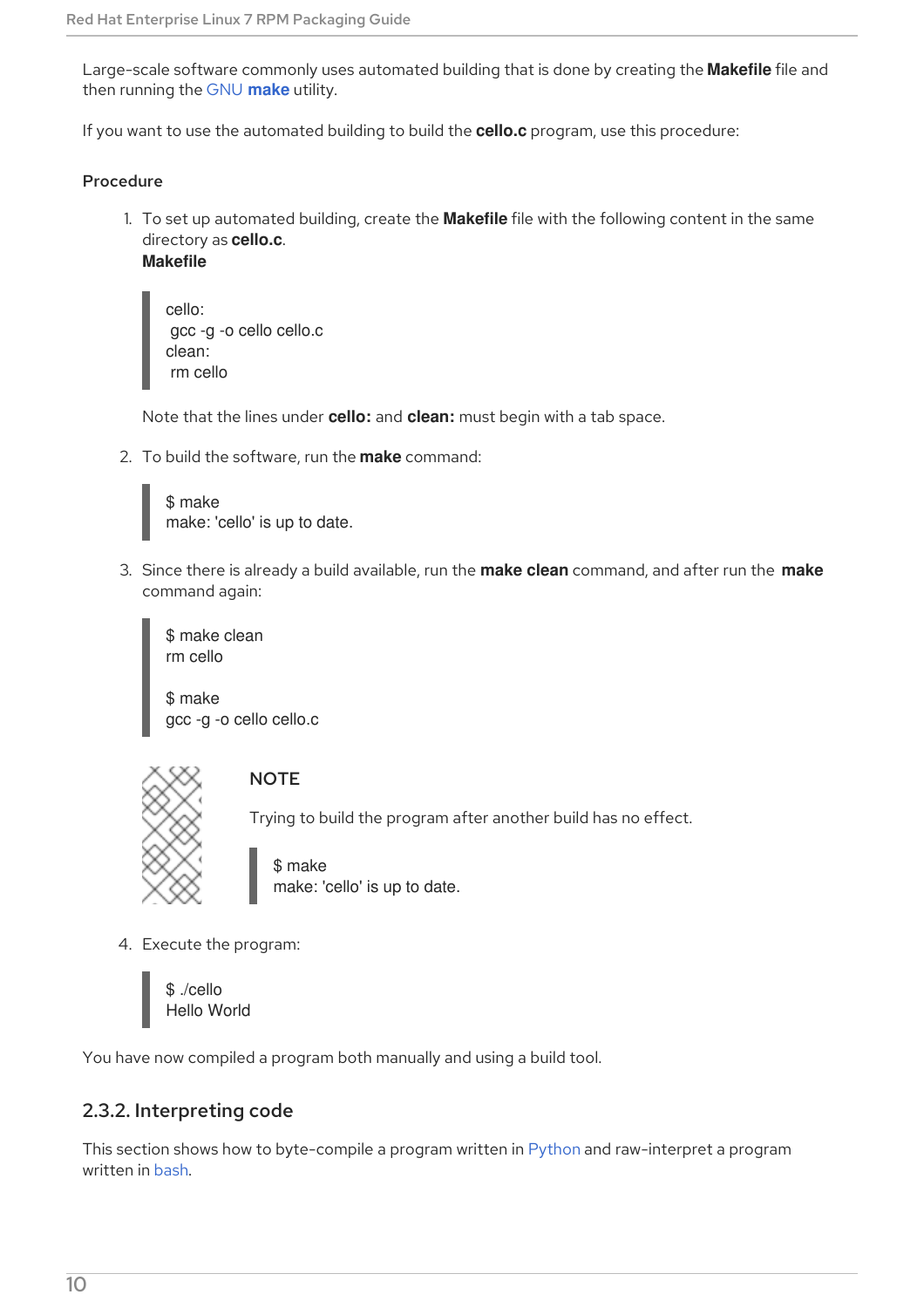

## **NOTE**

In the two examples below, the **#!** line at the top of the file is known as a shebang, and is not part of the programming language source code.

The shebang enables using a text file as an executable: the system program loader parses the line containing the shebang to get a path to the binary executable, which is then used as the programming language interpreter. The functionality requires the text file to be marked as executable.

## <span id="page-14-0"></span>2.3.2.1. Byte-compiling code

This section shows how to compile the **pello.py** program written in Python into byte code, which is then executed by the Python language virtual machine.

Python source code can also be raw-interpreted, but the byte-compiled version is faster. Hence, RPM Packagers prefer to package the byte-compiled version for distribution to end users.

## **pello.py**

#!/usr/bin/python3

print("Hello World")

Procedure for byte-compiling programs varies depending on the following factors:

- Programming language
- Language's virtual machine
- Tools and processes used with that language



## **NOTE**

[Python](https://www.python.org/) is often byte-compiled, but not in the way described here. The following procedure aims not to conform to the community standards, but to be simple. For realworld Python guidelines, see Software Packaging and [Distribution](https://docs.python.org/2/library/distribution.html).

Use this procedure to compile **pello.py** into byte code:

## Procedure

1. Byte-compile the **pello.py** file:

\$ python -m compileall pello.py \$ file pello.pyc pello.pyc: python 2.7 byte-compiled

2. Execute the byte code in **pello.pyc**:

\$ python pello.pyc Hello World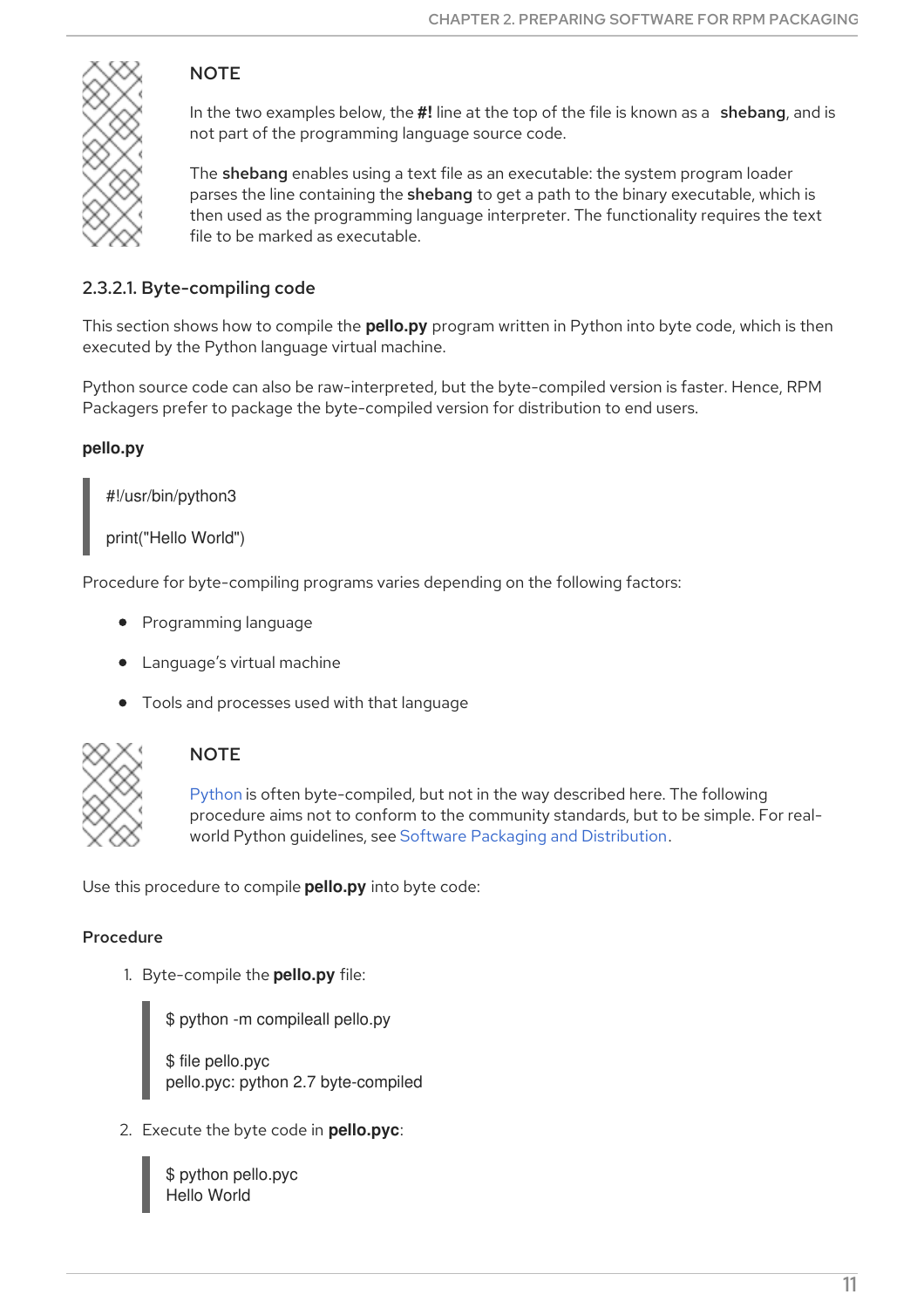#### <span id="page-15-0"></span>2.3.2.2. Raw-interpreting code

This section shows how to raw-interpret the **bello** program written in the [bash](https://www.gnu.org/software/bash/) shell built-in language.

#### **bello**

#!/bin/bash

printf "Hello World\n"

Programs written in shell scripting languages, like *bash*, are raw-interpreted.

#### Procedure

Make the file with source code executable and run it:

\$ chmod +x bello \$ ./bello Hello World

## <span id="page-15-1"></span>2.4. PATCHING SOFTWARE

This section explains how to patch the software.

In RPM packaging, instead of modifying the original source code, we keep it, and use patches on it.

A patch is a source code that updates other source code. It is formatted as a *diff*, because it represents what is different between two versions of the text. A *diff* is created using the **diff** utility, which is then applied to the source code using the [patch](http://savannah.gnu.org/projects/patch/) utility.



#### **NOTE**

Software developers often use Version Control Systems such as [git](https://git-scm.com/) to manage their code base. Such tools provide their own methods of creating diffs or patching software.

The following example shows how to create a patch from the original source code using **diff**, and how to apply the patch using **patch**. Patching is used in a later section when creating an RPM; see Section 3.2, ["Working](#page-32-1) with SPEC files".

This procedure shows how to create a patch from the original source code for **cello.c**.

#### Procedure

1. Preserve the original source code:



\$ cp -p cello.c cello.c.orig

The **-p** option is used to preserve mode, ownership, and timestamps.

2. Modify **cello.c** as needed:

#include <stdio.h>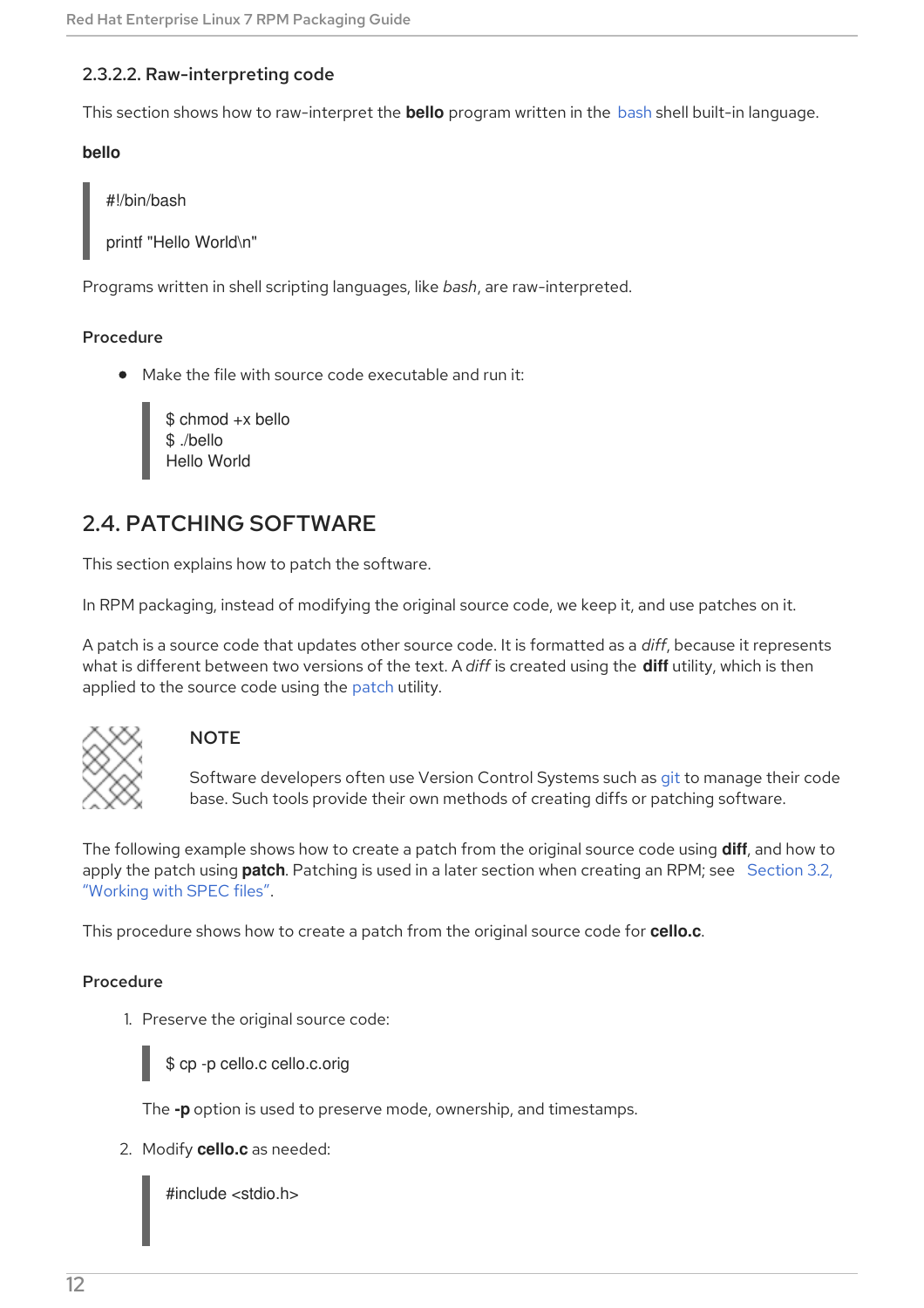```
int main(void) {
  printf("Hello World from my very first patch!\n");
  return 0;
}
```
3. Generate a patch using the **diff** utility:

```
$ diff -Naur cello.c.orig cello.c
--- cello.c.orig 2016-05-26 17:21:30.478523360 -0500
+ cello.c 2016-05-27 14:53:20.668588245 -0500
@@ -1,6 +1,6 @@#include<stdio.h>
int main(void){
   printf("Hello World!\n");
+ printf("Hello World from my very first patch!\n");
   return 0;
}
\ No newline at end of file
```
Lines starting with a **-** are removed from the original source code and replaced with the lines that start with **+**.

Using the **Naur** options with the **diff** command is recommended because it fits the majority of usual use cases. However, in this particular case, only the **-u** option is necessary. Particular options ensure the following:

- **-N** (or **--new-file**) Handles absent files as if they were empty files.
- **-a** (or **--text**) Treats all files as text. As a result, the files that **diff** classifies as binaries are not ignored.
- **-u** (or **-U NUM** or **--unified[=NUM]**) Returns output in the form of output NUM (default 3) lines of unified context. This is an easily readable format that allows fuzzy matching when applying the patch to a changed source tree.
- **-r** (or **--recursive**) Recursively compares any subdirectories that are found. For more information on common arguments for the **diff** utility, see the **diff** manual page.
- 4. Save the patch to a file:

\$ diff -Naur cello.c.orig cello.c > cello-output-first-patch.patch

5. Restore the original **cello.c**:

\$ cp cello.c.orig cello.c

The original **cello.c** must be retained, because when an RPM is built, the original file is used, not the modified one. For more information, see Section 3.2, ["Working](#page-32-1) with SPEC files".

The following procedure shows how to patch **cello.c** using **cello-output-first-patch.patch**, built the patched program, and run it.

1. Redirect the patch file to the **patch** command: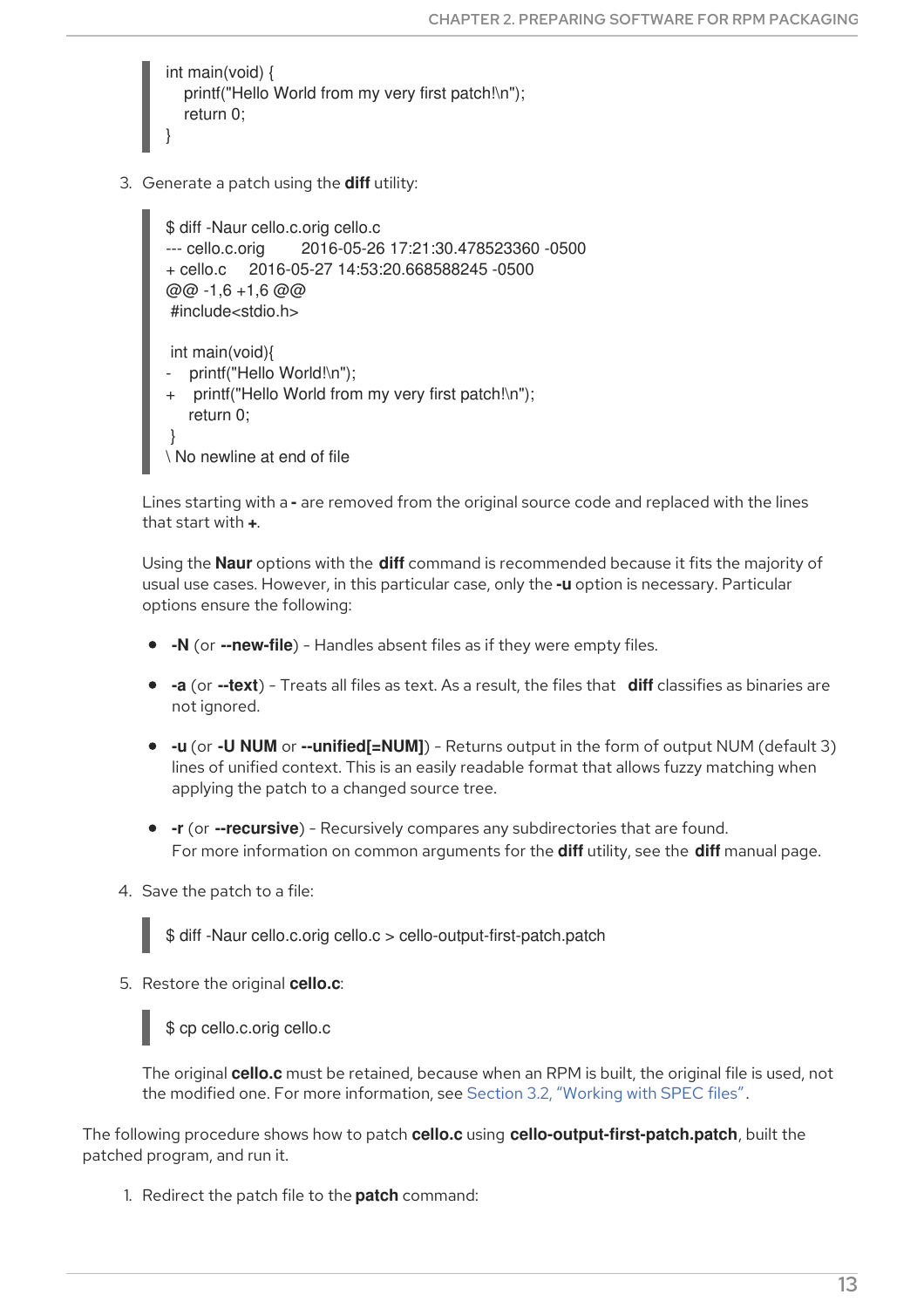\$ patch < cello-output-first-patch.patch patching file cello.c

2. Check that the contents of **cello.c** now reflect the patch:

```
$ cat cello.c
#include<stdio.h>
int main(void){
  printf("Hello World from my very first patch!\n");
  return 1;
}
```
3. Build and run the patched **cello.c**:



## <span id="page-17-0"></span>2.5. INSTALLING ARBITRARY ARTIFACTS

Unix-like systems use the Filesystem Hierarchy Standard (FHS) to specify a directory suitable for a particular file.

Files installed from the RPM packages are placed according to FHS. For example, an executable file should go into a directory that is in the system **\$PATH** variable.

In the context of this documentation, an *Arbitrary Artifact* is anything installed from an RPM to the system. For RPM and for the system it can be a script, a binary compiled from the package's source code, a pre-compiled binary, or any other file.

This section describes two common ways of placing *Arbitrary Artifacts* in the system:

- Section 2.5.1, "Using the install [command"](#page-18-1)
- Section 2.5.2, "Using the make install [command"](#page-18-0)

## <span id="page-17-1"></span>2.5.1. Using the install command

Packagers often use the **install** command in cases when build automation tooling such as GNU [make](http://www.gnu.org/software/make/) is not optimal; for example if the packaged program does not need extra overhead.

The **install** command is provided to the system by [coreutils](http://www.gnu.org/software/coreutils/coreutils.html), which places the artifact to the specified directory in the file system with a specified set of permissions.

The following procedure uses the **bello** file that was previously created as the arbitrary artifact as a subject to this installation method.

#### Procedure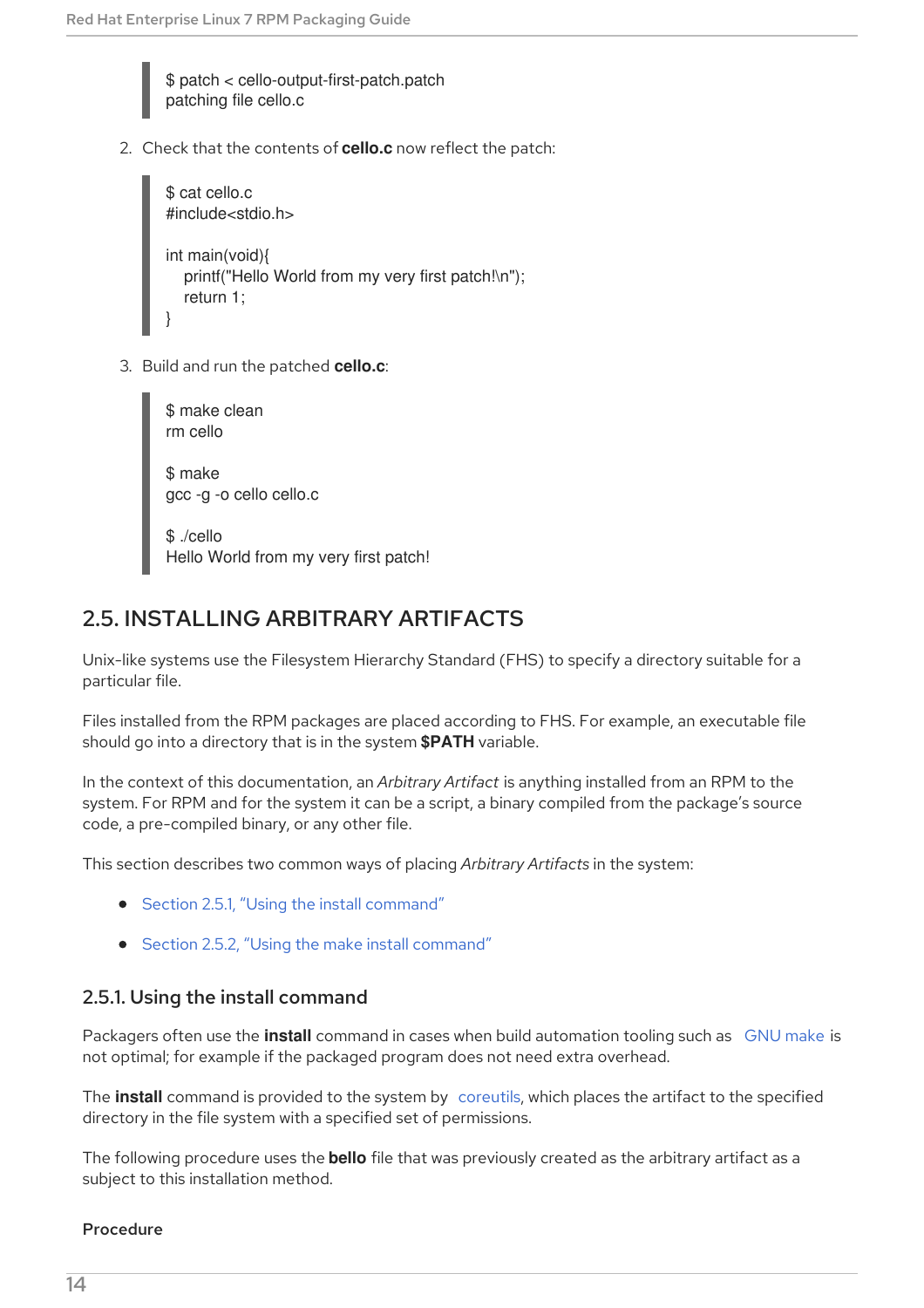<span id="page-18-1"></span>1. Run the **install** command to place the **bello** file into the **/usr/bin** directory with permissions common for executable scripts:

\$ sudo install -m 0755 bello /usr/bin/bello

As a result, **bello** is now located in the directory that is listed in the **\$PATH** variable.

2. Execute **bello** from any directory without specifying its full path:

| $\$$ cd $\sim$          |
|-------------------------|
| \$ bello<br>Hello World |

### <span id="page-18-0"></span>2.5.2. Using the make install command

Using the **make install** command is an automated way to install built software to the system. In this case, you need to specify how to install the arbitrary artifacts to the system in the **Makefile** that is usually written by the developer.

This procedure shows how to install a build artifact into a chosen location on the system.

#### Procedure

1. Add the **install** section to the **Makefile**: **Makefile**

```
cello:
gcc -g -o cello cello.c
```
clean: rm cello

install: mkdir -p \$(DESTDIR)/usr/bin install -m 0755 cello \$(DESTDIR)/usr/bin/cello

Note that the lines under **cello:**, **clean:**, and **install:** must begin with a tab space.



#### **NOTE**

The [\\$\(DESTDIR\)](https://www.gnu.org/software/make/manual/html_node/DESTDIR.html) variable is a GNU [make](http://www.gnu.org/software/make/) built-in and is commonly used to specify installation to a directory different than the root directory.

Now you can use **Makefile** not only to build software, but also to install it to the target system.

2. Build and install the **cello.c** program:

\$ make gcc -g -o cello cello.c

\$ sudo make install install -m 0755 cello /usr/bin/cello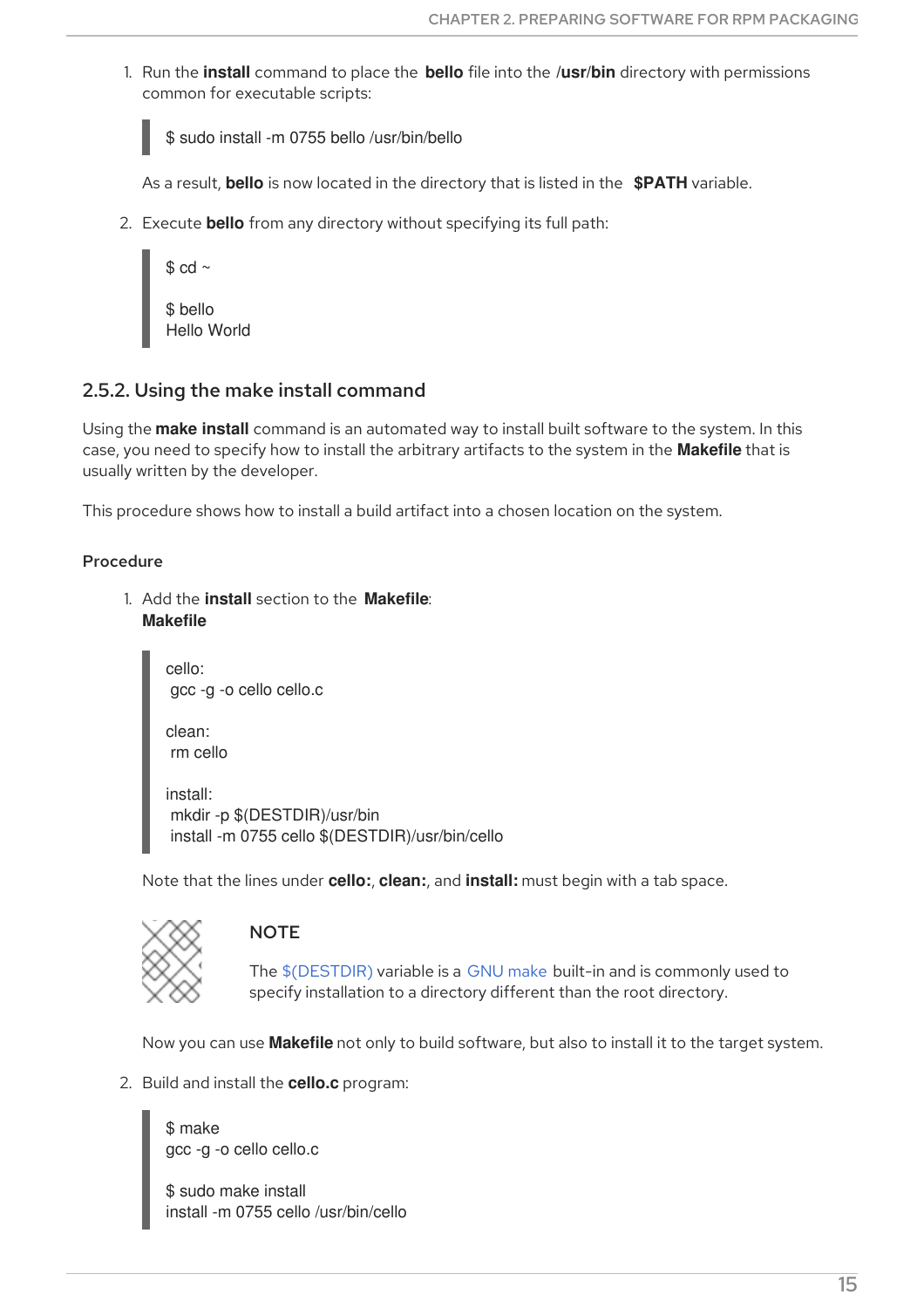As a result, **cello** is now located in the directory that is listed in the **\$PATH** variable.

3. Execute **cello** from any directory without specifying its full path:

```
$ cd ~\sim$ cello
Hello World
```
## <span id="page-19-0"></span>2.6. PREPARING SOURCE CODE FOR PACKAGING

Developers often distribute software as compressed archives of source code, which are then used to create packages. RPM packagers work with a ready source code archive.

Software should be distributed with a software license.

This procedure uses the [GPLv3](https://www.gnu.org/licenses/quick-guide-gplv3.html) license text as an example content of the **LICENSE** file.

#### Procedure

Create a **LICENSE** file, and make sure that it includes the following content:

\$ cat /tmp/LICENSE

This program is free software: you can redistribute it and/or modify it under the terms of the GNU General Public License as published by the Free Software Foundation, either version 3 of the License, or (at your option) any later version.

This program is distributed in the hope that it will be useful, but WITHOUT ANY WARRANTY; without even the implied warranty of MERCHANTABILITY or FITNESS FOR A PARTICULAR PURPOSE. See the GNU General Public License for more details.

You should have received a copy of the GNU General Public License along with this program. If not, see <http://www.gnu.org/licenses/>.

#### Additional resources

• The code created in this section can be found [here.](https://github.com/redhat-developer/rpm-packaging-guide/tree/master/example-code)

## <span id="page-19-1"></span>2.7. PUTTING SOURCE CODE INTO TARBALL

This section describes how to put each of the three **Hello World** programs introduced in Section 2.1.1, "Source code examples" into a [gzip-compressed](#page-10-2) tarball, which is a common way to release the software to be later packaged for distribution.

#### <span id="page-19-2"></span>2.7.1. Putting the bello project into tarball

The *bello* project implements **Hello World** in [bash](https://www.gnu.org/software/bash/). The implementation only contains the **bello** shell script, so the resulting **tar.gz** archive will have only one file apart from the **LICENSE** file.

This procedure shows how to prepare the *bello* project for distribution.

#### **Prerequisites**

Considering that this is version **0.1** of the program.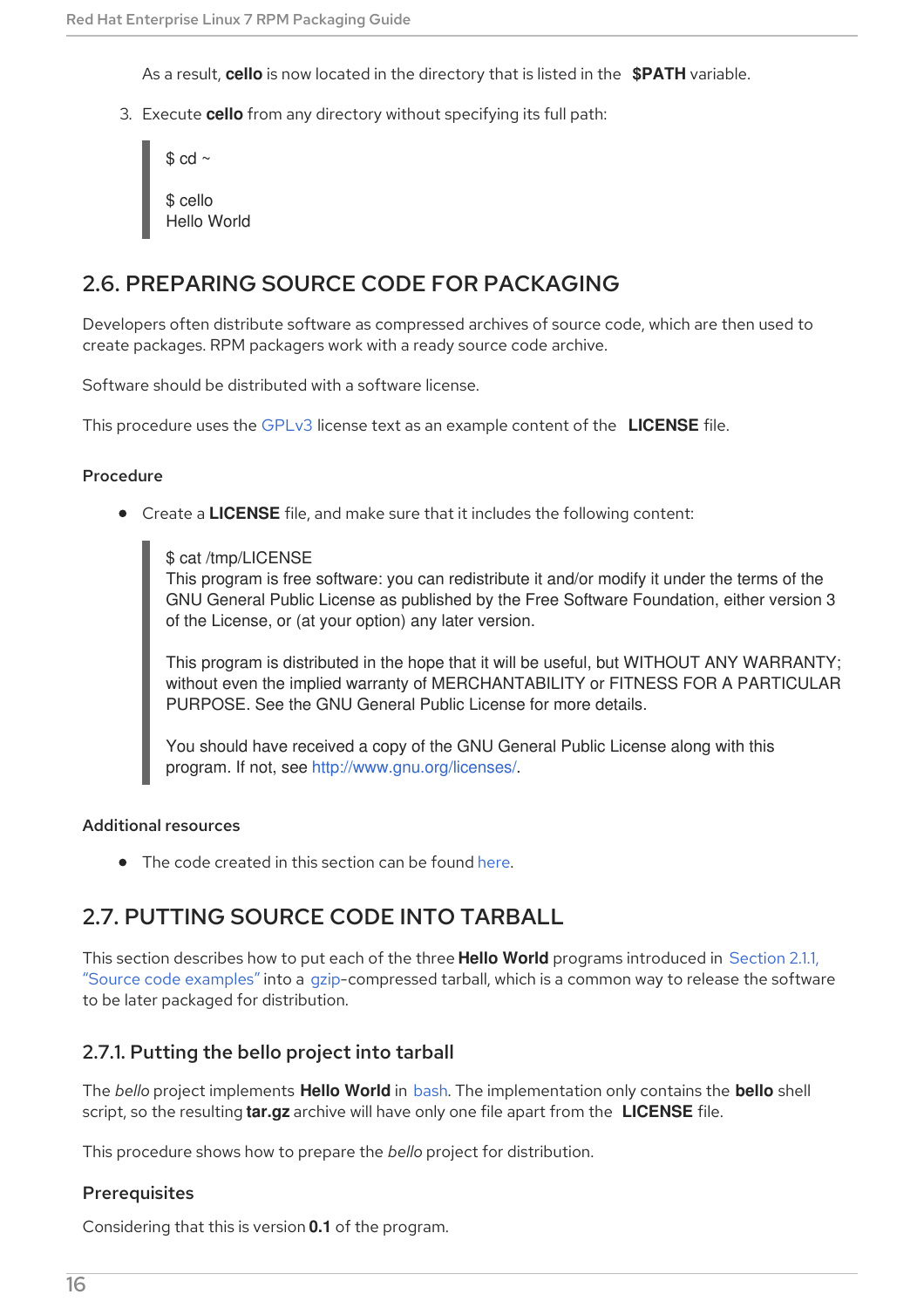#### Procedure

1. Put all required files into a single directory:

\$ mkdir /tmp/bello-0.1 \$ mv ~/bello /tmp/bello-0.1/ \$ cp /tmp/LICENSE /tmp/bello-0.1/

2. Create the archive for distribution and move it to the **~/rpmbuild/SOURCES/** directory, which is the default directory where the **rpmbuild** command stores the files for building packages:

```
$ cd /tmp/
$ tar -cvzf bello-0.1.tar.gz bello-0.1
bello-0.1/
bello-0.1/LICENSE
bello-0.1/bello
```
\$ mv /tmp/bello-0.1.tar.gz ~/rpmbuild/SOURCES/

For more [information](#page-10-3) about the example source code written in bash, see Section 2.1.1.1, "Hello World written in bash".

### <span id="page-20-0"></span>2.7.2. Putting the pello project into tarball

The *pello* project implements **Hello World** in [Python.](https://www.python.org/) The implementation only contains the **pello.py** program, so the resulting **tar.gz** archive will have only one file apart from the **LICENSE** file.

This procedure shows how to prepare the *pello* project for distribution.

#### **Prerequisites**

Considering that this is version **0.1.1** of the program.

#### Procedure

1. Put all required files into a single directory:

\$ mkdir /tmp/pello-0.1.2

\$ mv ~/pello.py /tmp/pello-0.1.2/

\$ cp /tmp/LICENSE /tmp/pello-0.1.2/

2. Create the archive for distribution and move it to the **~/rpmbuild/SOURCES/** directory, which is the default directory where the **rpmbuild** command stores the files for building packages:

\$ cd /tmp/ \$ tar -cvzf pello-0.1.2.tar.gz pello-0.1.2 pello-0.1.2/ pello-0.1.2/LICENSE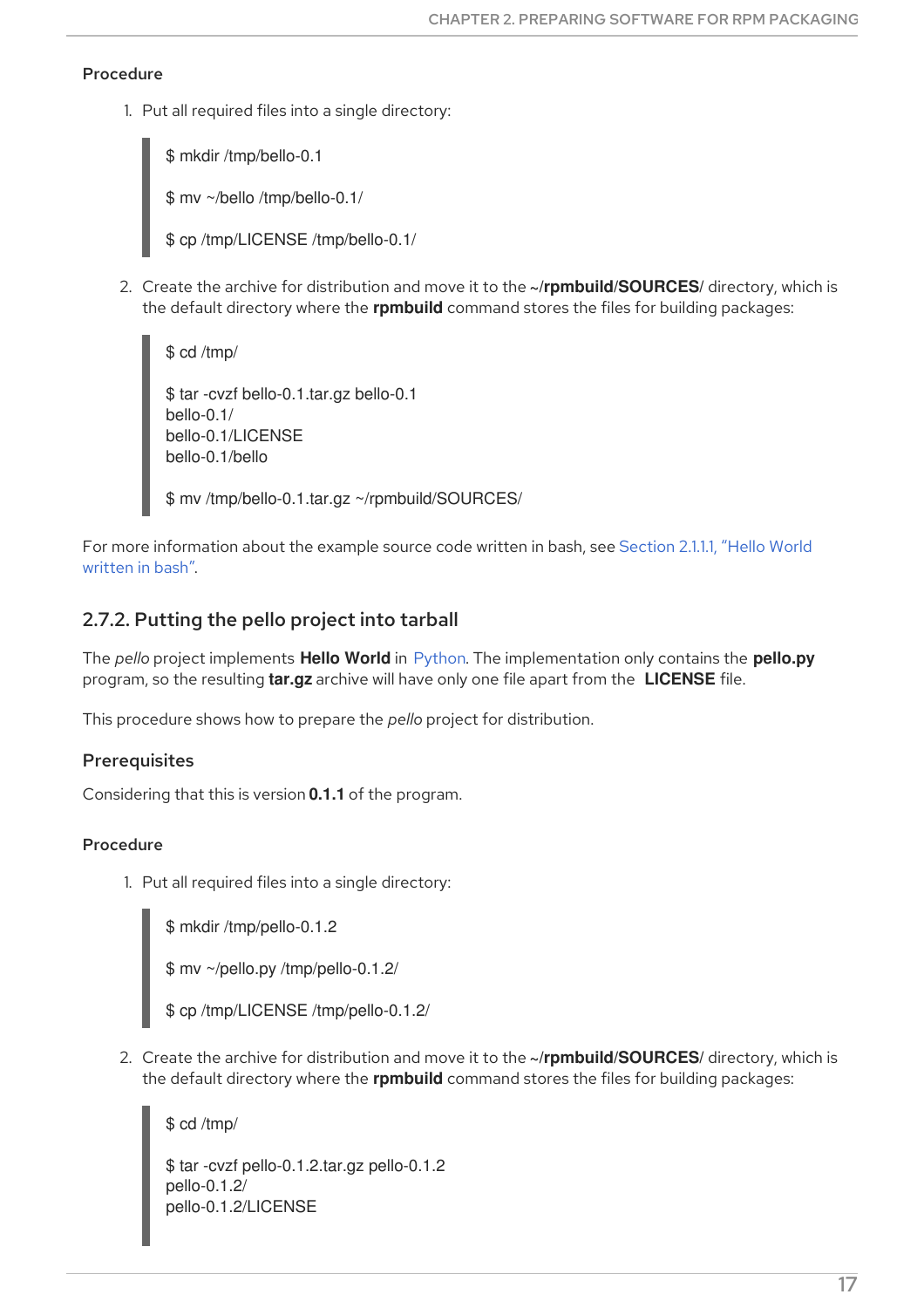pello-0.1.2/pello.py

\$ mv /tmp/pello-0.1.2.tar.gz ~/rpmbuild/SOURCES/

For more [information](#page-10-4) about the example source code written in Python, see Section 2.1.1.2, "Hello World written in Python".

## <span id="page-21-0"></span>2.7.3. Putting the cello project into tarball

The *cello* project implements **Hello World** in C. The implementation only contains the **cello.c** and the **Makefile** files, so the resulting **tar.gz** archive will have two files apart from the **LICENSE** file.



## **NOTE**

The **patch** file is not distributed in the archive with the program. The RPM Packager applies the patch when the RPM is built. The patch will be placed into the **~/rpmbuild/SOURCES/** directory alongside the **.tar.gz** archive.

This procedure shows how to prepare the *cello* project for distribution.

#### **Prerequisites**

Considering that this is version **1.0** of the program.

#### Procedure

1. Put all required files into a single directory:

\$ mkdir /tmp/cello-1.0

\$ mv ~/cello.c /tmp/cello-1.0/

\$ mv ~/Makefile /tmp/cello-1.0/

\$ cp /tmp/LICENSE /tmp/cello-1.0/

2. Create the archive for distribution and move it to the **~/rpmbuild/SOURCES/** directory, which is the default directory where the **rpmbuild** command stores the files for building packages:

\$ cd /tmp/ \$ tar -cvzf cello-1.0.tar.gz cello-1.0 cello-1.0/ cello-1.0/Makefile cello-1.0/cello.c cello-1.0/LICENSE

\$ mv /tmp/cello-1.0.tar.gz ~/rpmbuild/SOURCES/

3. Add the patch:

\$ mv ~/cello-output-first-patch.patch ~/rpmbuild/SOURCES/

For more information about the example source code written in C, see Section 2.1.1.3, "Hello World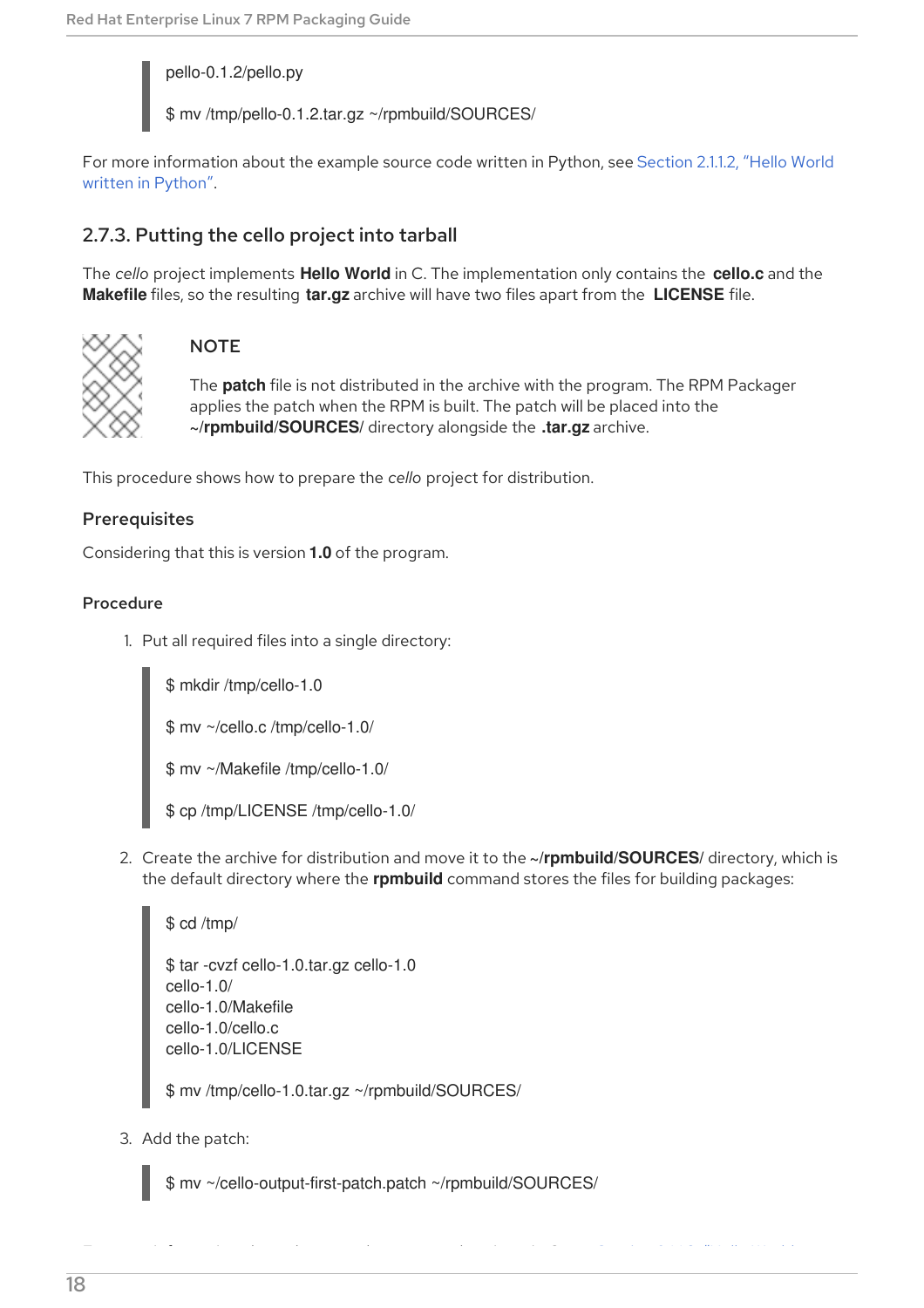For more [information](#page-11-5) about the example source code written in C, see Section 2.1.1.3, "Hello World written in C".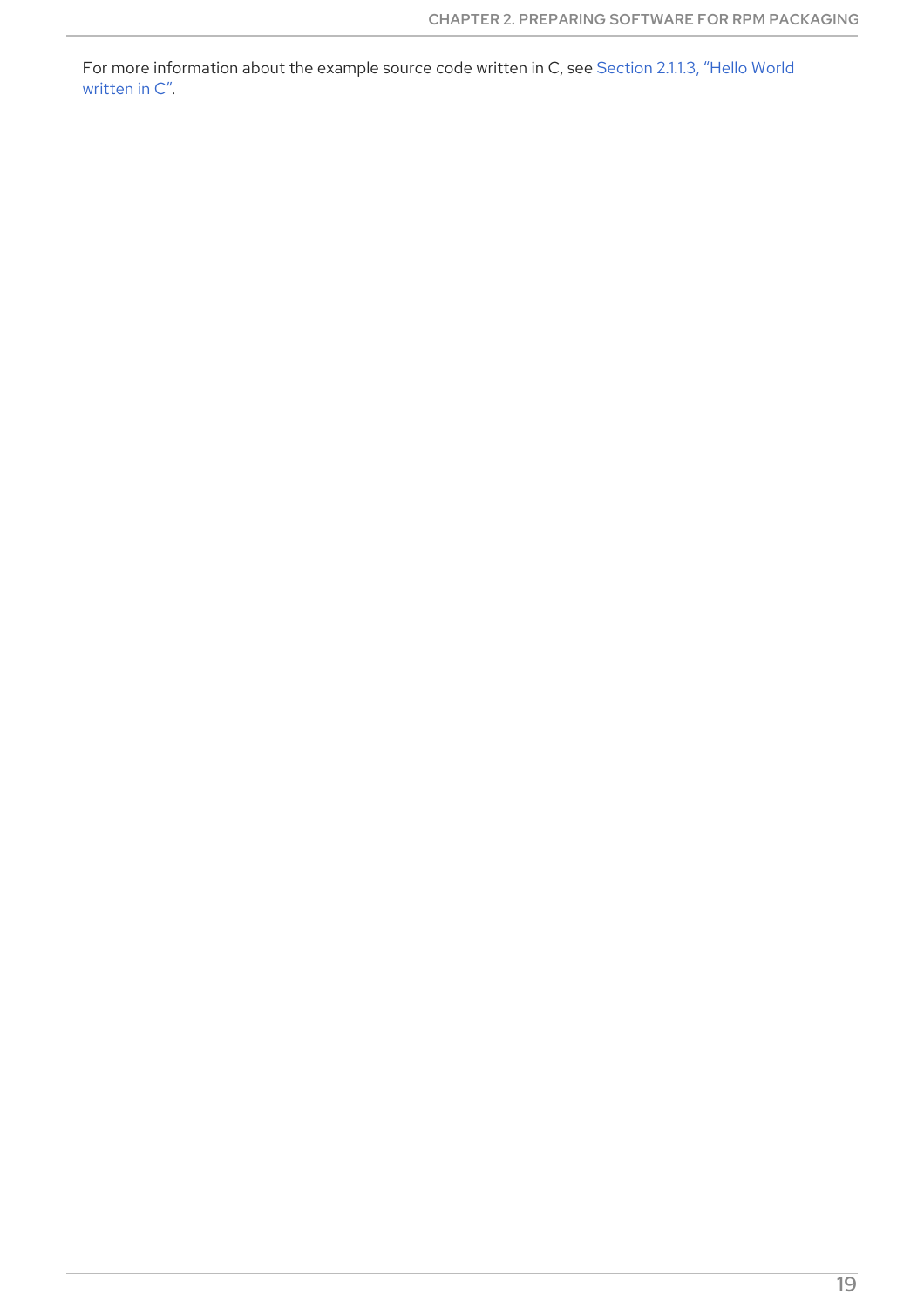## CHAPTER 3. PACKAGING SOFTWARE

## <span id="page-23-1"></span><span id="page-23-0"></span>3.1. RPM PACKAGES

This section covers the basics of the RPM packaging format.

## <span id="page-23-2"></span>3.1.1. What an RPM is

An RPM package is a file containing other files and their metadata (information about the files that are needed by the system).

Specifically, an RPM package consists of the **cpio** archive.

The **cpio** archive contains:

- Files
- RPM header (package metadata) The **rpm** package manager uses this metadata to determine dependencies, where to install files, and other information.

#### <span id="page-23-3"></span>Types of RPM packages

There are two types of RPM packages. Both types share the file format and tooling, but have different contents and serve different purposes:

- Source RPM (SRPM) An SRPM contains source code and a SPEC file, which describes how to build the source code into a binary RPM. Optionally, the patches to source code are included as well.
- **•** Binary RPM A binary RPM contains the binaries built from the sources and patches.

## <span id="page-23-4"></span>3.1.2. Listing RPM packaging tool's utilities

The following procedures show how to list the utilities provided by the **rpmdevtools** package.

#### **Prerequisites**

To be able to use the RPM packaging tools, you need to install the **rpmdevtools** package, which provides several utilities for packaging RPMs.

# yum install rpmdevtools

#### Procedure

List RPM packaging tool's utilities:



\$ rpm -ql rpmdevtools | grep bin

#### Additional information

For more information on the above utilities, see their manual pages or help dialogs.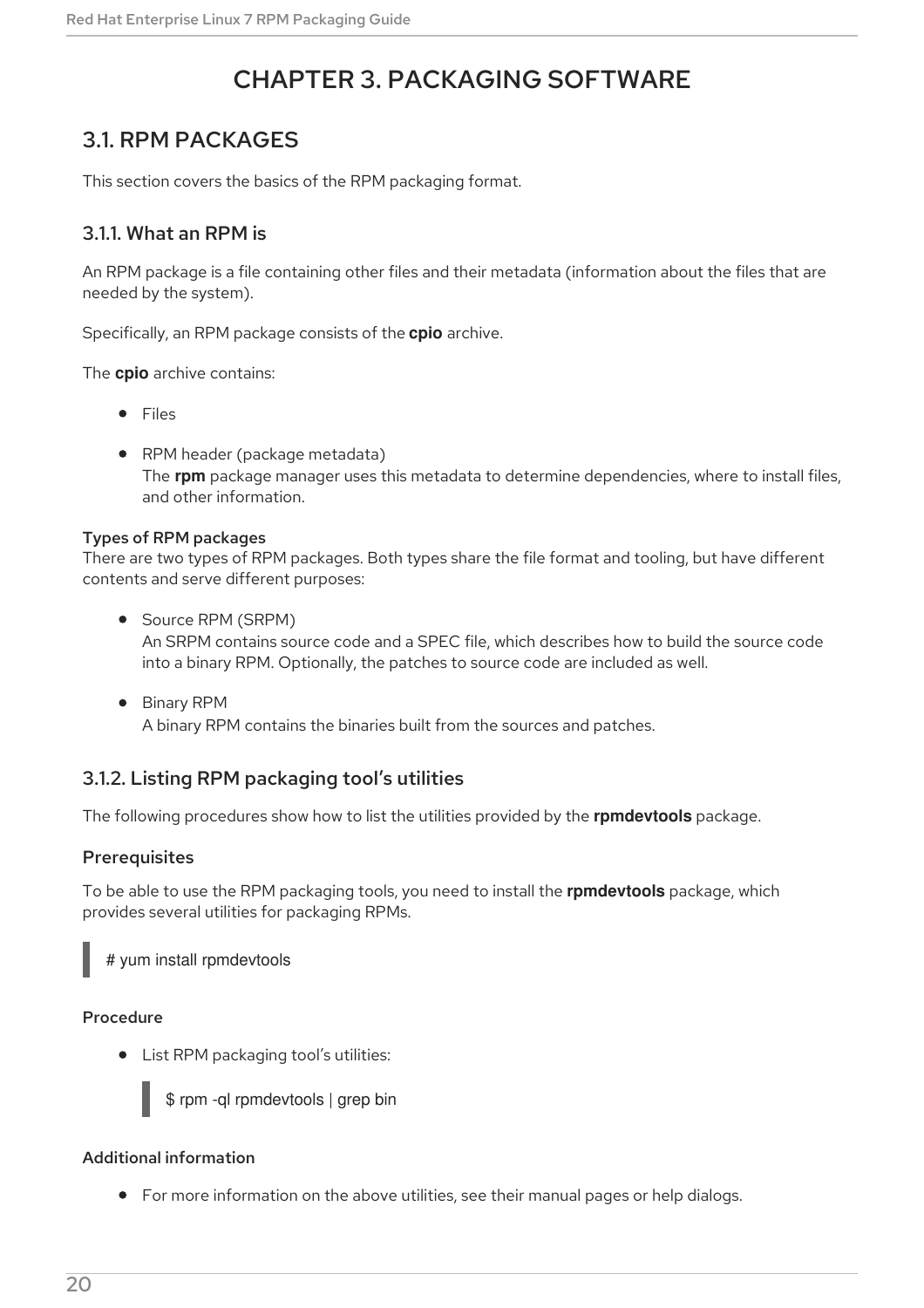## <span id="page-24-0"></span>3.1.3. Setting up RPM packaging workspace

This section describes how to set up a directory layout that is the RPM packaging workspace by using the **rpmdev-setuptree** utility.

## Prerequisites

The **rpmdevtools** package must be installed on your system:

# yum install rpmdevtools

### Procedure

**•** Run the **rpmdev-setuptree** utility:

\$ rpmdev-setuptree

\$ tree ~/rpmbuild/ /home/<username>/rpmbuild/ |-- BUILD |-- RPMS |-- SOURCES |-- SPECS `-- SRPMS 5 directories, 0 files

The created directories serve these purposes:

| Directory      | Purpose                                                                                                                                                                                      |
|----------------|----------------------------------------------------------------------------------------------------------------------------------------------------------------------------------------------|
| <b>BUILD</b>   | When packages are built, various <b>%buildroot</b> directories are created here. This is<br>useful for investigating a failed build if the logs output do not provide enough<br>information. |
| <b>RPMS</b>    | Binary RPMs are created here, in subdirectories for different architectures, for example<br>in subdirectories x86 64 and noarch.                                                             |
| <b>SOURCES</b> | Here, the packager puts compressed source code archives and patches. The <b>rpmbuild</b><br>command looks for them here.                                                                     |
| <b>SPECS</b>   | The packager puts SPEC files here.                                                                                                                                                           |
| <b>SRPMS</b>   | When <b>rpmbuild</b> is used to build an SRPM instead of a binary RPM, the resulting SRPM<br>is created here.                                                                                |

## <span id="page-24-1"></span>3.1.4. What a SPEC file is

You can understand a SPEC file as a recipe that the **rpmbuild** utility uses to build an RPM. A SPEC file provides necessary information to the build system by defining instructions in a series of sections. The sections are defined in the *Preamble* and the *Body* part. The *Preamble* part contains a series of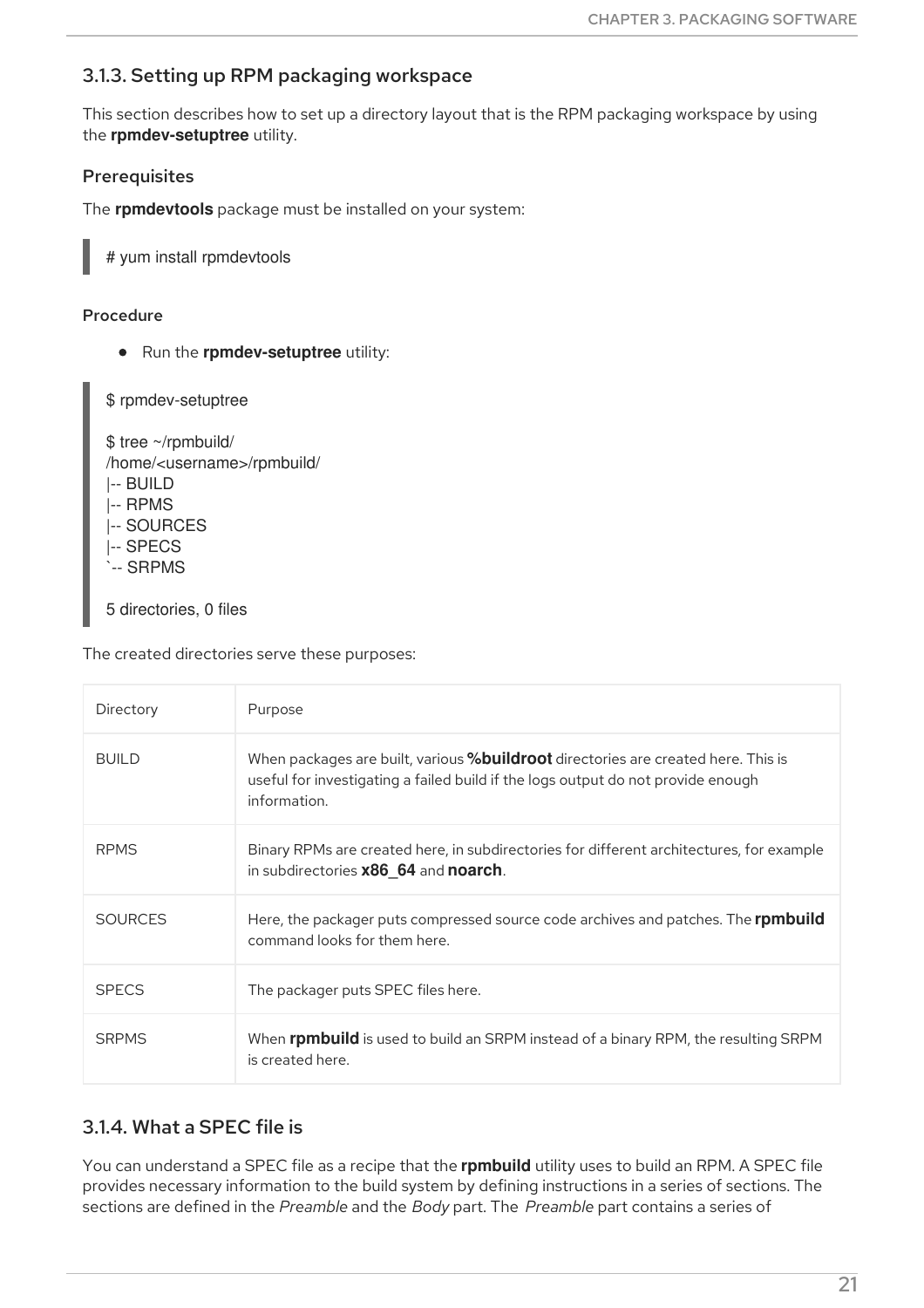metadata items that are used in the *Body* part. The *Body* part represents the main part of the instructions.

### <span id="page-25-0"></span>3.1.4.1. Preamble Items

The table below presents some of the directives that are used frequently in the *Preamble* section of the RPM SPEC file.

| Table 3.1. Items used in the Preamble section of the RPM SPEC file |  |
|--------------------------------------------------------------------|--|
|--------------------------------------------------------------------|--|

| <b>SPEC Directive</b> | <b>Definition</b>                                                                                                                                                                                                                                                                                                                                                                                                                                                                                                                                                                                                                                                                             |
|-----------------------|-----------------------------------------------------------------------------------------------------------------------------------------------------------------------------------------------------------------------------------------------------------------------------------------------------------------------------------------------------------------------------------------------------------------------------------------------------------------------------------------------------------------------------------------------------------------------------------------------------------------------------------------------------------------------------------------------|
| <b>Name</b>           | The base name of the package, which should match the SPEC file name.                                                                                                                                                                                                                                                                                                                                                                                                                                                                                                                                                                                                                          |
| <b>Version</b>        | The upstream version number of the software.                                                                                                                                                                                                                                                                                                                                                                                                                                                                                                                                                                                                                                                  |
| <b>Release</b>        | The number of times this version of the software was released. Normally, set<br>the initial value to 1%{?dist}, and increment it with each new release of the<br>package. Reset to 1 when a new Version of the software is built.                                                                                                                                                                                                                                                                                                                                                                                                                                                             |
| <b>Summary</b>        | A brief, one-line summary of the package.                                                                                                                                                                                                                                                                                                                                                                                                                                                                                                                                                                                                                                                     |
| <b>License</b>        | The license of the software being packaged.                                                                                                                                                                                                                                                                                                                                                                                                                                                                                                                                                                                                                                                   |
| <b>URL</b>            | The full URL for more information about the program. Most often this is the<br>upstream project website for the software being packaged.                                                                                                                                                                                                                                                                                                                                                                                                                                                                                                                                                      |
| Source <sub>0</sub>   | Path or URL to the compressed archive of the upstream source code<br>(unpatched, patches are handled elsewhere). This should point to an<br>accessible and reliable storage of the archive, for example, the upstream<br>page and not the packager's local storage. If needed, more SourceX<br>directives can be added, incrementing the number each time, for example:<br>Source1, Source2, Source3, and so on.                                                                                                                                                                                                                                                                              |
| <b>Patch</b>          | The name of the first patch to apply to the source code if necessary.<br>The directive can be applied in two ways: with or without numbers at the end<br>of Patch.<br>If no number is given, one is assigned to the entry internally. It is also<br>possible to give the numbers explicitly using PatchO, Patch1, Patch2, Patch3,<br>and so on.<br>These patches can be applied one by one using the %patch0, %patch1,<br>%patch2 macro and so on. The macros are applied within the %prep<br>directive in the Body section of the RPM SPEC file. Alternatively, you can<br>use the %autopatch macro which automatically applies all patches in the<br>order they are given in the SPEC file. |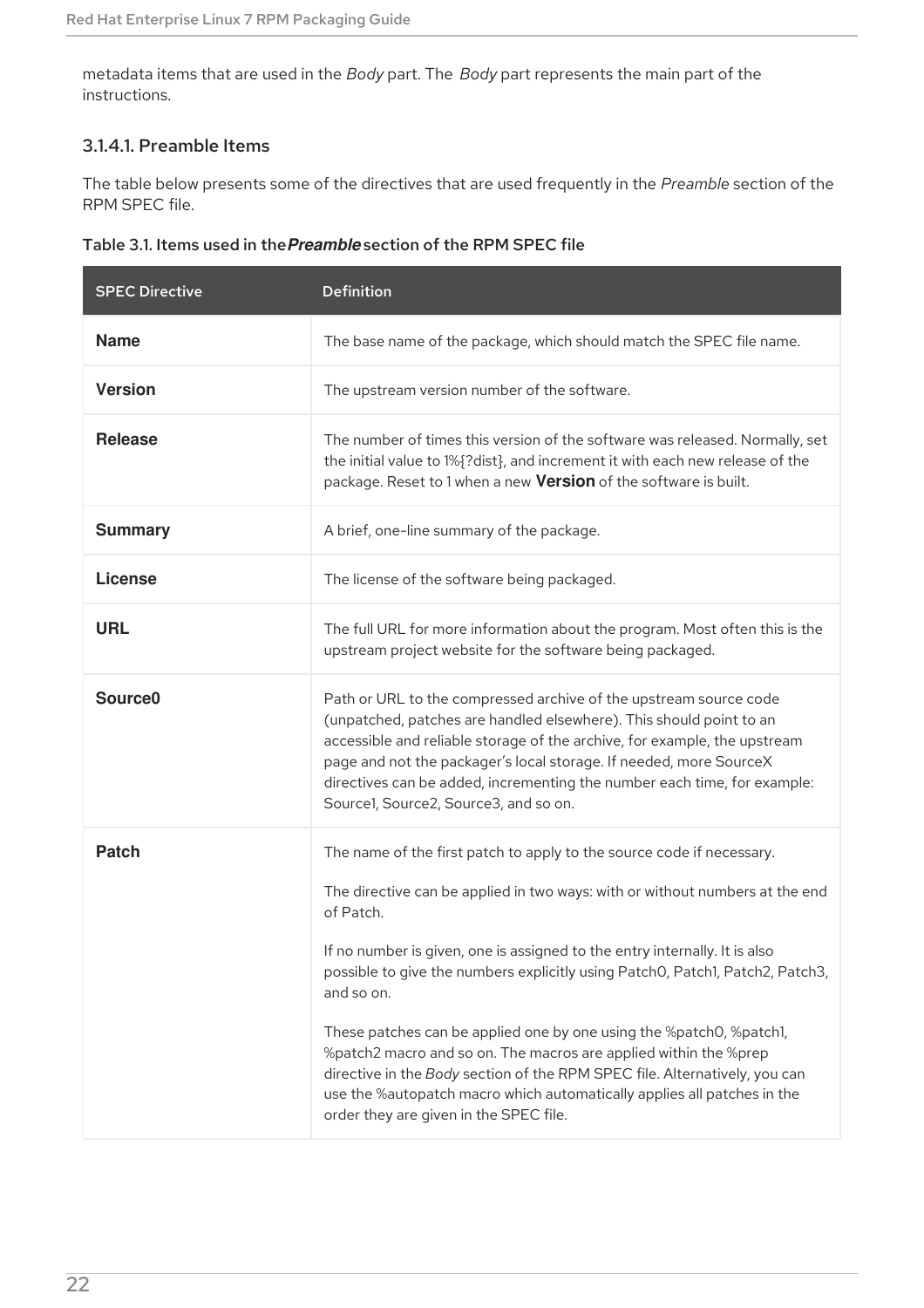| <b>SPEC Directive</b> | <b>Definition</b>                                                                                                                                                                                                                                                                                                                                                                                                                                        |
|-----------------------|----------------------------------------------------------------------------------------------------------------------------------------------------------------------------------------------------------------------------------------------------------------------------------------------------------------------------------------------------------------------------------------------------------------------------------------------------------|
| <b>BuildArch</b>      | If the package is not architecture dependent, for example, if written entirely<br>in an interpreted programming language, set this to <b>BuildArch: noarch</b> . If<br>not set, the package automatically inherits the Architecture of the machine<br>on which it is built, for example x86_64.                                                                                                                                                          |
| <b>BuildRequires</b>  | A comma or whitespace-separated list of packages required for building the<br>program written in a compiled language. There can be multiple entries of<br>BuildRequires, each on its own line in the SPEC file.                                                                                                                                                                                                                                          |
| <b>Requires</b>       | A comma- or whitespace-separated list of packages required by the<br>software to run once installed. There can be multiple entries of Requires,<br>each on its own line in the SPEC file.                                                                                                                                                                                                                                                                |
| <b>ExcludeArch</b>    | If a piece of software can not operate on a specific processor architecture,<br>you can exclude that architecture here.                                                                                                                                                                                                                                                                                                                                  |
| <b>Conflicts</b>      | <b>Conflicts</b> are inverse to Requires. If there is a package matching<br><b>Conflicts</b> , the package cannot be installed independently on whether the<br><b>Conflict</b> tag is on the package that has already been installed or on a<br>package that is going to be installed.                                                                                                                                                                   |
| <b>Obsoletes</b>      | This directive alters the way updates work depending on whether the rpm<br>command is used directly on the command line or the update is performed<br>by an updates or dependency solver. When used on a command line, RPM<br>removes all packages matching obsoletes of packages being installed.<br>When using an update or dependency resolver, packages containing<br>matching Obsoletes: are added as updates and replace the matching<br>packages. |
| <b>Provides</b>       | If Provides is added to a package, the package can be referred to by<br>dependencies other than its name.                                                                                                                                                                                                                                                                                                                                                |

The **Name**, **Version**, and **Release** directives comprise the file name of the RPM package. RPM package maintainers and system administrators often call these three directives N-V-R or NVR, because RPM package filenames have the **NAME-VERSION-RELEASE** format.

The following example shows how to obtain the NVR information for a specific package by querying the **rpm** command.

Example 3.1. Querying rpm to provide the NVR information for the bash package

# rpm -q bash bash-4.4.19-7.el8.x86\_64

Here, **bash** is the package name, **4.4.19** is the version, and **7.el8** is the release. The final marker is **x86\_64**, which signals the architecture. Unlike the NVR, the architecture marker is not under direct control of the RPM packager, but is defined by the **rpmbuild** build environment. The exception to this is the architecture-independent **noarch** package.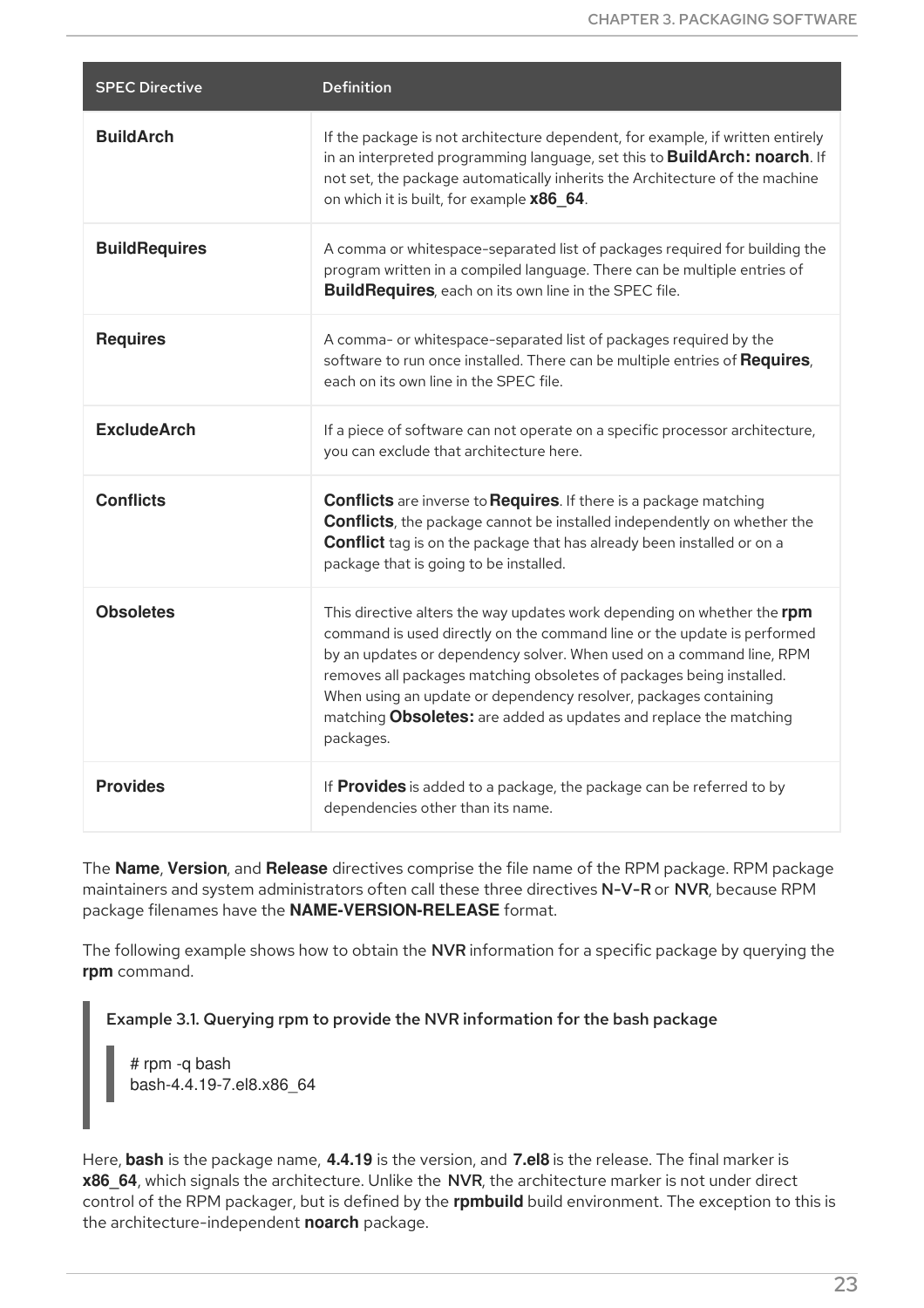#### <span id="page-27-0"></span>3.1.4.2. Body Items

The items used in the **Body section** of the RPM SPEC file are listed in the table below.

| <b>SPEC Directive</b> | <b>Definition</b>                                                                                                                                                                                                                                                                                                                                                                                                                                                                                                                                           |
|-----------------------|-------------------------------------------------------------------------------------------------------------------------------------------------------------------------------------------------------------------------------------------------------------------------------------------------------------------------------------------------------------------------------------------------------------------------------------------------------------------------------------------------------------------------------------------------------------|
| %description          | A full description of the software packaged in the RPM. This description can span<br>multiple lines and can be broken into paragraphs.                                                                                                                                                                                                                                                                                                                                                                                                                      |
| %prep                 | Command or series of commands to prepare the software to be built, for example,<br>unpacking the archive in <b>Source0</b> . This directive can contain a shell script.                                                                                                                                                                                                                                                                                                                                                                                     |
| %build                | Command or series of commands for building the software into machine code (for<br>compiled languages) or byte code (for some interpreted languages).                                                                                                                                                                                                                                                                                                                                                                                                        |
| %install              | Command or series of commands for copying the desired build artifacts from the<br><b>%builddir</b> (where the build happens) to the <b>%buildroot</b> directory (which contains the<br>directory structure with the files to be packaged). This usually means copying files from<br>~/rpmbuild/BUILD to ~/rpmbuild/BUILDROOT and creating the necessary<br>directories in ~/ <b>rpmbuild/BUILDROOT</b> . This is only run when creating a package, not<br>when the end-user installs the package. See Section 3.2, "Working with SPEC files"for<br>details. |
| %check                | Command or series of commands to test the software. This normally includes things<br>such as unit tests.                                                                                                                                                                                                                                                                                                                                                                                                                                                    |
| %files                | The list of files that will be installed in the end user's system.                                                                                                                                                                                                                                                                                                                                                                                                                                                                                          |
| %changelog            | A record of changes that have happened to the package between different Version or<br><b>Release</b> builds.                                                                                                                                                                                                                                                                                                                                                                                                                                                |

Table 3.2. Items used in the Body section of the RPM SPEC file

#### <span id="page-27-1"></span>3.1.4.3. Advanced items

The SPEC file can also contain advanced items, such as [Scriptlets](#page-52-1) or [Triggers](#page-54-0). They take effect at different points during the installation process on the end user's system, not the build process.

## <span id="page-27-2"></span>3.1.5. BuildRoots

In the context of RPM packaging, **buildroot** is a chroot environment. This means that the build artifacts are placed here using the same file system hierarchy as the future hierarchy in end user's system, with **buildroot** acting as the root directory. The placement of build artifacts should comply with the file system hierarchy standard of the end user's system.

The files in **buildroot** are later put into a **cpio** archive, which becomes the main part of the RPM. When RPM is installed on the end user's system, these files are extracted in the **root** directory, preserving the correct hierarchy.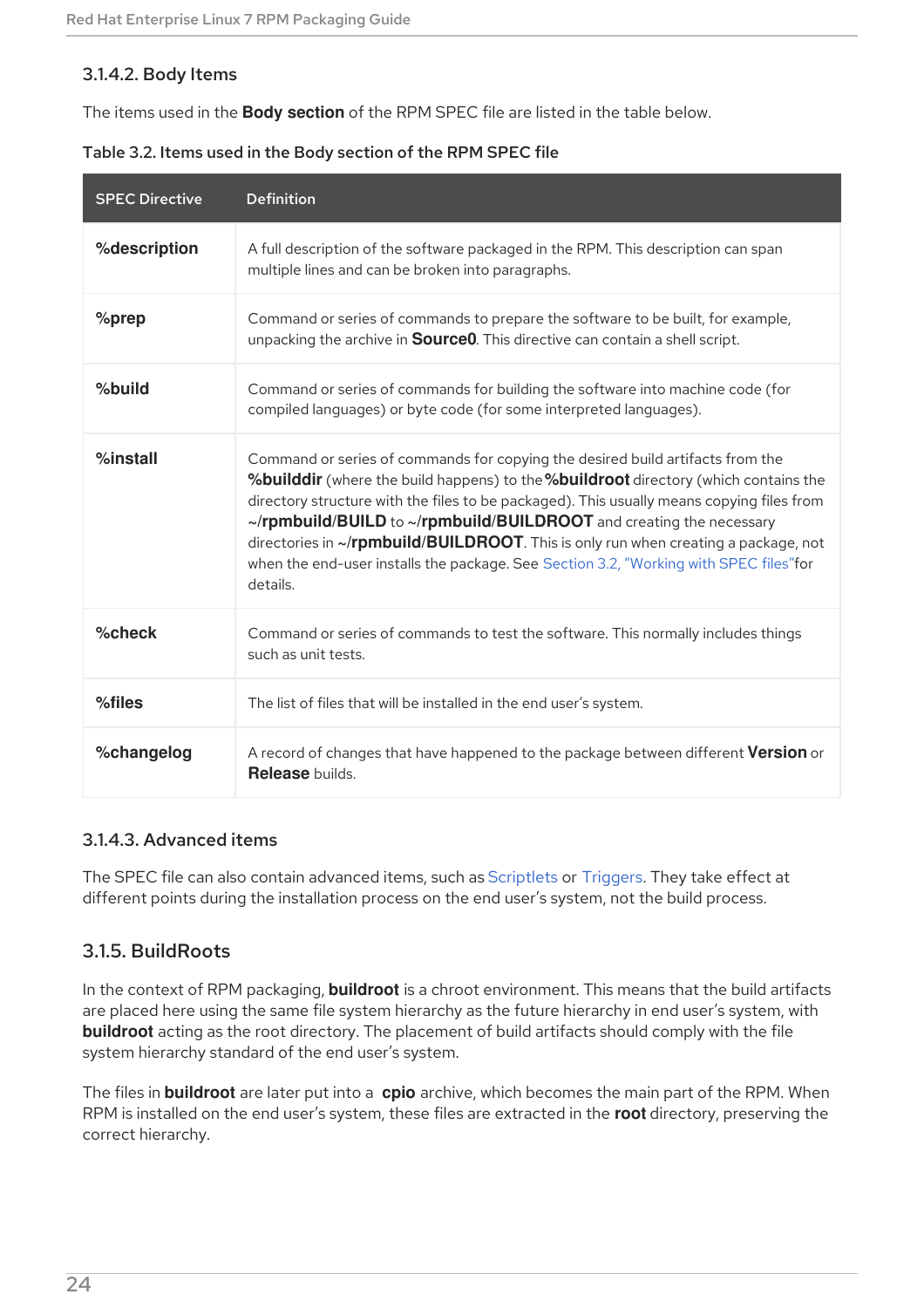

## **NOTE**

Starting from 6, the **rpmbuild** program has its own defaults. Overriding these defaults leads to several problems; hence, {RH} does not recommend to define your own value of this macro. You can use the **%{buildroot}** macro with the defaults from the **rpmbuild** directory.

## <span id="page-28-0"></span>3.1.6. RPM macros

An rpm [macro](http://rpm.org/user_doc/macros.html) is a straight text substitution that can be conditionally assigned based on the optional evaluation of a statement when certain built-in functionality is used. Hence, RPM can perform text substitutions for you.

An example use is referencing the packaged software *Version* multiple times in a SPEC file. You define *Version* only once in the **%{version}** macro, and use this macro throughout the SPEC file. Every occurrence will be automatically substituted by *Version* that you defined previously.



## **NOTE**

If you see an unfamiliar macro, you can evaluate it with the following command:

\$ rpm --eval %{\_MACRO}

## Evaluating the %{\_bindir} and the %{\_libexecdir} macros

\$ rpm --eval %{\_bindir} /usr/bin

\$ rpm --eval %{\_libexecdir} /usr/libexec

On of the commonly-used macros is the **%{?dist}** macro, which signals which distribution is used for the build (distribution tag).

# On a RHEL 8.x machine \$ rpm --eval %{?dist} .el8

## <span id="page-28-1"></span>3.2. WORKING WITH SPEC FILES

This section describes how to create and modify a SPEC file.

## **Prerequisites**

This section uses the three example implementations of the **Hello World!** program that were described in Section 2.1.1, "Source code [examples"](#page-10-2).

Each of the programs is also fully described in the below table.

| Software | Explanation of example |
|----------|------------------------|
| Name     |                        |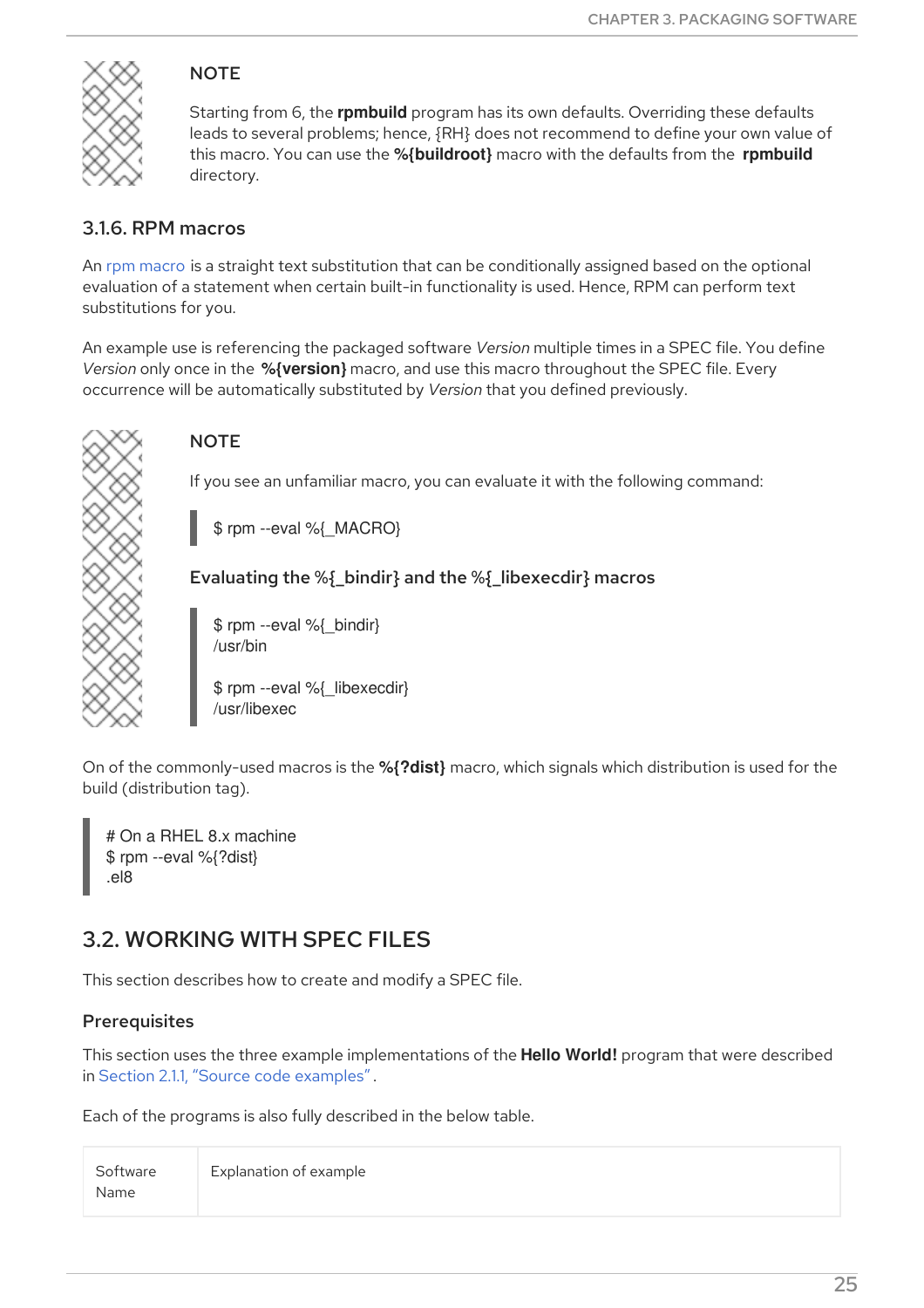| bello | A program written in a raw interpreted programming language. It demonstrates when the<br>source code does not need to be built, but only needs to be installed. If a pre-compiled<br>binary needs to be packaged, you can also use this method since the binary would also just be<br>a file. |
|-------|-----------------------------------------------------------------------------------------------------------------------------------------------------------------------------------------------------------------------------------------------------------------------------------------------|
| pello | A program written in a byte-compiled interpreted programming language. It demonstrates<br>byte-compiling the source code and installating the bytecode - the resulting pre-optimized<br>files.                                                                                                |
| cello | A program written in a natively compiled programming language. It demonstrates a common<br>process of compiling the source code into machine code and installing the resulting<br>executables.                                                                                                |

#### The implementations of **Hello World!** are:

- [bello-0.1.tar.gz](https://github.com/redhat-developer/rpm-packaging-guide/raw/master/example-code/bello-0.1.tar.gz)
- [pello-0.1.2.tar.gz](https://github.com/redhat-developer/rpm-packaging-guide/raw/master/example-code/pello-0.1.2.tar.gz)
- cello-1.0.tar.qz
	- [cello-output-first-patch.patch](https://raw.githubusercontent.com/redhat-developer/rpm-packaging-guide/master/example-code/cello-output-first-patch.patch)

As a prerequisite, these implementations need to be placed into the **~/rpmbuild/SOURCES** directory.

## <span id="page-29-0"></span>3.2.1. Ways to create a new SPEC file

To package new software, you need to create a new SPEC file.

There are two to achieve this:

- Writing the new SPEC file manually from scratch
- Use the **rpmdev-newspec** utility This utility creates an unpopulated SPEC file, and you fill in the necessary directives and fields.



#### **NOTE**

Some programmer-focused text editors pre-populate a new **.spec** file with their own SPEC template. The **rpmdev-newspec** utility provides an editor-agnostic method.

## <span id="page-29-1"></span>3.2.2. Creating a new SPEC file with rpmdev-newspec

The following procedure shows how to create a SPEC file for each of the three aforementioned **Hello World!** programs using the **rpmdev-newspec** utility.

#### Procedure

1. Change to the **~/rpmbuild/SPECS** directory and use the **rpmdev-newspec** utility:

\$ cd ~/rpmbuild/SPECS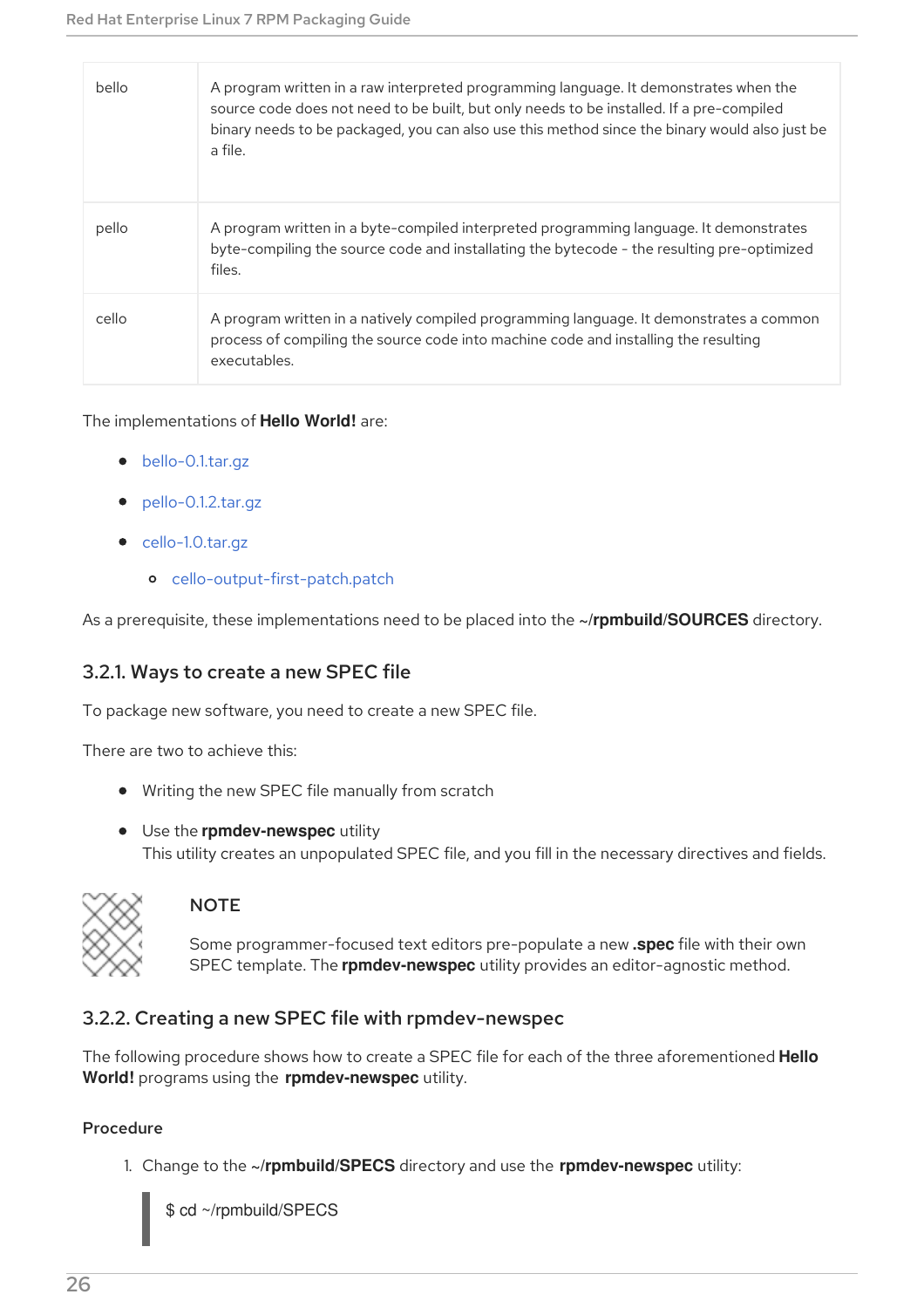\$ rpmdev-newspec bello bello.spec created; type minimal, rpm version >= 4.11.

\$ rpmdev-newspec cello cello.spec created; type minimal, rpm version >= 4.11.

\$ rpmdev-newspec pello pello.spec created; type minimal, rpm version >= 4.11.

The **~/rpmbuild/SPECS/** directory now contains three SPEC files named **bello.spec**, **cello.spec**, and **pello.spec**.

fd. Examine the files:



+

## **NOTE**

The **rpmdev-newspec** utility does not use guidelines or conventions specific to any particular Linux distribution. However, this document targets , so the **%{buildroot}** notation is preferred over the **\$RPM\_BUILD\_ROOT** notation when referencing RPM's Buildroot for consistency with all other defined or provided macros throughout the SPEC file.

## <span id="page-30-0"></span>3.2.3. Modifying an original SPEC file for creating RPMs

The following procedure shows how to modify the output SPEC file provided by **rpmdev-newspec** for creating the RPMs.

## **Prerequisites**

Make sure that:

- The source code of the particular program has been placed into the **~/rpmbuild/SOURCES/** directory.
- The unpopulated SPEC file **~/rpmbuild/SPECS/<name>.spec** file has been created by the **rpmdev-newspec** utility.

## **Procedure**

- 1. Open the output template of the **~/rpmbuild/SPECS/<name>.spec** file provided by the **rpmdev-newspec** utility:
- 2. Populate the first section of the SPEC file: The first section includes these directives that **rpmdev-newspec** grouped together:
	- **Name**
	- **Version**
	- **Release**
	- **Summary**

The **Name** was already specified as an argument to **rpmdev-newspec**.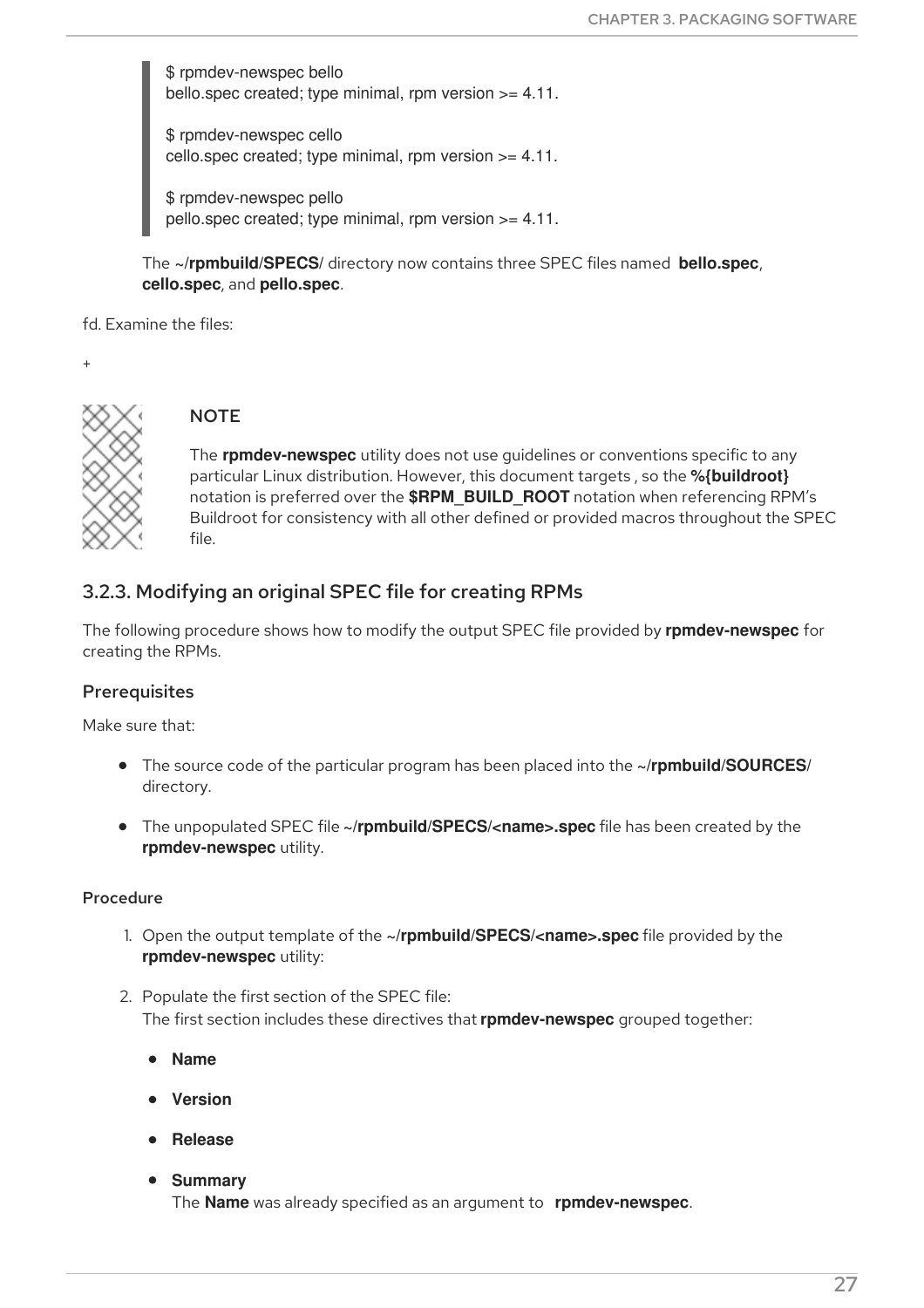Set the **Version** to match the upstream release version of the source code.

The **Release** is automatically set to **1%{?dist}**, which is initially **1**. Increment the initial value whenever updating the package without a change in the upstream release **Version** - such as when including a patch. Reset **Release** to **1** when a new upstream release happens.

The **Summary** is a short, one-line explanation of what this software is.

#### 3. Populate the **License**, **URL**, and **Source0** directives:

The **License** field is the Software License associated with the source code from the upstream release. The exact format for how to label the **License** in your SPEC file will vary depending on which specific RPM based Linux distribution guidelines you are following.

For example, you can use [GPLv3+.](https://www.gnu.org/licenses/quick-guide-gplv3.html)

The **URL** field provides URL to the upstream software website. For consistency, utilize the RPM macro variable of **%{name}**, and use **<https://example.com/%{name}>**.

The **Source0** field provides URL to the upstream software source code. It should link directly to the specific version of software that is being packaged. Note that the example URLs given in this documentation include hard-coded values that are possible subject to change in the future. Similarly, the release version can change as well. To simplify these potential future changes, use the **%{name}** and **%{version}** macros. By using these, you need to update only one field in the SPEC file.

4. Populate the **BuildRequires**, **Requires** and **BuildArch** directives: **BuildRequires** specifies build-time dependencies for the package.

**Requires** specifies run-time dependencies for the package.

This is a software written in an interpreted programming language with no natively compiled extensions. Hence, add the **BuildArch** directive with the **noarch** value. This tells RPM that this package does not need to be bound to the processor architecture on which it is built.

5. Populate the **%description**, **%prep**, **%build**, **%install**, **%files**, and **%license** directives: These directives can be thought of as section headings, because they are directives that can define multi-line, multi-instruction, or scripted tasks to occur.

The **%description** is a longer, fuller description of the software than **Summary**, containing one or more paragraphs.

The **%prep** section specifies how to prepare the build environment. This usually involves expansion of compressed archives of the source code, application of patches, and, potentially, parsing of information provided in the source code for use in a later portion of the SPEC file. In this section you can use the built-in **%setup -q** macro.

The **%build** section specifies how to build the software.

The **%install** section contains instructions for **rpmbuild** on how to install the software, once it has been built, into the **BUILDROOT** directory.

This directory is an empty chroot base directory, which resembles the end user's root directory. Here you can create any directories that will contain the installed files. To create such directories, you can use the RPM macros without having to hardcode the paths.

The **%files** section specifies the list of files provided by this RPM and their full path location on the end user's system.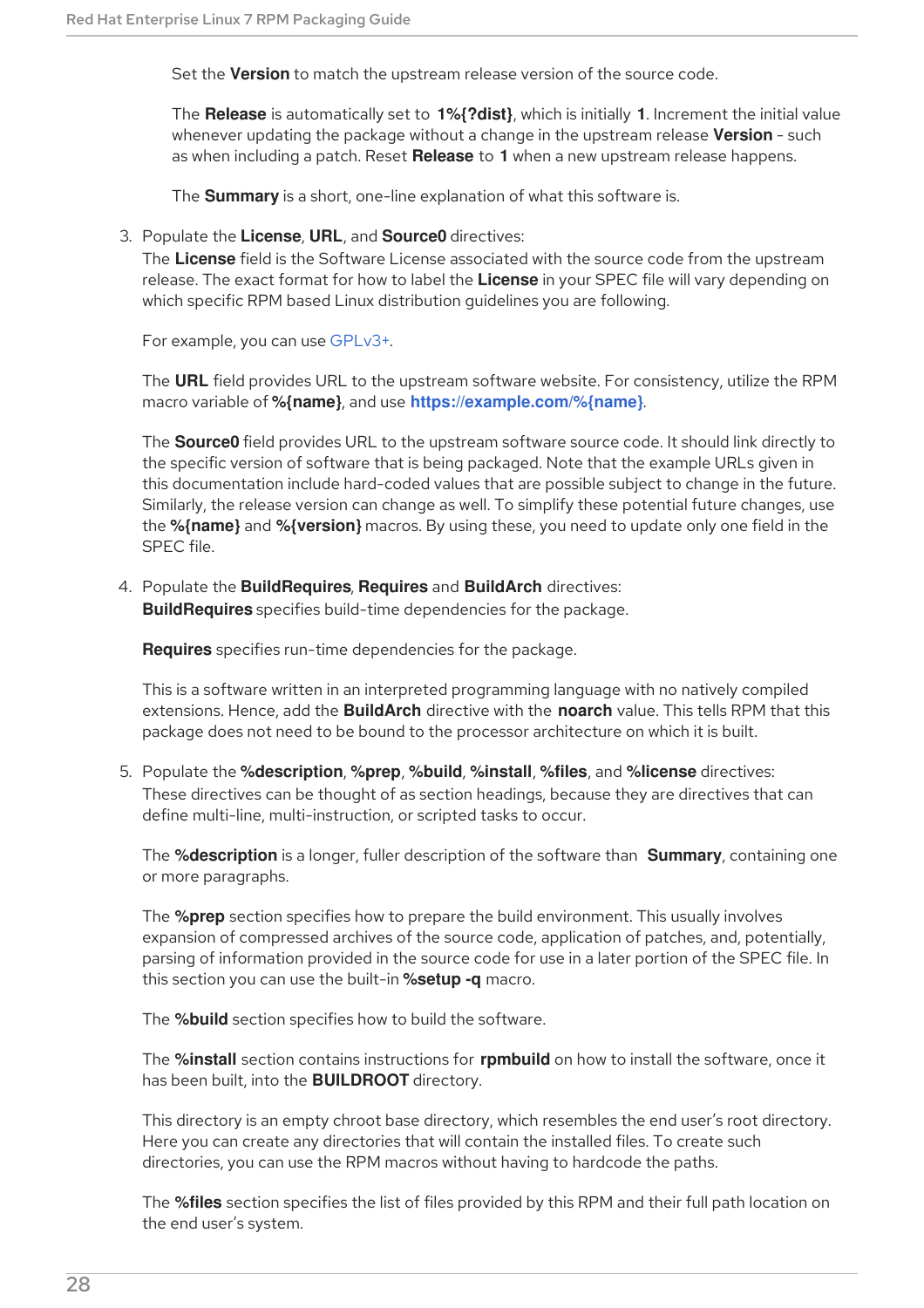<span id="page-32-1"></span>Within this section, you can indicate the role of various files using built-in macros. This is useful for querying the package file manifest metadata using the command[]**rpm** command. For example, to indicate that the LICENSE file is a software license file, use the **%license** macro.

6. The last section, **%changelog**, is a list of datestamped entries for each Version-Release of the package. They log packaging changes, not software changes. Examples of packaging changes: adding a patch, changing the build procedure in the **%build** section. Follow this format for the first line:

Start with an **\*** character followed by **Day-of-Week Month Day Year Name Surname <email> - Version-Release**

Follow this format for the actual change entry:

- Each change entry can contain multiple items, one for each change.
- Each item starts on a new line.
- Each item begins with a **-** character.

You have now written an entire SPEC file for the required program.

For examples of SPEC file written in different programming languages, see:

#### <span id="page-32-0"></span>3.2.4. An example SPEC file for a program written in bash

This section shows an example SPEC file for the **bello** program that was written in bash. For more information about **bello**, see Section 2.1.1, "Source code [examples"](#page-10-2).

#### An example SPEC file for the bello program written in bash

| Name:<br>Version:<br>Release:<br>Summary:                                                            | bello<br>0.1<br>$1\%$ {?dist}<br>Hello World example implemented in bash script                                   |  |
|------------------------------------------------------------------------------------------------------|-------------------------------------------------------------------------------------------------------------------|--|
| License:<br>URL:<br>Source0:                                                                         | $GPLv3+$<br>https://www.example.com/%{name}<br>https://www.example.com/%{name}/releases/%{name}-%{version}.tar.gz |  |
| Requires:                                                                                            | bash                                                                                                              |  |
| BuildArch:                                                                                           | noarch                                                                                                            |  |
| %description<br>The long-tail description for our Hello World Example implemented in<br>bash script. |                                                                                                                   |  |
| %prep<br>%setup -q                                                                                   |                                                                                                                   |  |
| %build                                                                                               |                                                                                                                   |  |
| %install                                                                                             |                                                                                                                   |  |
| mkdir -p %{buildroot}/%{_bindir}                                                                     |                                                                                                                   |  |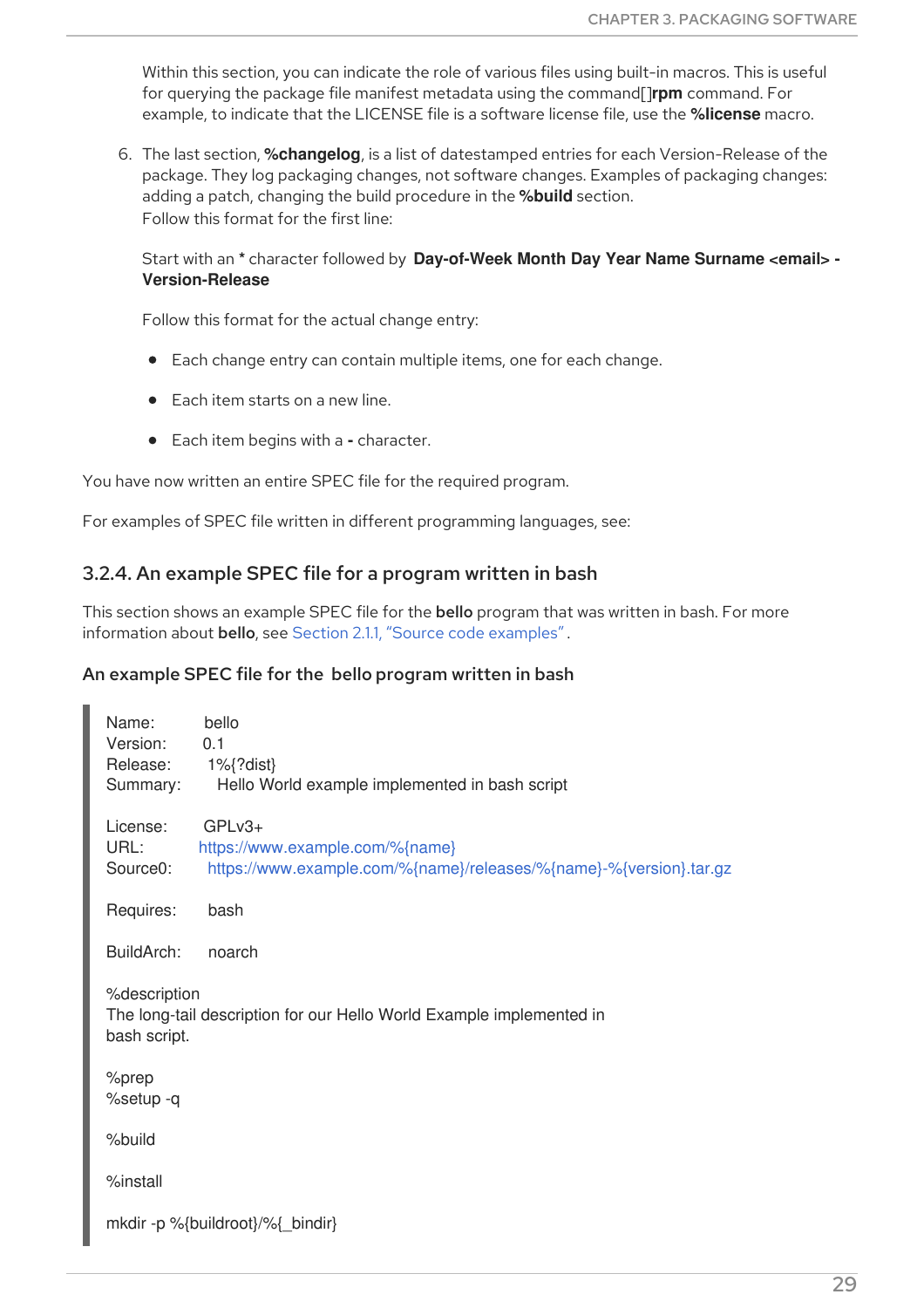install -m 0755 %{name} %{buildroot}/%{\_bindir}/%{name}

%files %license LICENSE %{\_bindir}/%{name}

%changelog

- \* Tue May 31 2016 Adam Miller [<maxamillion@fedoraproject.org>](mailto:maxamillion@fedoraproject.org) 0.1-1
- First bello package
- Example second item in the changelog for version-release 0.1-1

The **BuildRequires** directive, which specifies build-time dependencies for the package, was deleted because there is no building step for **bello**. Bash is a raw interpreted programming language, and the files are just installed to their location on the system.

The **Requires** directive, which specifies run-time dependencies for the package, include only **bash**, because the **bello** script requires only the **bash** shell environment to execute.

The **%build** section, which specifies how to build the software, is blank, because a **bash** does not need to be built.

For installing **bello** you only need to create the destination directory and install the executable **bash** script file there. Hence, you can use the **install** command in the **%install** section. RPM macros allow to do this without hardcoding paths.

## <span id="page-33-0"></span>3.2.5. An example SPEC file for a program written in Python

This section shows an example SPEC file for the **pello** program written in the Python programming language. For more information about pello, see Section 2.1.1, "Source code [examples"](#page-10-2).

#### An example SPEC file for the pello program written in Python

| Name:<br>Version:<br>Release: 1%{?dist}<br>Summary: | pello<br>0.1.1<br>Hello World example implemented in Python                                                       |
|-----------------------------------------------------|-------------------------------------------------------------------------------------------------------------------|
| License:<br>URL:<br>Source0:                        | $GPLv3+$<br>https://www.example.com/%{name}<br>https://www.example.com/%{name}/releases/%{name}-%{version}.tar.gz |
| BuildRequires: python<br>Requires:<br>Requires:     | python<br>bash                                                                                                    |
| BuildArch:                                          | noarch                                                                                                            |
| %description                                        | The long-tail description for our Hello World Example implemented in Python.                                      |
| %prep<br>%setup -q                                  |                                                                                                                   |
| %build                                              |                                                                                                                   |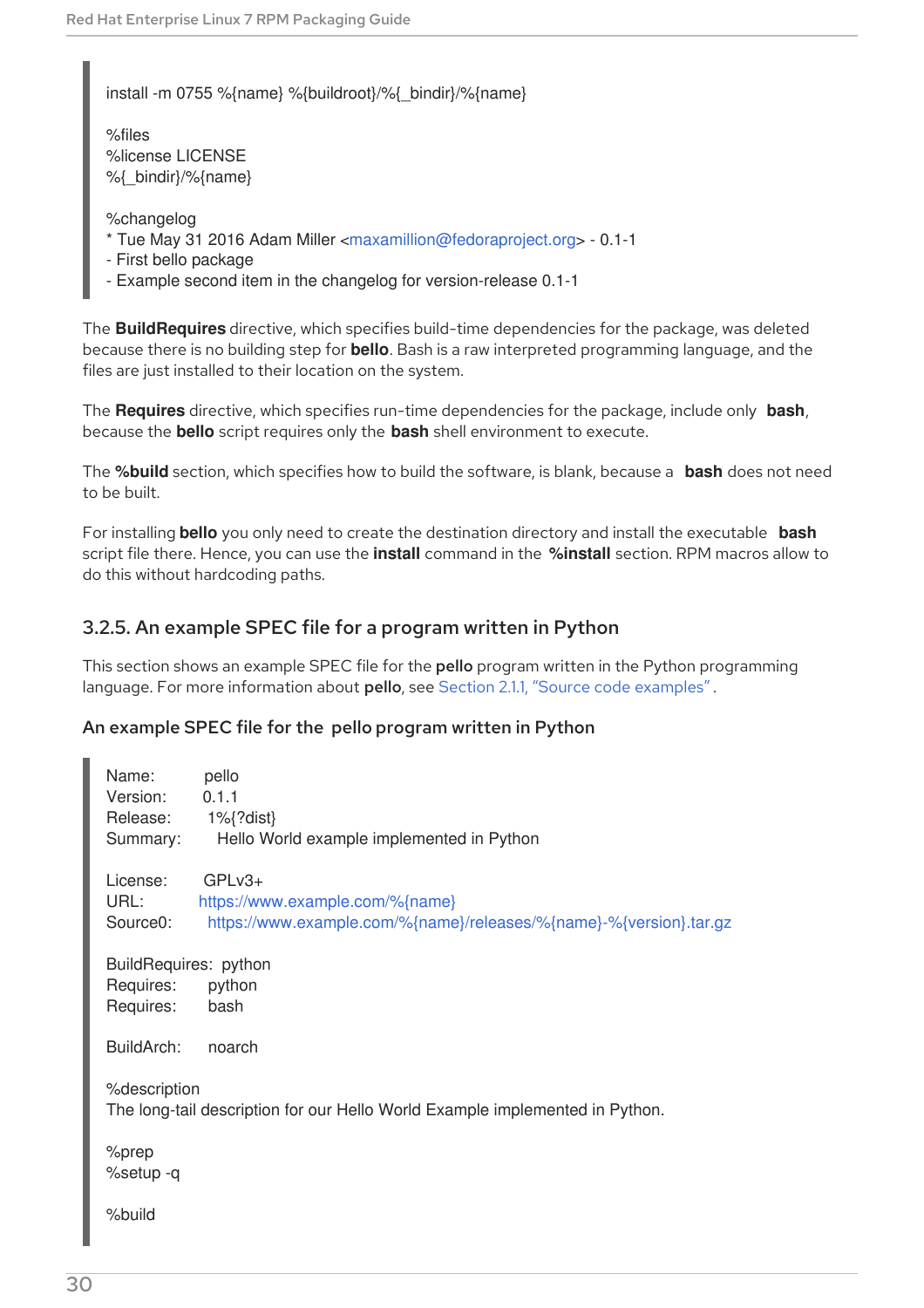python -m compileall %{name}.py

%install

mkdir -p %{buildroot}/%{\_bindir} mkdir -p %{buildroot}/usr/lib/%{name}

cat > %{buildroot}/%{\_bindir}/%{name} <←EOF #!/bin/bash /usr/bin/python /usr/lib/%{name}/%{name}.pyc EOF

chmod 0755 %{buildroot}/%{\_bindir}/%{name}

install -m 0644 %{name}.py\* %{buildroot}/usr/lib/%{name}/

%files %license LICENSE %dir /usr/lib/%{name}/ %{ bindir}/%{name} /usr/lib/%{name}/%{name}.py\*

%changelog \* Tue May 31 2016 Adam Miller [<maxamillion@fedoraproject.org>](mailto:maxamillion@fedoraproject.org) - 0.1.1-1

- First pello package



## IMPORTANT

The pello program is written in a byte-compiled interpreted language. Hence, the shebang is not applicable because the resulting file does not contain the entry.

Because the shebang is not applicable, you may want to apply one of the following approaches:

- Create a non-byte-compiled shell script that will call the executable.
- Provide a small bit of the Python code that is not byte-compiled as the entry point into the program's execution.

These approaches are useful especially for large software projects with many thousands of lines of code, where the performance increase of pre-byte-compiled code is sizeable.

The **BuildRequires** directive, which specifies build-time dependencies for the package, includes two packages:

- The **python** package is needed to perform the byte-compile build process
- The **bash** package is needed to execute the small entry-point script

The **Requires** directive, which specifies run-time dependencies for the package, includes only the **python** package. The **pello** program requires the **python** package to execute the byte-compiled code at runtime.

The **%build** section, which specifies how to build the software, corresponds to the fact that the software is byte-compiled.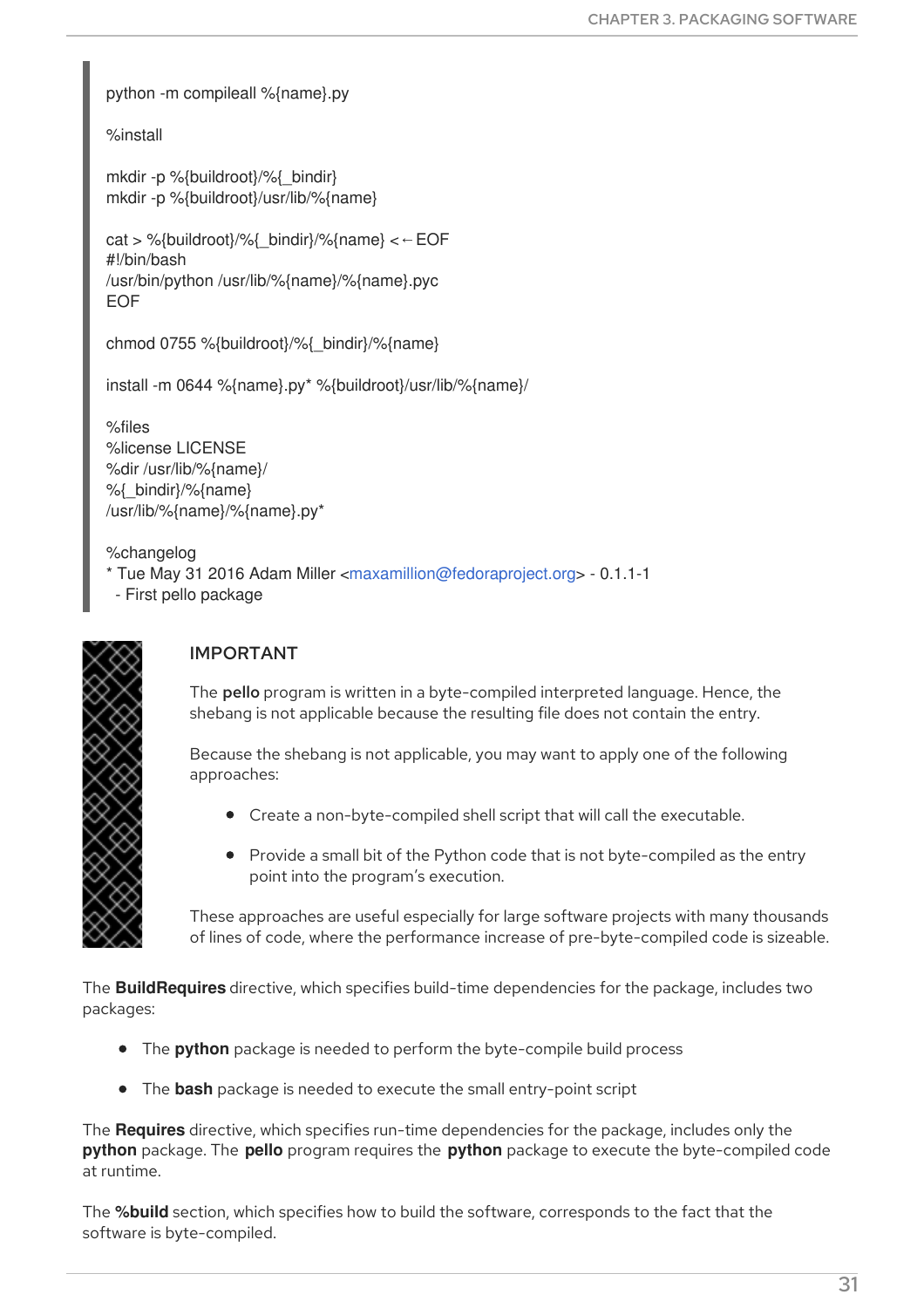To install **pello**, you need to create a wrapper script because the shebang is not applicable in bytecompiled languages. There are multiple options to accomplish this, such as:

- Making a separate script and using that as a separate **SourceX** directive.
- Creating the file in-line in the SPEC file.

This example shows creating a wrapper script in-line in the SPEC file to demonstrate that the SPEC file itself is scriptable. This wrapper script will execute the Python byte-compiled code by using a **here** document.

The **%install** section in this example also corresponds to the fact that you will need to install the bytecompiled file into a library directory on the system such that it can be accessed.

## <span id="page-35-0"></span>3.2.6. An example SPEC file for a program written in C

This section shows an example SPEC file for the **cello** program that was written in the C programming language. For more information about cello, see Section 2.1.1, "Source code [examples"](#page-10-2).

#### An example SPEC file for the cello program written in C

| Name:<br>Version:<br>Release:<br>Summary:                                                  | cello<br>1.0<br>1%{?dist}<br>Hello World example implemented in C                                                 |  |
|--------------------------------------------------------------------------------------------|-------------------------------------------------------------------------------------------------------------------|--|
| License:<br>URL:<br>Source0:                                                               | $GPLv3+$<br>https://www.example.com/%{name}<br>https://www.example.com/%{name}/releases/%{name}-%{version}.tar.gz |  |
| Patch0:                                                                                    | cello-output-first-patch.patch                                                                                    |  |
| BuildRequires: gcc<br>BuildRequires: make                                                  |                                                                                                                   |  |
| %description<br>The long-tail description for our Hello World Example implemented in<br>C. |                                                                                                                   |  |
| %prep<br>%setup-q                                                                          |                                                                                                                   |  |
| %patch0                                                                                    |                                                                                                                   |  |
| %build<br>make %{?_smp_mflags}                                                             |                                                                                                                   |  |
| %install<br>%make_install                                                                  |                                                                                                                   |  |
| %files<br>%license LICENSE<br>%{ bindir}/%{name}                                           |                                                                                                                   |  |
|                                                                                            |                                                                                                                   |  |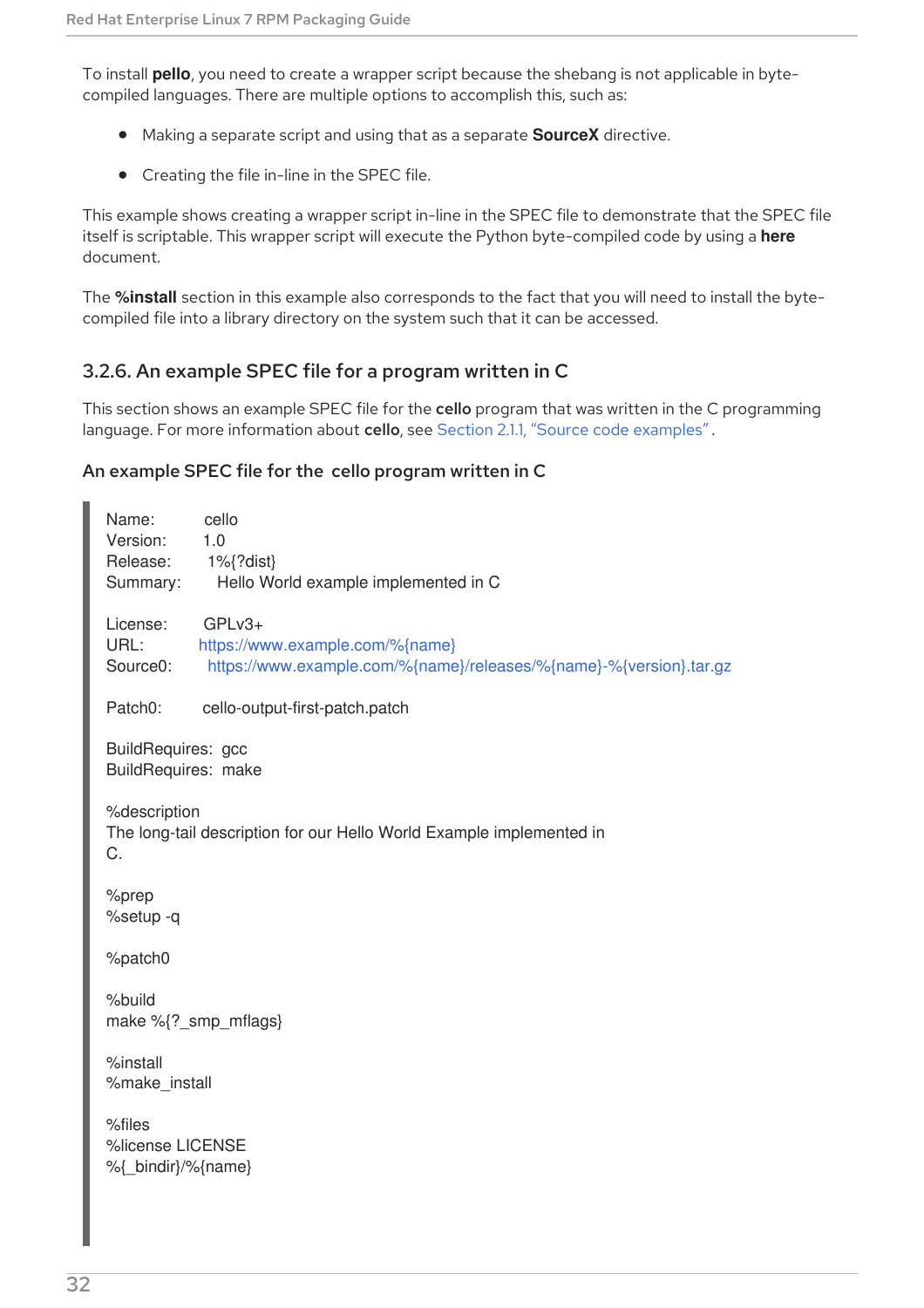%changelog

- \* Tue May 31 2016 Adam Miller [<maxamillion@fedoraproject.org>](mailto:maxamillion@fedoraproject.org) 1.0-1
- First cello package

The **BuildRequires** directive, which specifies build-time dependencies for the package, includes two packages that are needed to perform the compilation build process:

- The **gcc** package
- The **make** package

The **Requires** directive, which specifies run-time dependencies for the package, is omitted in this example. All runtime requirements are handled by **rpmbuild**, and the **cello** program does not require anything outside of the core C standard libraries.

The **%build** section reflects the fact that in this example a **Makefile** for the cello program was written, hence the GNU [make](http://www.gnu.org/software/make/) command provided by the **rpmdev-newspec** utility can be used. However, you need to remove the call to **%configure** because you did not provide a configure script.

The installation of the **cello** program can be accomplished by using the **%make install** macro that was provided by the **rpmdev-newspec** command. This is possible because the **Makefile** for the cello program is available.

## <span id="page-36-0"></span>3.3. BUILDING RPMS

This section describes how to build an RPM after a SPEC file for a program has been created.

RPMs are built with the **rpmbuild** command. This command expects a certain directory and file structure, which is the same as the structure that was set up by the **rpmdev-setuptree** utility.

Different use cases and desired outcomes require different combinations of arguments to the **rpmbuild** command. This section describes the two main use cases:

- Building source RPMs
- Building binary RPMs

## <span id="page-36-1"></span>3.3.1. Building source RPMs

This paragraph is the procedure module introduction: a short description of the procedure.

#### Prerequisites

A SPEC file for the program that we want to package must already exist. For more information on creating SPEC files, see [Working](#page-32-1) with SPEC files.

#### Procedure

The following procedure describes how to build a source RPM.

Run the **rpmbuild** command with the specified SPEC file:

\$ rpmbuild -bs *SPECFILE*

Substitute *SPECFILE* with the SPEC file. The **-bs** option stands for the build source.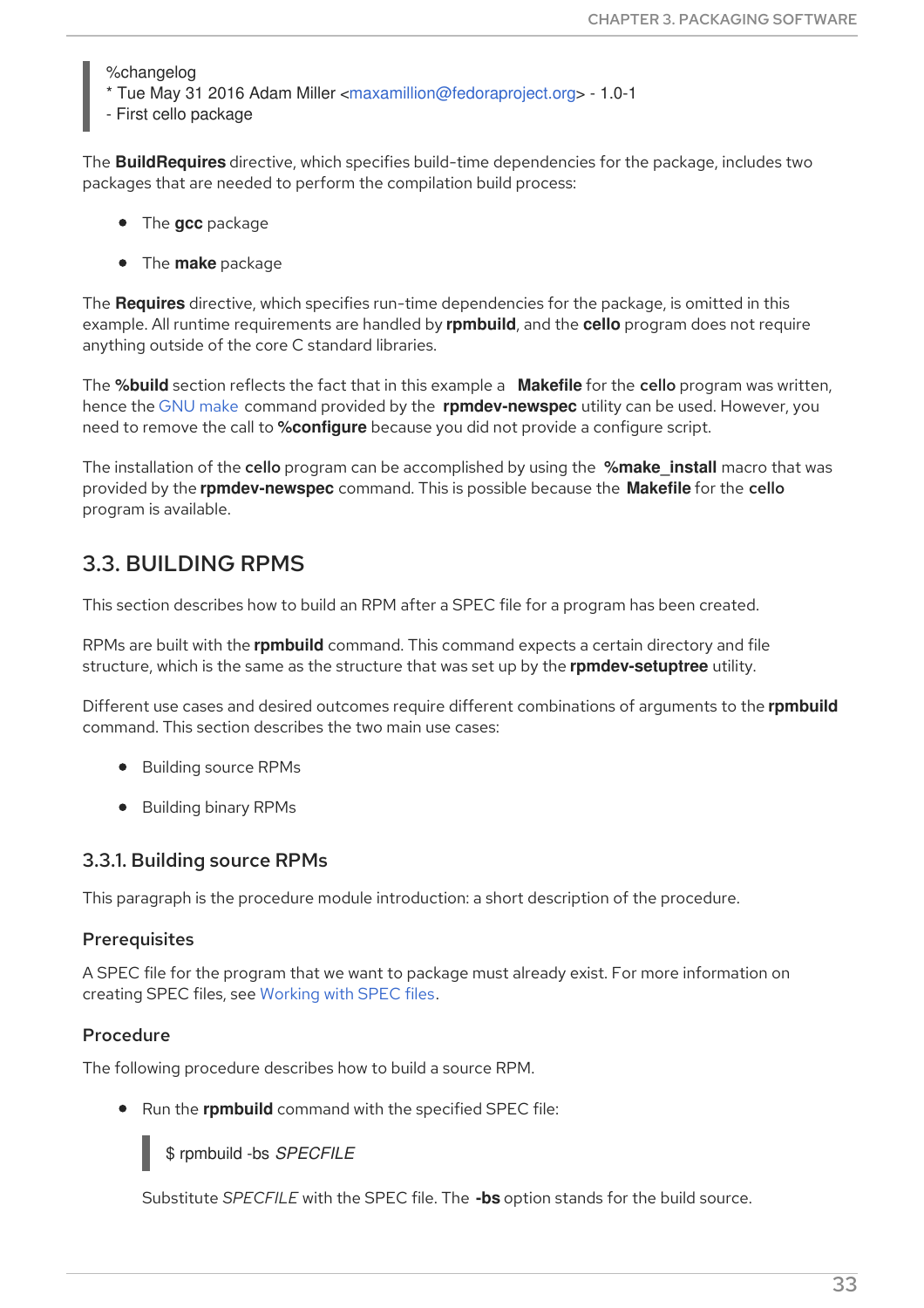The following example shows building source RPMs for the **bello**, **pello**, and **cello** projects.

#### Building source RPMs for bello, pello, and cello.

\$ cd ~/rpmbuild/SPECS/

8\$ rpmbuild -bs bello.spec Wrote: /home/<username>/rpmbuild/SRPMS/bello-0.1-1.el8.src.rpm

\$ rpmbuild -bs pello.spec Wrote: /home/<username>/rpmbuild/SRPMS/pello-0.1.2-1.el8.src.rpm

\$ rpmbuild -bs cello.spec Wrote: /home/<username>/rpmbuild/SRPMS/cello-1.0-1.el8.src.rpm

#### Verification steps

Make sure that the **rpmbuild/SRPMS** directory includes the resulting source RPMs. The directory is a part of the structure expected by **rpmbuild**.

#### <span id="page-37-0"></span>3.3.2. Building binary RPMs

The following methods are vailable for building binary RPMs:

- Rebuilding a binary RPM from a source RPM
- Building a binary RPM from the SPEC file
- Building a binary RPM from a source RPM

#### <span id="page-37-1"></span>3.3.2.1. Rebuilding a binary RPM from a source RPM

The following procedure shows how to rebuild a binary RPM from a source RPM (SRPM).

#### Procedure

To rebuild **bello**, **pello**, and **cello** from their SRPMs, run:

\$ rpmbuild --rebuild ~/rpmbuild/SRPMS/bello-0.1-1.el8.src.rpm [output truncated]

\$ rpmbuild --rebuild ~/rpmbuild/SRPMS/pello-0.1.2-1.el8.src.rpm [output truncated]

\$ rpmbuild --rebuild ~/rpmbuild/SRPMS/cello-1.0-1.el8.src.rpm [output truncated]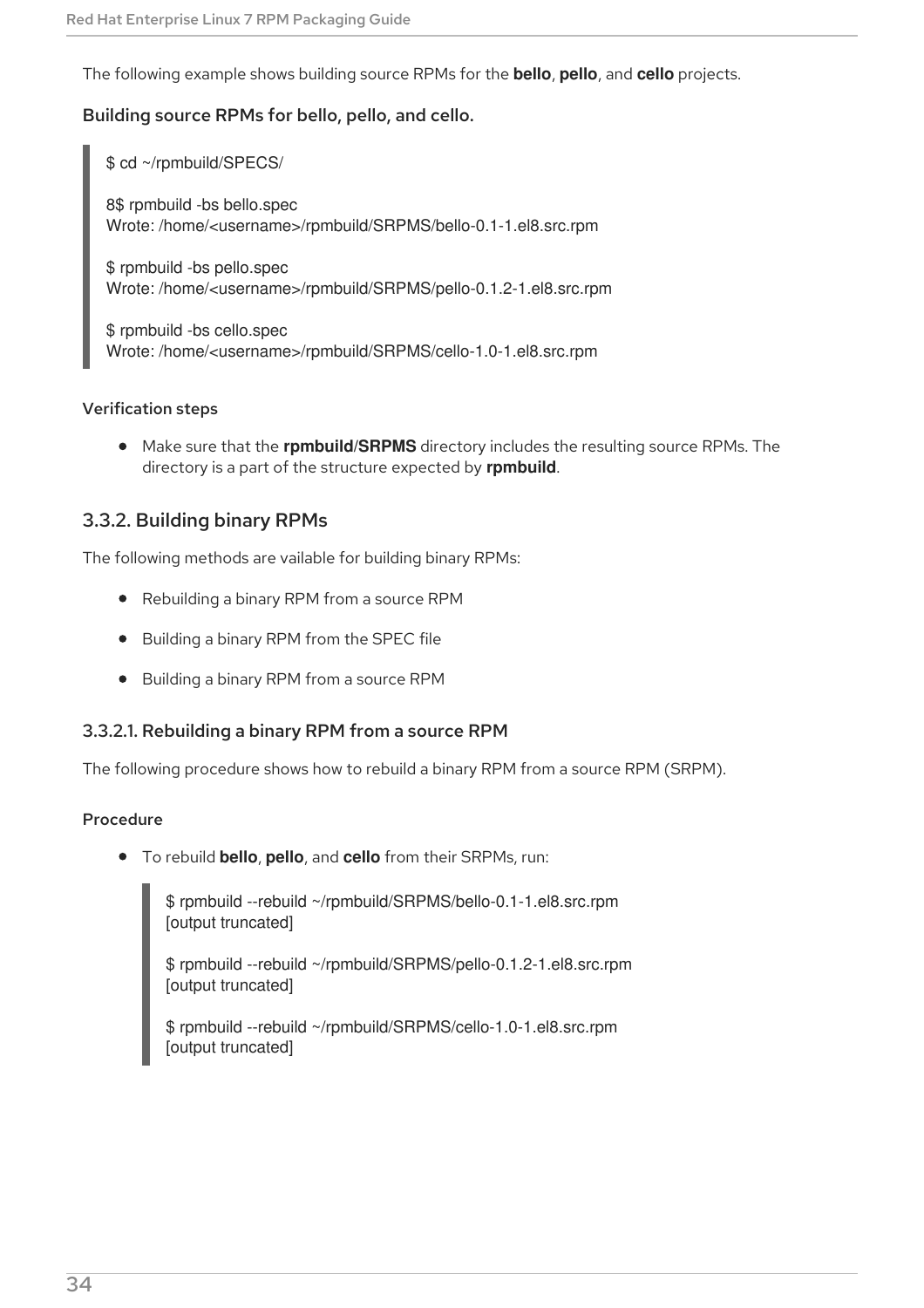

## **NOTE**

Invoking **rpmbuild --rebuild** involves:

- Installing the contents of the SRPM the SPEC file and the source code into the **~/rpmbuild/** directory.
- Building using the installed contents.
- Removing the SPEC file and the source code.

To retain the SPEC file and the source code after building, you can:

- When building, use the **rpmbuild** command with the **--recompile** option instead of the **--rebuild** option.
- **•** Install the SRPMs using these commands:

\$ rpm -Uvh ~/rpmbuild/SRPMS/bello-0.1-1.el8.src.rpm Updating / installing… 1:bello-0.1-1.el8 [100%] \$ rpm -Uvh ~/rpmbuild/SRPMS/pello-0.1.2-1.el8.src.rpm Updating / installing… …1:pello-0.1.2-1.el8 [100%] \$ rpm -Uvh ~/rpmbuild/SRPMS/cello-1.0-1.el8.src.rpm Updating / installing… …1:cello-1.0-1.el8 [100%]

The output generated when creating a binary RPM is verbose, which is helpful for debugging. The output varies for different examples and corresponds to their SPEC files.

The resulting binary RPMs are in the **~/rpmbuild/RPMS/YOURARCH** directory where **YOURARCH** is your architecture or in the **~/rpmbuild/RPMS/noarch/** directory, if the package is not architecturespecific.

## <span id="page-38-0"></span>3.3.2.2. Building a binary RPM from the SPEC file

The following procedure shows how to build **bello**, **pello**, and **cello** binary RPMs from their SPEC files.

#### Procedure

Run the **rpmbuild** command with the **bb** option:

\$ rpmbuild -bb ~/rpmbuild/SPECS/bello.spec

\$ rpmbuild -bb ~/rpmbuild/SPECS/pello.spec

\$ rpmbuild -bb ~/rpmbuild/SPECS/cello.spec

#### <span id="page-38-1"></span>3.3.2.3. Building RPMs from source RPMs

It is also possible to build any kind of RPM from a source RPM. To do so, use the following procedure.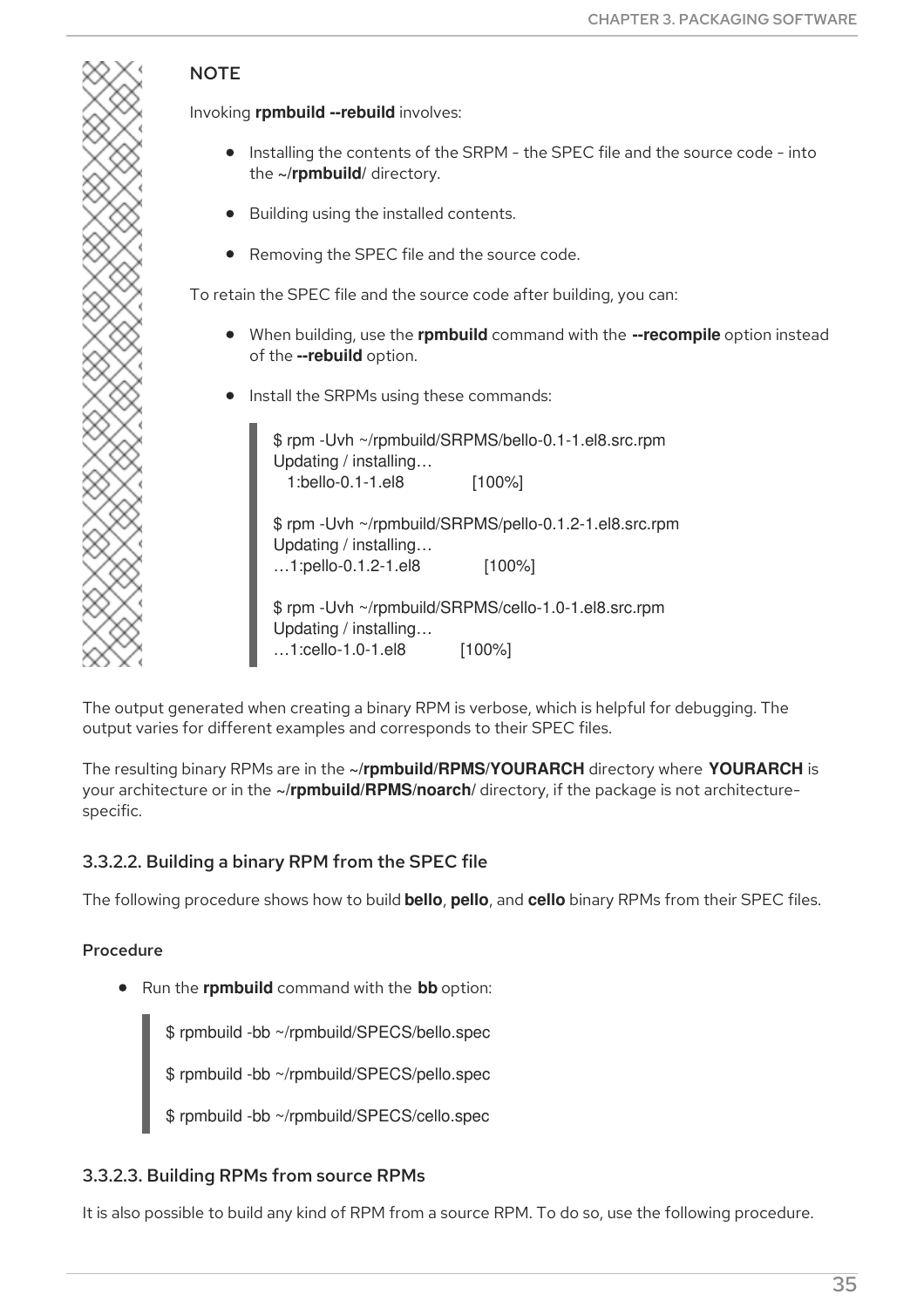#### Procedure

Run the **rpmbuild** command with one of the below options and with the source package specified:

# rpmbuild {-ra|-rb|-rp|-rc|-ri|-rl|-rs} [rpmbuild-options] *SOURCEPACKAGE*

#### Additional resources

For more details on building RPMs from source RPMs, see the **BUILDING PACKAGES** section on the **rpmbuild(8)** man page.

## <span id="page-39-0"></span>3.4. CHECKING RPMS FOR SANITY

After creating a package, check the quality of the package.

The main tool for checking package quality is [rpmlint.](https://github.com/rpm-software-management/rpmlint)

The **rpmlint** tool does the following:

- **•** Improves RPM maintainability.
- Enables sanity checking by performing static analysis of the RPM.
- Enables error checking by performing static analysis of the RPM.

The **rpmlint** tool can check binary RPMs, source RPMs (SRPMs), and SPEC files, so it is useful for all stages of packaging, as shown in the following examples.

Note that **rpmlint** has very strict guidelines; hence it is sometimes acceptable to skip some of its errors and warnings, as shown in the following examples.



#### **NOTE**

In the following examples, **rpmlint** is run without any options, which produces a nonverbose output. For detailed explanations of each error or warning, you can run **rpmlint -i** instead.

## <span id="page-39-1"></span>3.4.1. Checking bello for sanity

This section shows possible warnings and errors that can occur when checking RPM sanity on the example of the bello SPEC file and bello binary RPM.

#### <span id="page-39-2"></span>3.4.1.1. Checking the bello SPEC File

Example 3.2. Output of running the**rpmlint** command on the SPEC file for bello

\$ rpmlint bello.spec bello.spec: W: invalid-url Source0: <https://www.example.com/bello/releases/bello-0.1.tar.gz> HTTP Error 404: Not Found 0 packages and 1 specfiles checked; 0 errors, 1 warnings.

For **bello.spec**, there is only one warning, which says that the URL listed in the **Source0** directive is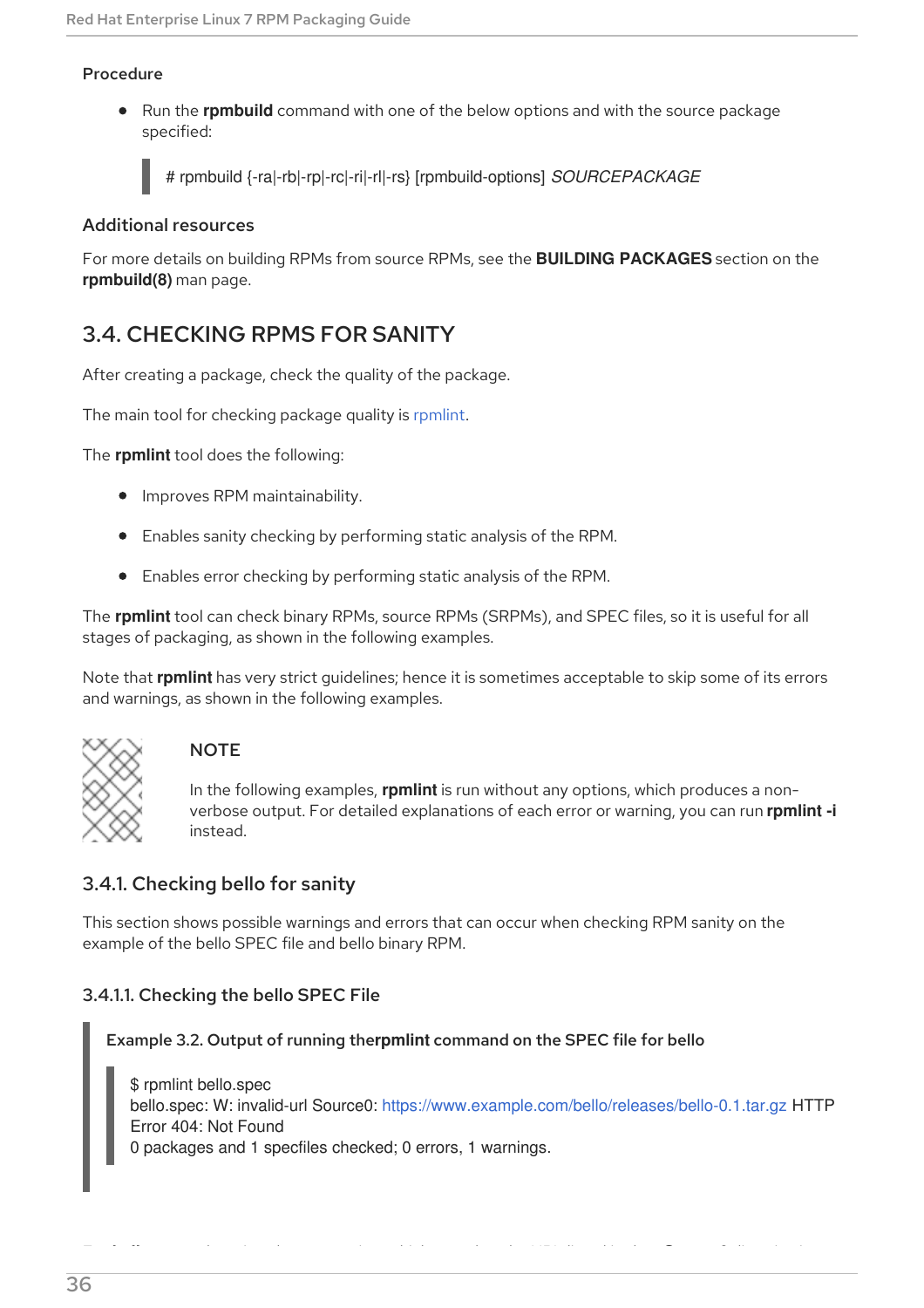For **bello.spec**, there is only one warning, which says that the URL listed in the **Source0** directive is unreachable. This is expected, because the specified **example.com** URL does not exist. Presuming that we expect this URL to work in the future, we can ignore this warning.

#### Example 3.3. Output of running the**rpmlint** command on the SRPM for bello

\$ rpmlint ~/rpmbuild/SRPMS/bello-0.1-1.el8.src.rpm bello.src: W: invalid-url URL: <https://www.example.com/bello> HTTP Error 404: Not Found bello.src: W: invalid-url Source0: <https://www.example.com/bello/releases/bello-0.1.tar.gz> HTTP Error 404: Not Found

1 packages and 0 specfiles checked; 0 errors, 2 warnings.

For the **bello** SRPM, there is a new warning, which says that the URL specified in the **URL** directive is unreachable. Assuming the link will be working in the future, we can ignore this warning.

#### <span id="page-40-0"></span>3.4.1.2. Checking the bello binary RPM

When checking binary RPMs, **rpmlint** checks for the following items:

- Documentation
- Manual pages
- Consistent use of the filesystem hierarchy standard

#### Example 3.4. Output of running the**rpmlint** command on the binary RPM for bello

\$ rpmlint ~/rpmbuild/RPMS/noarch/bello-0.1-1.el8.noarch.rpm bello.noarch: W: invalid-url URL: <https://www.example.com/bello> HTTP Error 404: Not Found bello.noarch: W: no-documentation bello.noarch: W: no-manual-page-for-binary bello 1 packages and 0 specfiles checked; 0 errors, 3 warnings.

The **no-documentation** and **no-manual-page-for-binary** warnings say that he RPM has no documentation or manual pages, because we did not provide any. Apart from the above warnings, the RPM passed **rpmlint** checks.

## <span id="page-40-1"></span>3.4.2. Checking pello for sanity

This section shows possible warnings and errors that can occur when checking RPM sanity on the example of the pello SPEC file and pello binary RPM.

#### <span id="page-40-2"></span>3.4.2.1. Checking the pello SPEC File

#### Example 3.5. Output of running the**rpmlint** command on the SPEC file for pello

\$ rpmlint pello.spec pello.spec:30: E: hardcoded-library-path in %{buildroot}/usr/lib/%{name} pello.spec:34: E: hardcoded-library-path in /usr/lib/%{name}/%{name}.pyc pello.spec:39: E: hardcoded-library-path in %{buildroot}/usr/lib/%{name}/ pello.spec:43: E: hardcoded-library-path in /usr/lib/%{name}/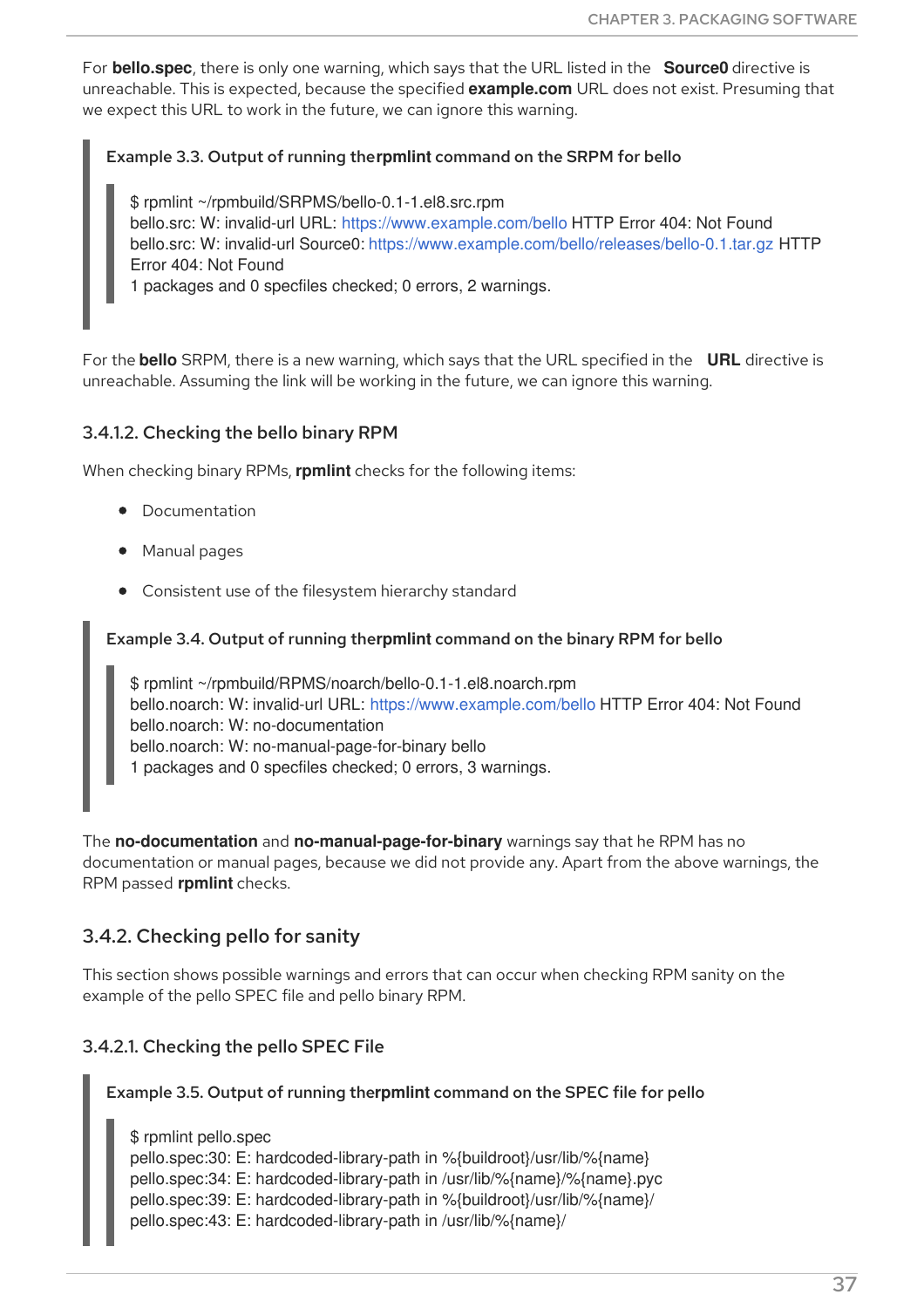pello.spec:45: E: hardcoded-library-path in /usr/lib/%{name}/%{name}.py\* pello.spec: W: invalid-url Source0: <https://www.example.com/pello/releases/pello-0.1.2.tar.gz> HTTP Error 404: Not Found 0 packages and 1 specfiles checked; 5 errors, 1 warnings.

The **invalid-url Source0** warning says that the URL listed in the **Source0** directive is unreachable. This is expected, because the specified **example.com** URL does not exist. Presuming that this URL will work in the future, you can ignore this warning.

The **hardcoded-library-path** errors suggest to use the **%{\_libdir}** macro instead of hard-coding the library path. For the sake of this example, you can safely ignore these errors. However, for packages going into production make sure to check all errors carefully.

#### Example 3.6. Output of running the**rpmlint** command on the SRPM for pello

\$ rpmlint ~/rpmbuild/SRPMS/pello-0.1.2-1.el8.src.rpm pello.src: W: invalid-url URL: <https://www.example.com/pello> HTTP Error 404: Not Found pello.src:30: E: hardcoded-library-path in %{buildroot}/usr/lib/%{name} pello.src:34: E: hardcoded-library-path in /usr/lib/%{name}/%{name}.pyc pello.src:39: E: hardcoded-library-path in %{buildroot}/usr/lib/%{name}/ pello.src:43: E: hardcoded-library-path in /usr/lib/%{name}/ pello.src:45: E: hardcoded-library-path in /usr/lib/%{name}/%{name}.py\* pello.src: W: invalid-url Source0: <https://www.example.com/pello/releases/pello-0.1.2.tar.gz> HTTP Error 404: Not Found 1 packages and 0 specfiles checked; 5 errors, 2 warnings.

The new **invalid-url URL** error here is about the **URL** directive, which is unreachable. Assuming that the URL will be valid in the future, you can safely ignore this error.

## <span id="page-41-0"></span>3.4.2.2. Checking the pello binary RPM

When checking binary RPMs, **rpmlint** checks for the following items:

- Documentation
- Manual pages
- Consistent use of the Filesystem Hierarchy Standard

#### Example 3.7. Output of running the**rpmlint** command on the binary RPM for pello

\$ rpmlint ~/rpmbuild/RPMS/noarch/pello-0.1.2-1.el8.noarch.rpm pello.noarch: W: invalid-url URL: <https://www.example.com/pello> HTTP Error 404: Not Found pello.noarch: W: only-non-binary-in-usr-lib pello.noarch: W: no-documentation pello.noarch: E: non-executable-script /usr/lib/pello/pello.py 0644L /usr/bin/env pello.noarch: W: no-manual-page-for-binary pello 1 packages and 0 specfiles checked; 1 errors, 4 warnings.

The **no-documentation** and **no-manual-page-for-binary** warnings say that the RPM has no documentation or manual pages, because you did not provide any.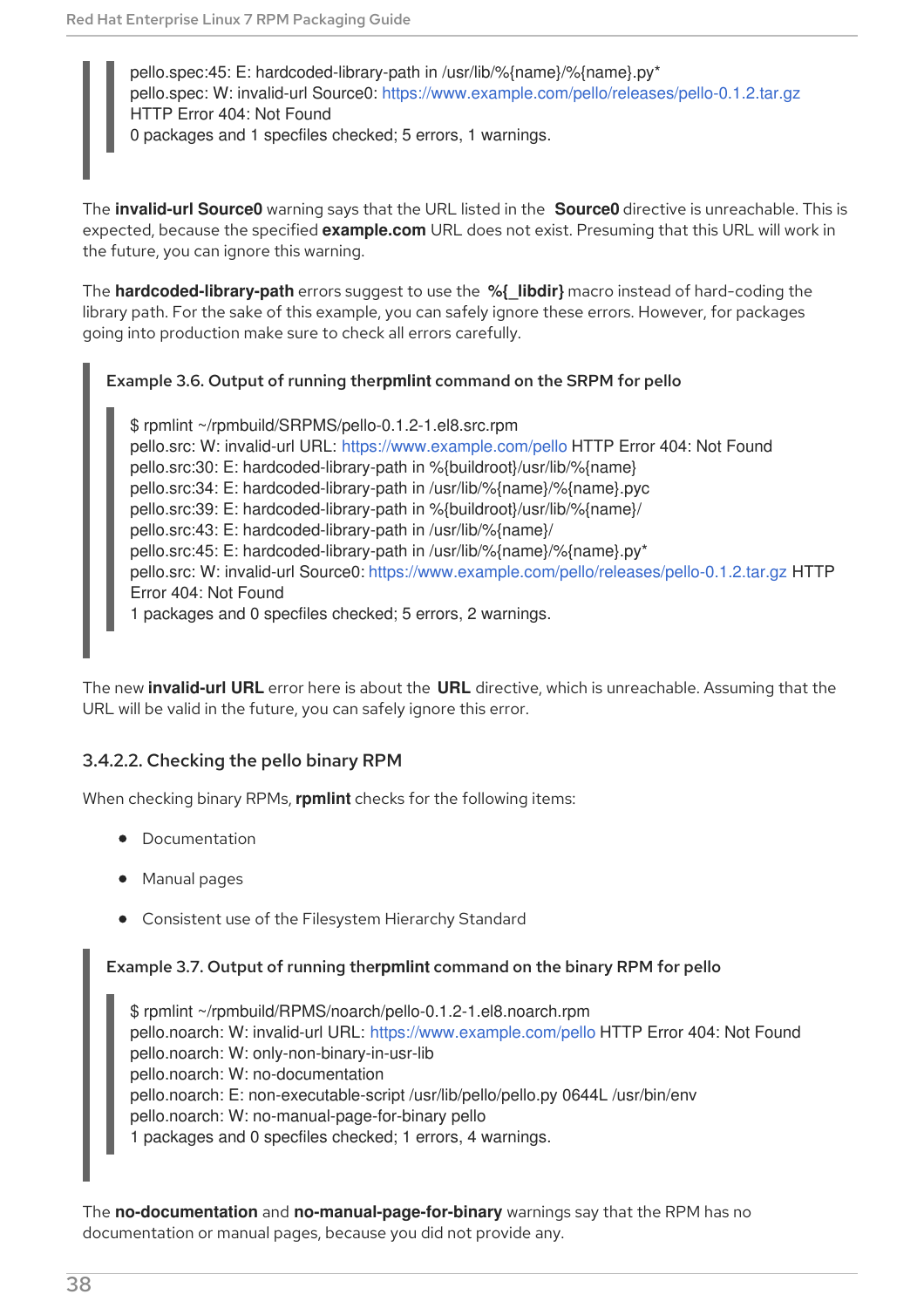The **only-non-binary-in-usr-lib** warning says that you provided only non-binary artifacts in **/usr/lib/**. This directory is normally reserved for shared object files, which are binary files. Therefore, **rpmlint** expects at least one or more files in **/usr/lib/** directory to be binary.

This is an example of an **rpmlint** check for compliance with Filesystem Hierarchy Standard. Normally, use RPM macros to ensure the correct placement of files. For the sake of this example, you can safely ignore this warning.

The **non-executable-script** error warns that the **/usr/lib/pello/pello.py** file has no execute permissions. The **rpmlint** tool expects the file to be executable, because the file contains the shebang. For the purpose of this example, you can leave this file without execute permissions and ignore this error.

Apart from the above warnings and errors, the RPM passed **rpmlint** checks.

## <span id="page-42-0"></span>3.4.3. Checking cello for sanity

This section shows possible warnings and errors that can occur when checking RPM sanity on the example of the cello SPEC file and pello binary RPM.

### <span id="page-42-1"></span>3.4.3.1. Checking the cello SPEC File

#### Example 3.8. Output of running the**rpmlint** command on the SPEC file for cello

\$ rpmlint ~/rpmbuild/SPECS/cello.spec /home/<username>/rpmbuild/SPECS/cello.spec: W: invalid-url Source0: <https://www.example.com/cello/releases/cello-1.0.tar.gz> HTTP Error 404: Not Found 0 packages and 1 specfiles checked; 0 errors, 1 warnings.

For **cello.spec**, there is only one warning, which says that the URL listed in the **Source0** directive is unreachable. This is expected, because the specified **example.com** URL does not exist. Presuming that this URL will work in the future, you can ignore this warning.

#### Example 3.9. Output of running the**rpmlint** command on the SRPM for cello

\$ rpmlint ~/rpmbuild/SRPMS/cello-1.0-1.el8.src.rpm cello.src: W: invalid-url URL: <https://www.example.com/cello> HTTP Error 404: Not Found cello.src: W: invalid-url Source0: <https://www.example.com/cello/releases/cello-1.0.tar.gz> HTTP Error 404: Not Found

1 packages and 0 specfiles checked; 0 errors, 2 warnings.

For the **cello** SRPM, there is a new warning, which says that the URL specified in the **URL** directive is unreachable. Assuming the link will be working in the future, you can ignore this warning.

#### <span id="page-42-2"></span>3.4.3.2. Checking the cello binary RPM

When checking binary RPMs, **rpmlint** checks for the following items:

- Documentation
- Manual pages
- Consistent use of the filesystem hierarchy standard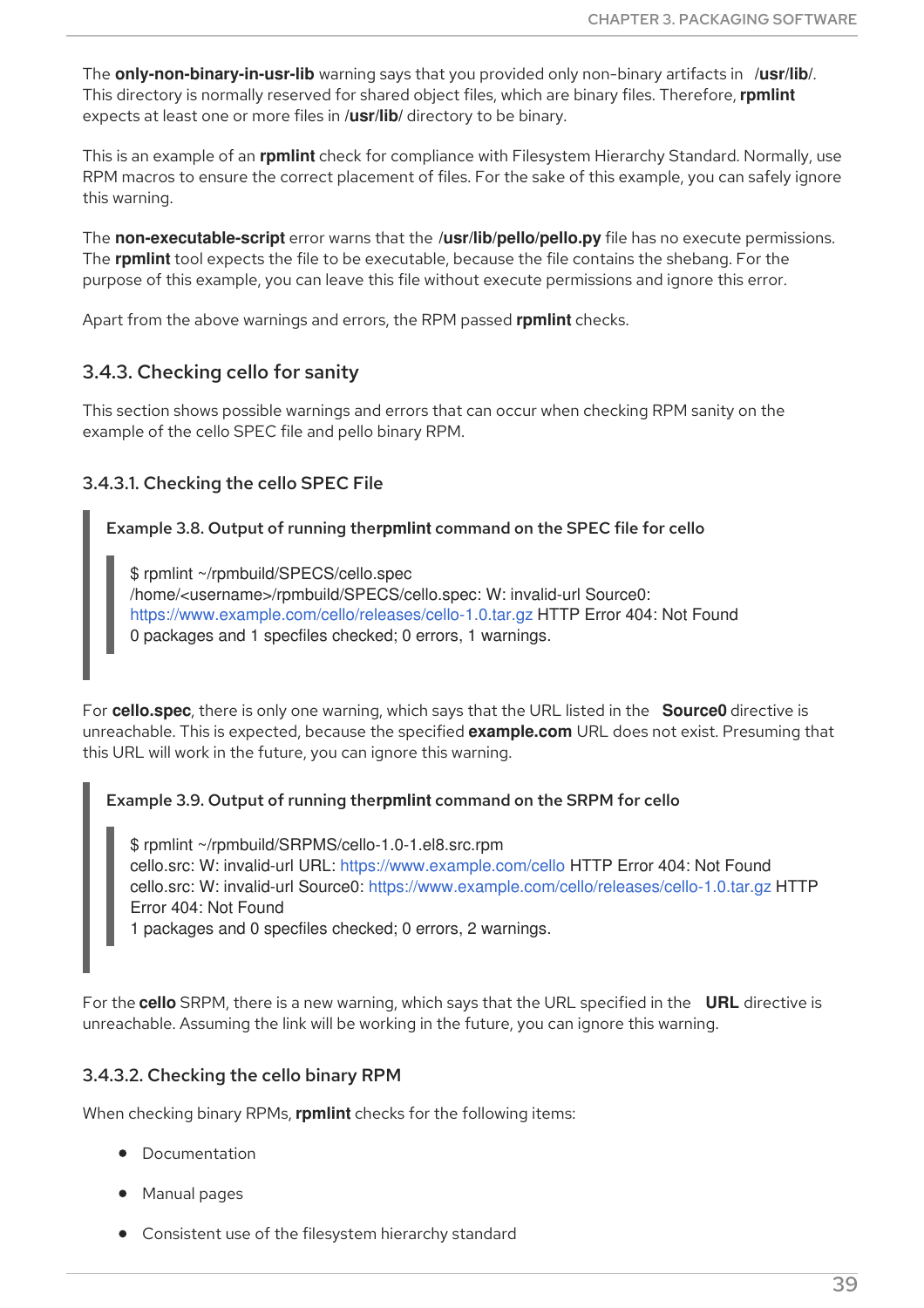#### Example 3.10. Output of running the**rpmlint** command on the binary RPM for cello

\$ rpmlint ~/rpmbuild/RPMS/x86\_64/cello-1.0-1.el8.x86\_64.rpm cello.x86\_64: W: invalid-url URL: <https://www.example.com/cello> HTTP Error 404: Not Found cello.x86\_64: W: no-documentation cello.x86\_64: W: no-manual-page-for-binary cello 1 packages and 0 specfiles checked; 0 errors, 3 warnings.

The **no-documentation** and **no-manual-page-for-binary** warnings say that he RPM has no documentation or manual pages, because you did not provide any. Apart from the above warnings, the RPM passed **rpmlint** checks.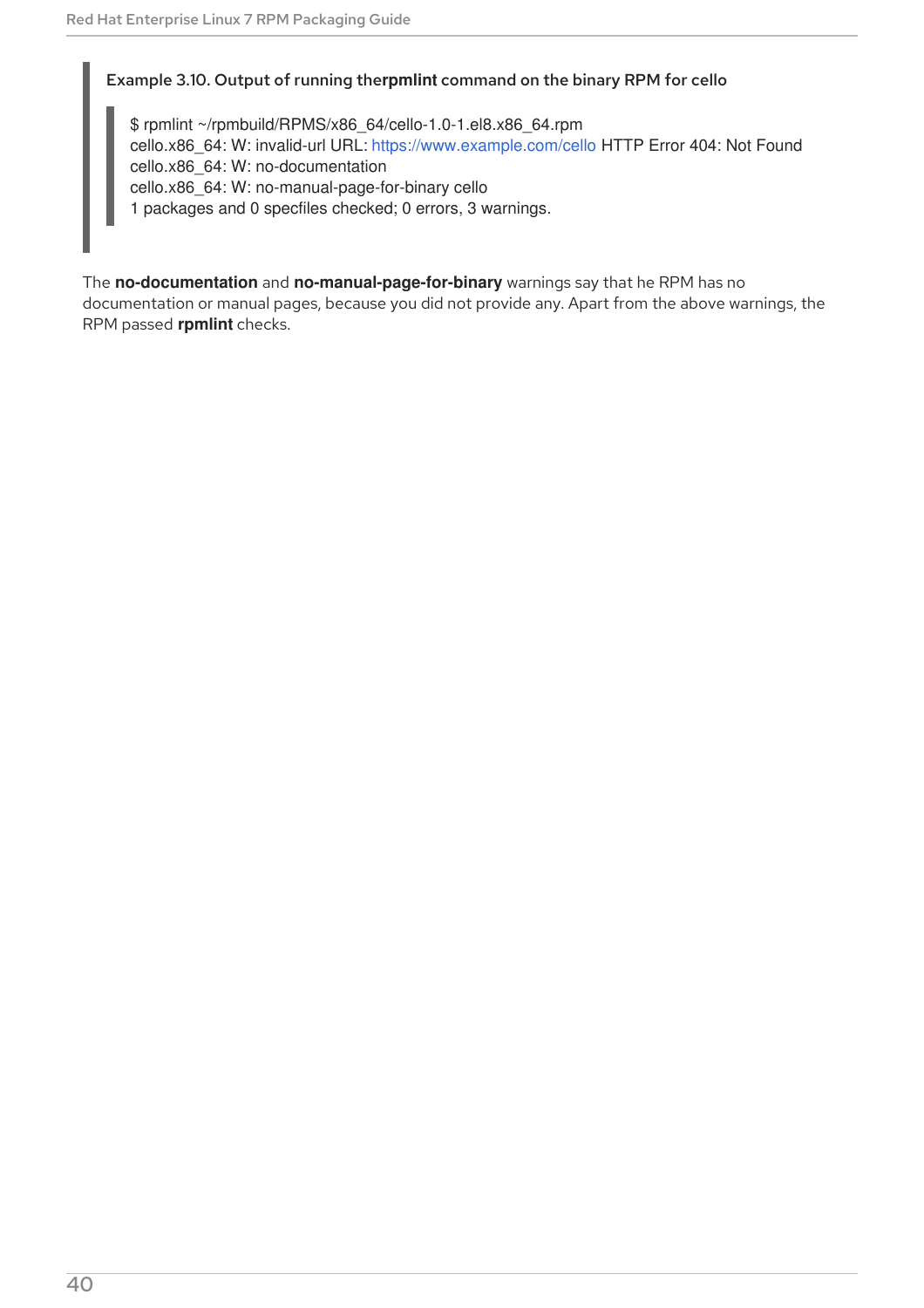## CHAPTER 4. ADVANCED TOPICS

<span id="page-44-0"></span>This section covers topics that are beyond the scope of the introductory tutorial but are useful in realworld RPM packaging.

## <span id="page-44-1"></span>4.1. SIGNING PACKAGES

Packages are signed to make sure no third party can alter their content. A user can add an additional layer of security by using the HTTPS protocol when downloading the package.

There are three ways to sign a package:

## <span id="page-44-2"></span>4.1.1. Creating a GPG key

#### Procedure

1. Generate a GNU Privacy Guard (GPG) key pair:

# gpg --gen-key

2. Confirm and see the generated key:

# gpg --list-keys

3. Export the public key:

# gpg --export -a '<Key\_name>' > RPM-GPG-KEY-pmanager



#### **NOTE**

Include the real name that you have selected for the key instead of <Key\_name>.

4. Import the exported public key into an RPM database:



# rpm --import RPM-GPG-KEY-pmanager

## <span id="page-44-3"></span>4.1.2. Adding a signature to an already existing package

This section describes the most usual case when a package is built without a signature. The signature is added just before the release of the package.

To add a signature to a package, use the **--addsign** option provided by the **rpm-sign** package.

Having more than one signature enables to record the package's path of ownership from the package builder to the end-user.

#### Procedure

Add a signature to a package:

\$ rpm --addsign blather-7.9-1.x86\_64.rpm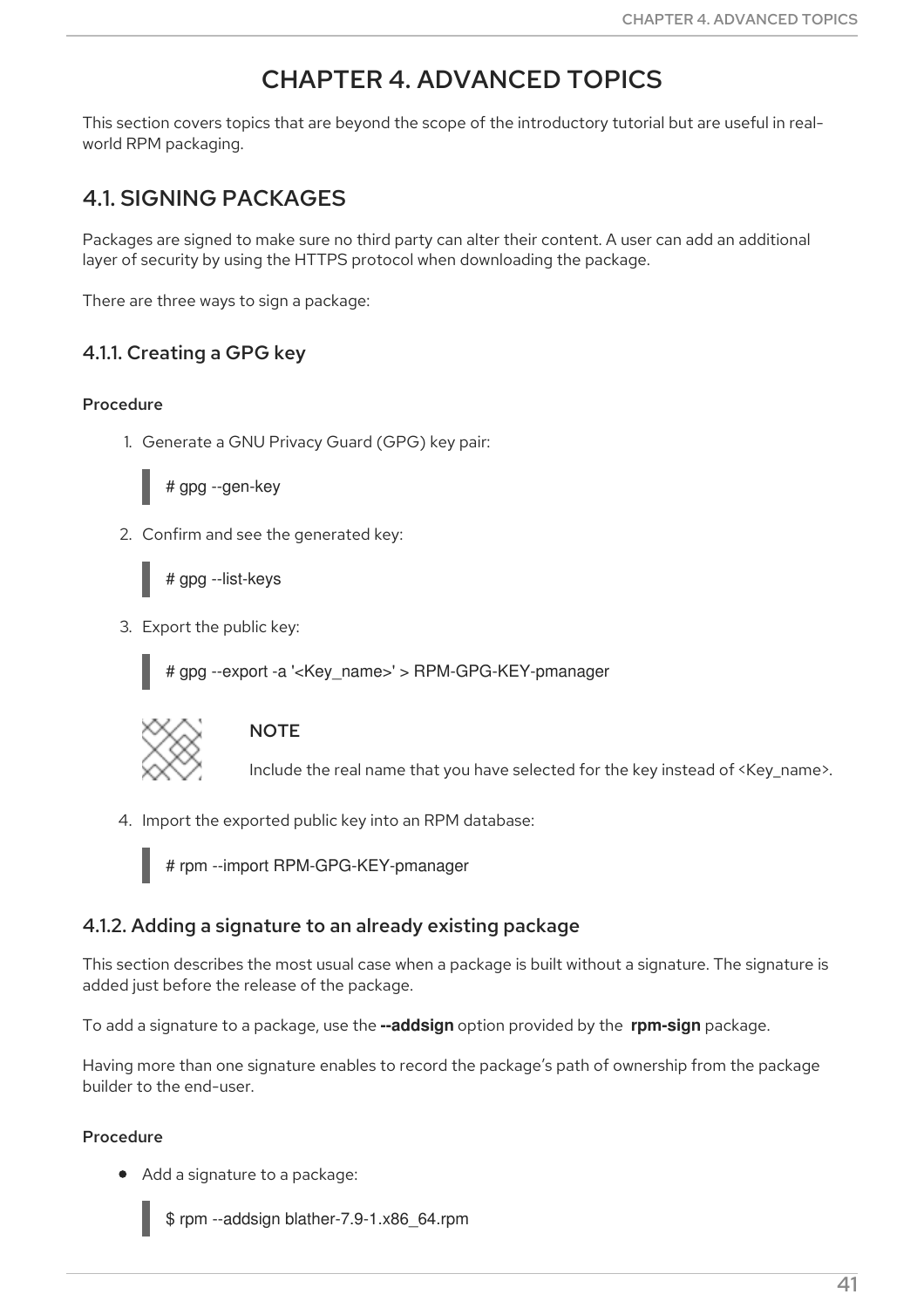

## **NOTE**

You are supposed to enter the password to unlock the secret key for the signature.

## <span id="page-45-0"></span>4.1.3. Checking the signatures of a package with multiple signatures

#### Procedure

To check the signatures of a package with multiple signatures, run the following:

\$ rpm --checksig blather-7.9-1.x86\_64.rpm blather-7.9-1.x86\_64.rpm: size pgp pgp md5 OK

The two **pgp** strings in the output of the **rpm --checksig** command show that the package has been signed twice.

## <span id="page-45-1"></span>4.1.4. A practical example of adding a signature to an already existing package

This section describes an example situation where adding a signature to an already existing package might be useful.

A division of a company creates a package and signs it with the division's key. The company's headquarters then checks the package's signature and adds the corporate signature to the package, stating that the signed package is authentic.

With two signatures, the package makes its way to a retailer. The retailer checks the signatures and, if they match, adds their signature as well.

The package now makes its way to a company that wants to deploy the package. After checking every signature on the package, they know that it is an authentic copy. Depending on the deploying company's internal controls, they may choose to add their own signature, to inform their employees that the package has received their corporate approval

## <span id="page-45-2"></span>4.1.5. Replacing the signature on an already existing package

This procedure describes how to change the public key without having to rebuild each package.

#### Procedure

• To change the public key, run the following:

\$ rpm --resign blather-7.9-1.x86\_64.rpm



#### **NOTE**

You are supposed to enter the password to unlock the secret key for the signature.

The **--resign** option also enables you to change the public key for multiple packages, as shown in the following procedure.

#### Procedure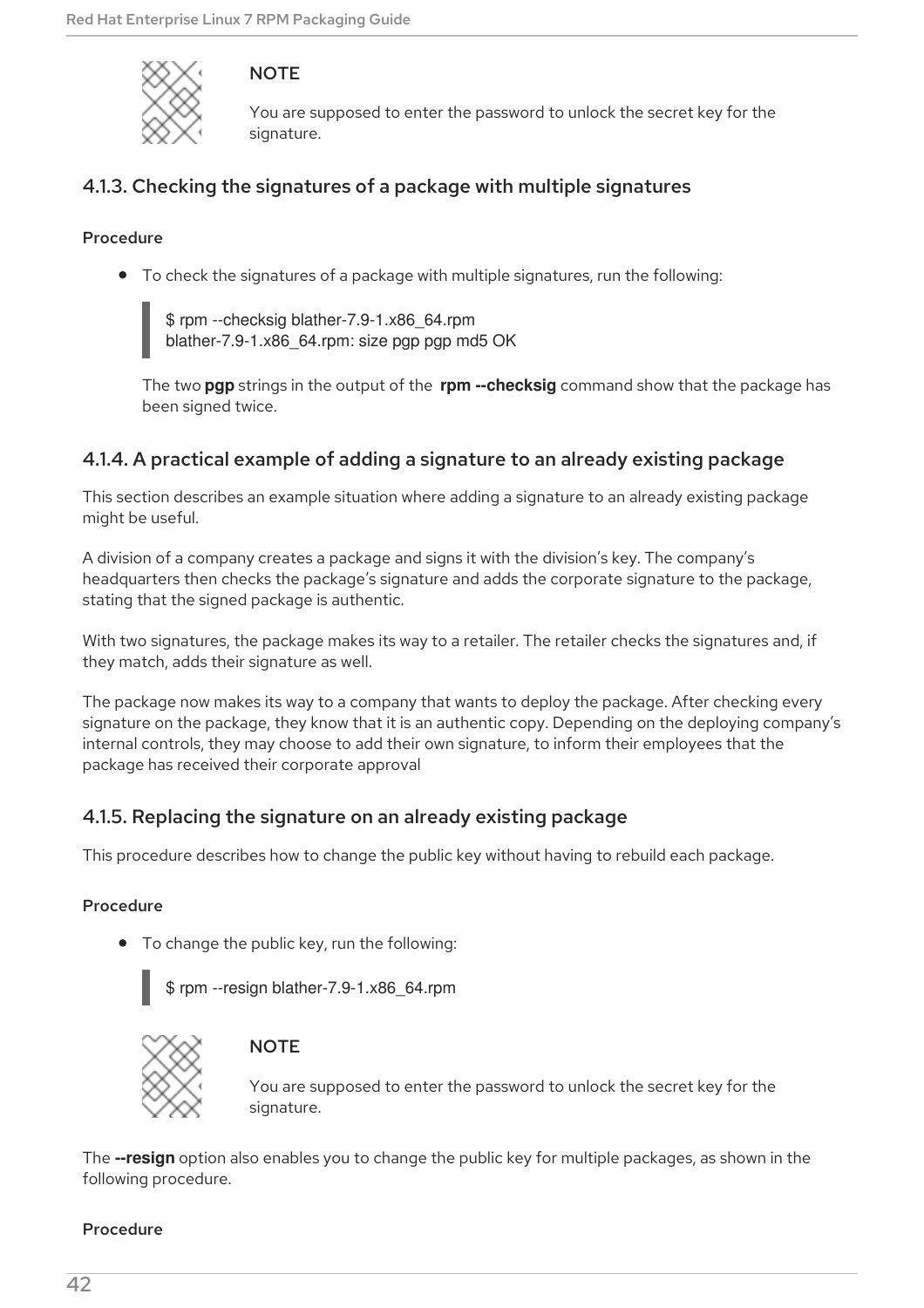To change the public key for multiple packages, execute:

\$ rpm --resign b\*.rpm



## **NOTE**

You are supposed to enter the password to unlock the secret key for the signature.

## <span id="page-46-0"></span>4.1.6. Signing a package at build-time

#### Procedure

1. Build the package with the **rpmbuild** command:



\$ rpmbuild blather-7.9.spec

2. Sign the package with the **rpmsign** command using the **--addsign** option:



\$ rpmsign --addsign blather-7.9-1.x86\_64.rpm

3. Optionally, verify the signature of a package:

\$ rpm --checksig blather-7.9-1.x86\_64.rpm blather-7.9-1.x86\_64.rpm: size pgp md5 OK



## **NOTE**

When building and signing multiple packages, use the following syntax to avoid entering the Pretty Good Privacy (PGP) passphrase multiple times.

\$ rpmbuild -ba --sign b\*.spec

Note that you are supposed to enter the password to unlock the secret key for the signature.

## <span id="page-46-1"></span>4.2. MORE ON MACROS

This section covers selected built-in RPM Macros. For an exhaustive list of such macros, see RPM [Documentation.](http://rpm.org/user_doc/macros.html)

## <span id="page-46-2"></span>4.2.1. Defining your own macros

The following section describes how to create a custom macro.

#### Procedure

 $\bullet$ Include the following line in the RPM SPEC file:



%global <name>[(opts)] <br/>body>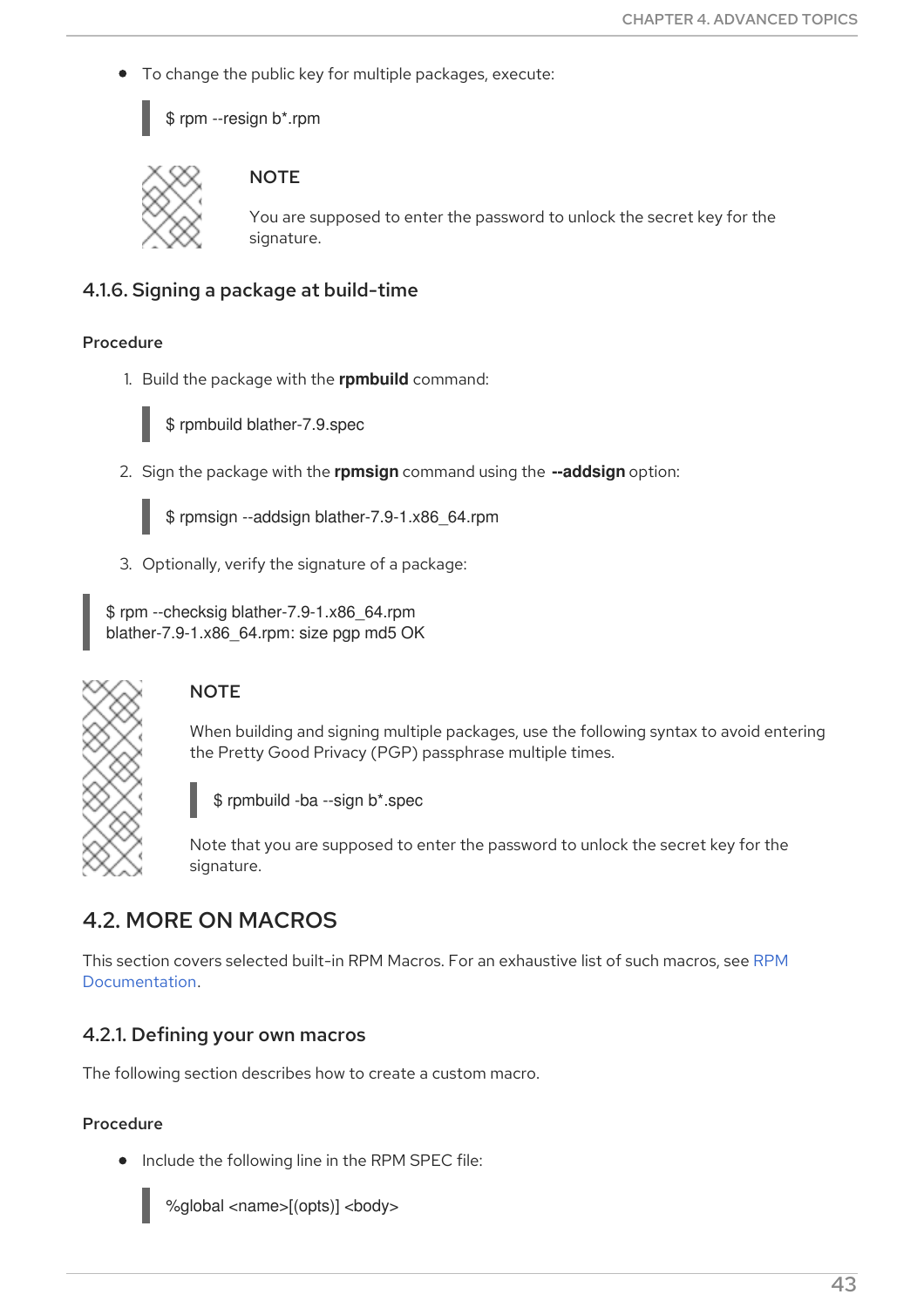All whitespace surrounding **\** is removed. Name may be composed of alphanumeric characters, and the character **\_** and must be at least 3 characters in length. Inclusion of the **(opts)** field is optional:

- **Simple** macros do not contain the **(opts)** field. In this case, only recursive macro expansion is performed.
- **Parametrized** macros contain the **(opts)** field. The **opts** string between parentheses is passed to **getopt(3)** for **argc/argv** processing at the beginning of a macro invocation.



#### **NOTE**

Older RPM SPEC files use the **%define** <name> <br/>body> macro pattern instead. The differences between **%define** and **%global** macros are as follows:

- **%define** has local scope. It applies to a specific part of a SPEC file. The body of a **%define** macro is expanded when used.
- **%global** has global scope. It applies to an entire SPEC file. The body of a **%global** macro is expanded at definition time.



### IMPORTANT

Macros are evaluated even if they are commented out or the name of the macro is given into the **%changelog** section of the SPEC file. To comment out a macro, use **%%**. For example: **%%global**.

#### Additional resources

For comprehensive information on macros capabilities, see RPM [Documentation](http://rpm.org/user_doc/macros.html).

## <span id="page-47-0"></span>4.2.2. Using the %setup macro

This section describes how to build packages with source code tarballs using different variants of the **%setup** macro. Note that the macro variants can be combined The **rpmbuild** output illustrates standard behavior of the **%setup** macro. At the beginning of each phase, the macro outputs **Executing(%…)**, as shown in the below example.

#### Example 4.1. Example **%setup** macro output

Executing(%prep): /bin/sh -e /var/tmp/rpm-tmp.DhddsG

The shell output is set with **set -x** enabled. To see the content of **/var/tmp/rpm-tmp.DhddsG**, use the **--debug** option because **rpmbuild** deletes temporary files after a successful build. This displays the setup of environment variables followed by for example:

```
cd '/builddir/build/BUILD'
rm -rf 'cello-1.0'
/usr/bin/gzip -dc '/builddir/build/SOURCES/cello-1.0.tar.gz' | /usr/bin/tar -xof -
STATUS=$?
if [ $STATUS -ne 0 ]; then
 exit $STATUS
fi
cd 'cello-1.0'
/usr/bin/chmod -Rf a+rX,u+w,g-w,o-w .
```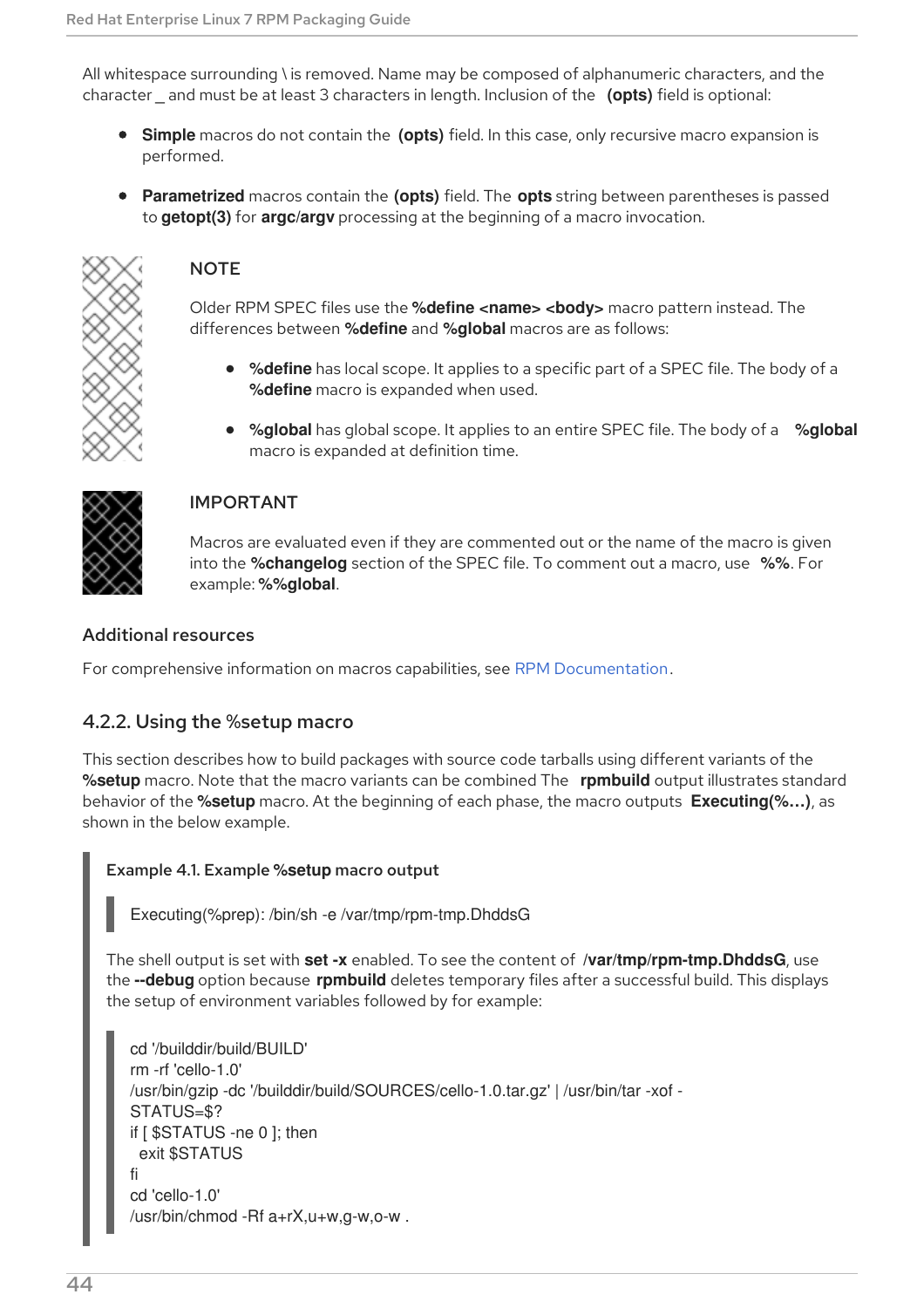The **%setup** macro:

- Ensures that we are working in the correct directory.
- Removes residues of previous builds.
- $\bullet$  Unpacks the source tarball.
- Sets up some default privileges.

#### <span id="page-48-0"></span>4.2.2.1. Using the %setup -q macro

The **-q** option limits the verbosity of the **%setup** macro. Only **tar -xof** is executed instead of **tar -xvvof**. Use this option as the first option.

#### <span id="page-48-1"></span>4.2.2.2. Using the %setup -n macro

The **-n** option is used to specify the name of the directory from expanded tarball.

This is used in cases when the directory from expanded tarball has a different name from what is expected (**%{name}-%{version}**), which can lead to an error of the **%setup** macro.

For example, if the package name is **cello**, but the source code is archived in **hello-1.0.tgz** and contains the **hello/** directory, the SPEC file content needs to be as follows:

Name: cello Source0: <https://example.com/%{name}/release/hello-%{version}.tar.gz> … %prep %setup -n hello

#### <span id="page-48-2"></span>4.2.2.3. Using the %setup -c macro

The **-c** option is used if the source code tarball does not contain any subdirectories and after unpacking, files from an archive fills the current directory.

The **-c** option then creates the directory and steps into the archive expansion as shown below:

/usr/bin/mkdir -p cello-1.0 cd 'cello-1.0'

The directory is not changed after archive expansion.

#### <span id="page-48-3"></span>4.2.2.4. Using the %setup -D and %setup -T macros

The **-D** option disables deleting of source code directory, and is particularly useful if the **%setup** macro is used several times. With the **-D** option, the following lines are not used:

rm -rf 'cello-1.0'

The **-T** option disables expansion of the source code tarball by removing the following line from the script: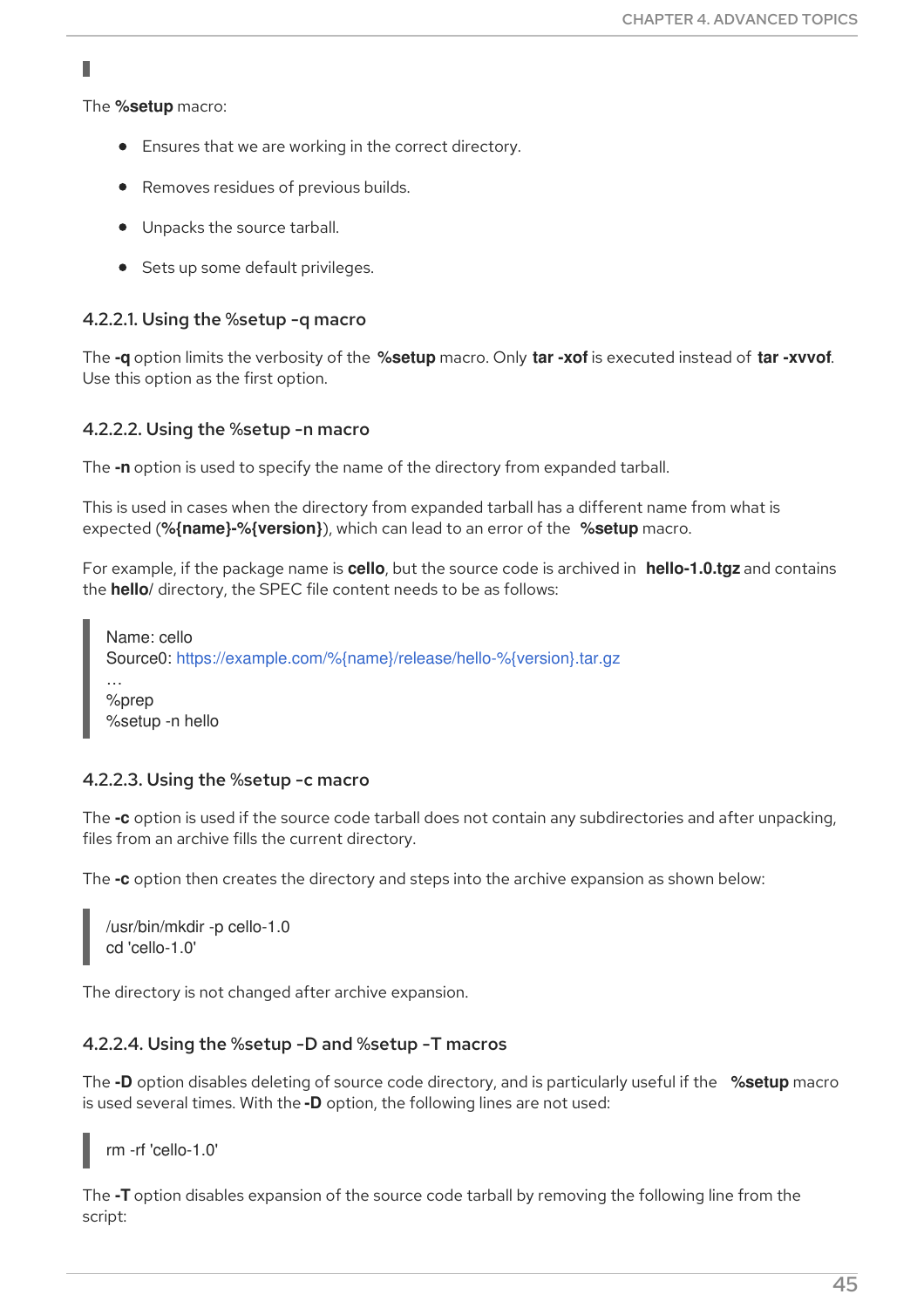/usr/bin/gzip -dc '/builddir/build/SOURCES/cello-1.0.tar.gz' | /usr/bin/tar -xvvof -

#### <span id="page-49-0"></span>4.2.2.5. Using the %setup -a and %setup -b macros

The **-a** and **-b** options expand specific sources:

The **-b** option stands for **before**, and it expands specific sources before entering the working directory. The **-a** option stands for **after**, and it expands those sources after entering. Their arguments are source numbers from the SPEC file preamble.

In the following example, the **cello-1.0.tar.gz** archive contains an empty **examples** directory. The examples are shipped in a separate **examples.tar.gz** tarball and they expand into the directory of the same name. In this case, use **-a 1**, if you want to expand **Source1** after entering the working directory:

Source0: <https://example.com/%{name}/release/%{name}-%{version}.tar.gz> Source1: examples.tar.gz

%prep %setup -a 1

…

In the following example, examples are provided in a separate **cello-1.0-examples.tar.gz** tarball, which expands into **cello-1.0/examples**. In this case, use **-b 1**, to expand **Source1** before entering the working directory:

Source0: <https://example.com/%{name}/release/%{name}-%{version}.tar.gz> Source1: %{name}-%{version}-examples.tar.gz

%prep %setup -b 1

…

## <span id="page-49-1"></span>4.2.3. Common RPM macros in the %files section

This section lists advanced RPM Macros that are needed in the **%files** section of a SPEC file.

Table 4.1. Advanced RPM Macros in the**%files** section

| Macro    | <b>Definition</b>                                                                                                                                                                                                                                                                                                                                                           |
|----------|-----------------------------------------------------------------------------------------------------------------------------------------------------------------------------------------------------------------------------------------------------------------------------------------------------------------------------------------------------------------------------|
| %license | The macro identifies the file listed as a LICENSE file and it will be installed and labeled<br>as such by RPM. Example: <b>%license LICENSE</b>                                                                                                                                                                                                                             |
| $%$ doc  | The macro identifies a file listed as documentation and it will be installed and labeled as<br>such by RPM. The macro is used for documentation about the packaged software and<br>also for code examples and various accompanying items. In the event code examples<br>are included, care should be taken to remove executable mode from the file. Example:<br>%doc README |
| %dir     | The macro ensures that the path is a directory owned by this RPM. This is important so<br>that the RPM file manifest accurately knows what directories to clean up on uninstall.<br>Example: %dir %{ libdir}/%{name}                                                                                                                                                        |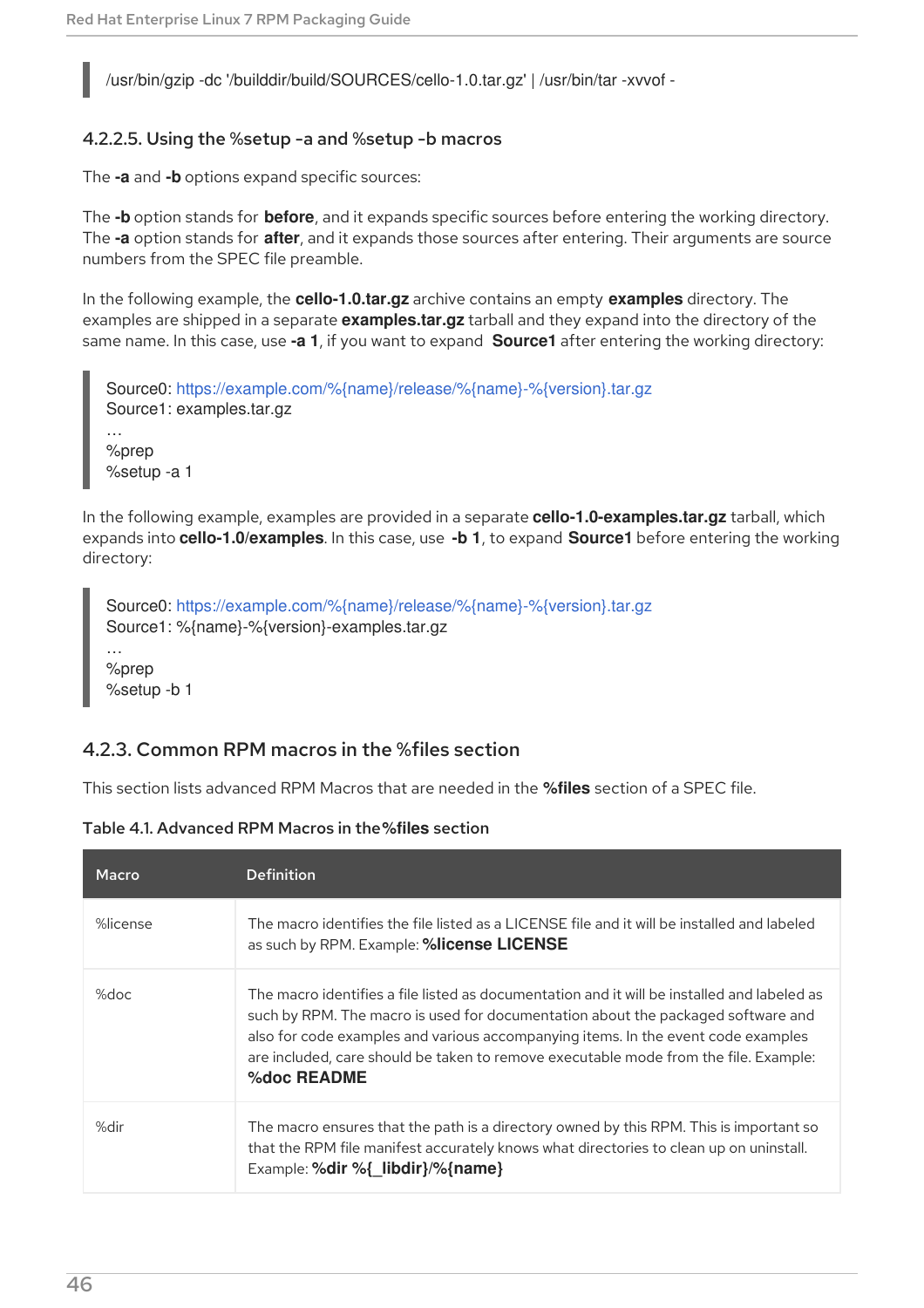| Macro             | <b>Definition</b>                                                                                                                                                                                                                                                                                                                                                                                                                                                                                                            |
|-------------------|------------------------------------------------------------------------------------------------------------------------------------------------------------------------------------------------------------------------------------------------------------------------------------------------------------------------------------------------------------------------------------------------------------------------------------------------------------------------------------------------------------------------------|
| %config(noreplace | The macro ensures that the following file is a configuration file and therefore should not<br>be overwritten (or replaced) on a package install or update if the file has been modified<br>from the original installation checksum. If there is a change, the file will be created with<br><b>.rpmnew</b> appended to the end of the filename upon upgrade or install so that the pre-<br>existing or modified file on the target system is not modified. Example:<br>%config(noreplace) %{ sysconfdir}/%{name}/%{name}.conf |

## <span id="page-50-0"></span>4.2.4. Displaying the built-in macros

provides multiple built-in RPM macros.

#### Procedure

1. To display all built-in RPM macros, run:





#### **NOTE**

The output is quite sizeable. To narrow the result, use the command above with the **grep** command.

2. To find information about the RPMs macros for your system's version of RPM, run:

rpm -ql rpm



#### **NOTE**

RPM macros are the files titled **macros** in the output directory structure.

### <span id="page-50-1"></span>4.2.5. RPM distribution macros

Different distributions provide different sets of recommended RPM macros based on the language implementation of the software being packaged or the specific guidelines of the distribution.

The sets of recommended RPM macros are often provided as RPM packages, ready to be installed with the **yum** package manager.

Once installed, the macro files can be found in the **/usr/lib/rpm/macros.d/** directory.

To display the raw RPM macro definitions, run:

rpm --showrc

The above output displays the raw RPM macro definitions.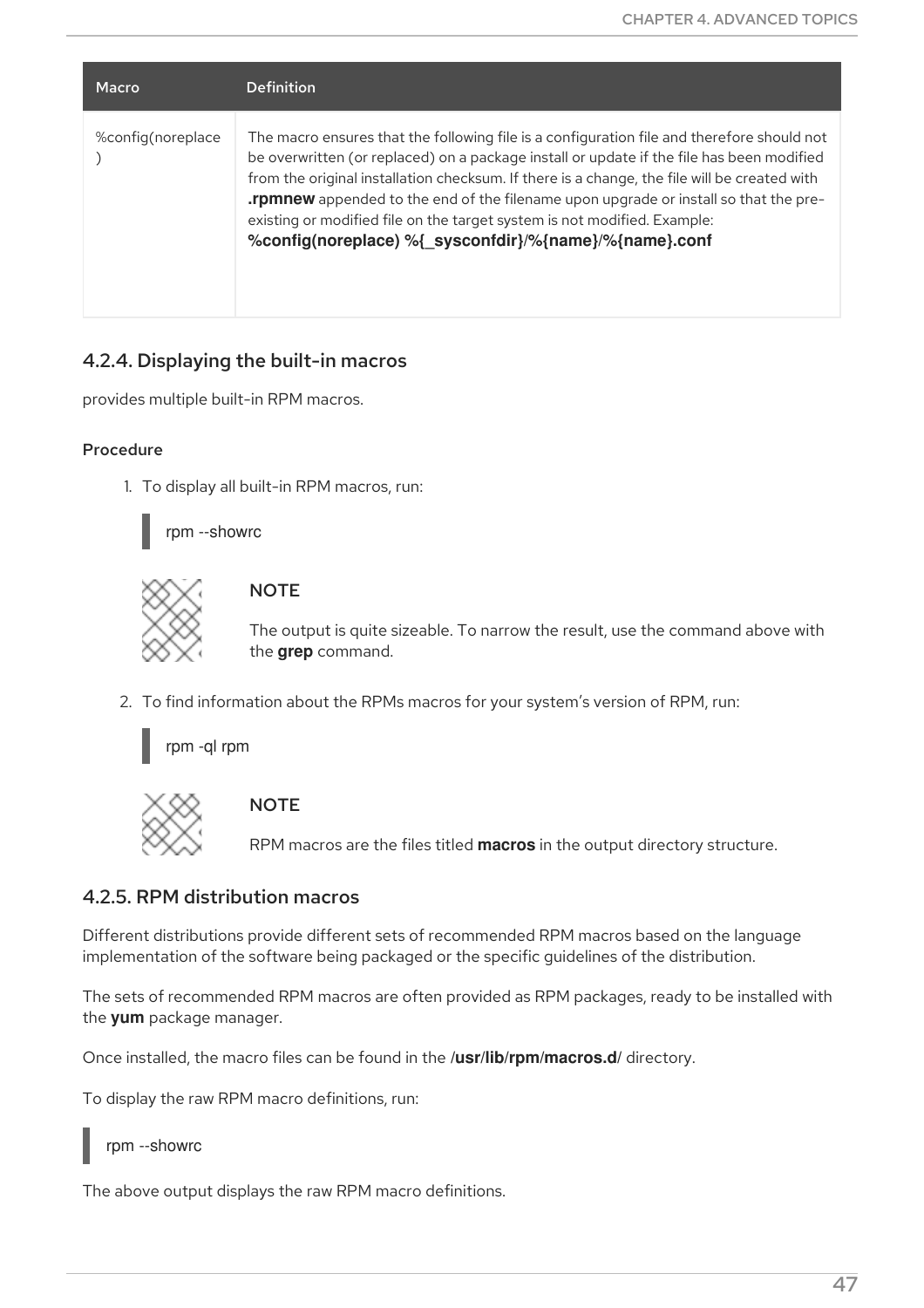To determine what a macro does and how it can be helpful when packaging RPMs, run the **rpm --eval** command with the name of the macro used as its argument:

rpm --eval %{\_MACRO}

For more information, see the **rpm** man page.

#### <span id="page-51-0"></span>4.2.5.1. Creating custom macros

You can override the distribution macros in the **~/.rpmmacros** file with your custom macros. Any changes that you make affect every build on your machine.



#### WARNING

Defining any new macros in the **~/.rpmmacros** file is not recommended. Such macros would not be present on other machines, where users may want to try to rebuild your package.

To override a macro, run :

%\_topdir /opt/some/working/directory/rpmbuild

You can create the directory from the example above, including all subdirectories through the **rpmdevsetuptree** utility. The value of this macro is by default **~/rpmbuild**.

%\_smp\_mflags -l3

The macro above is often used to pass to Makefile, for example **make %{?\_smp\_mflags}**, and to set a number of concurrent processes during the build phase. By default, it is set to **-jX**, where **X** is a number of cores. If you alter the number of cores, you can speed up or slow down a build of packages.

## <span id="page-51-1"></span>4.3. EPOCH, SCRIPTLETS AND TRIGGERS

This section covers **Epoch**, **Scriptlets**, and **Triggers**, which represent advanced directives for RMP SPEC files.

All these directives influence not only the SPEC file, but also the end machine on which the resulting RPM is installed.

## <span id="page-51-2"></span>4.3.1. The Epoch directive

The **Epoch** directive enables to define weighted dependencies based on version numbers.

If this directive is not listed in the RPM SPEC file, the **Epoch** directive is not set at all. This is contrary to common belief that not setting **Epoch** results in an **Epoch** of 0. However, the YUM utility treats an unset **Epoch** as the same as an **Epoch** of 0 for the purposes of depsolving.

However, listing **Epoch** in a SPEC file is usually omitted because in majority of cases introducing an **Epoch** value skews the expected RPM behavior when comparing versions of packages.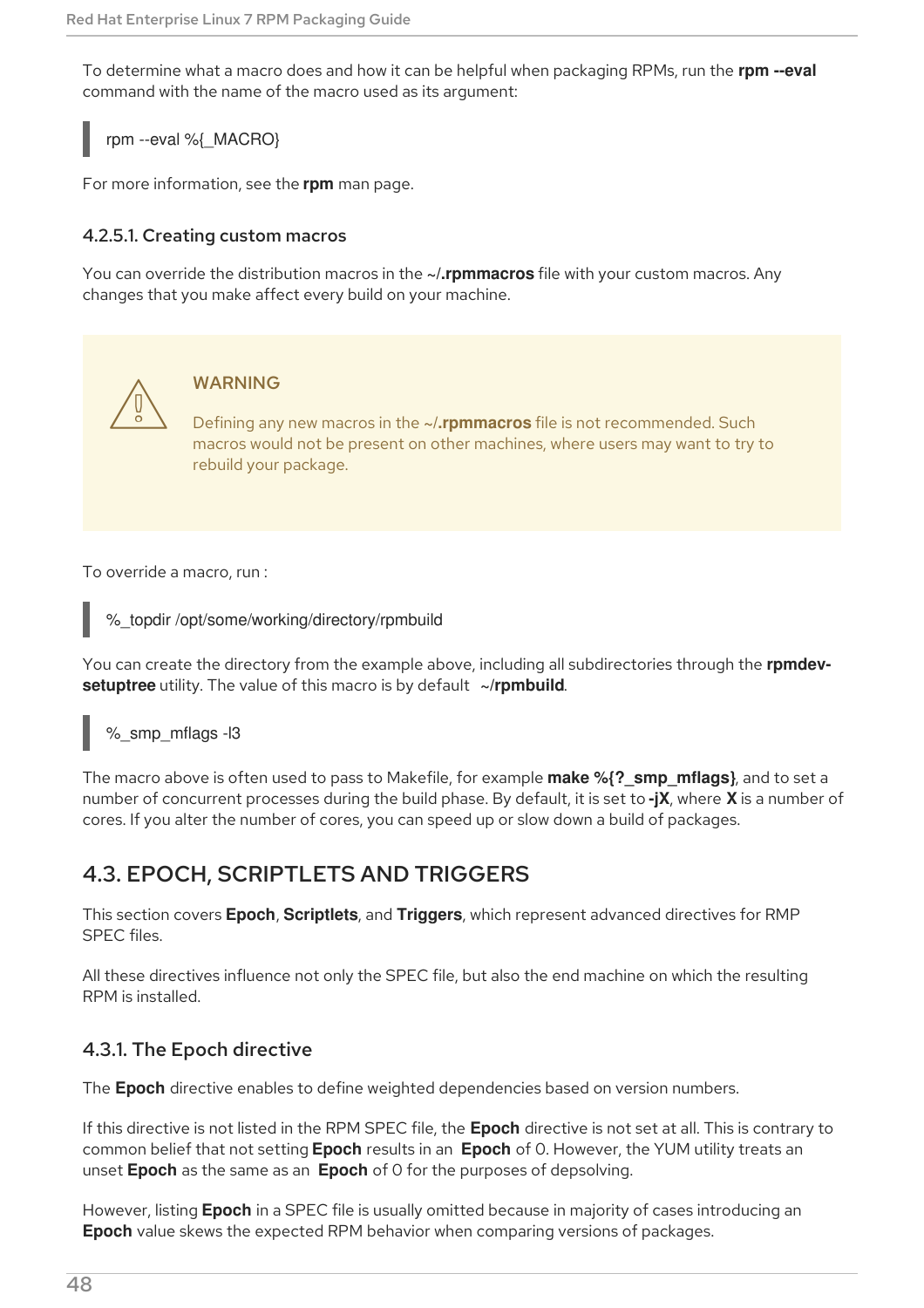#### Example 4.2. Using Epoch

If you install the **foobar** package with **Epoch: 1** and **Version: 1.0**, and someone else packages **foobar** with **Version: 2.0** but without the **Epoch** directive, the new version will never be considered an update. The reason being that the **Epoch** version is preferred over the traditional **Name-Version-Release** marker that signifies versioning for RPM Packages.

Using of **Epoch** is thus quite rare. However, **Epoch** is typically used to resolve an upgrade ordering issue. The issue can appear as a side effect of upstream change in software version number schemes or versions incorporating alphabetical characters that cannot always be compared reliably based on encoding.

### <span id="page-52-0"></span>4.3.2. Scriptlets

Scriptlets are a series of RPM directives that are executed before or after packages are installed or deleted.

Use **Scriptlets** only for tasks that cannot be done at build time or in an start up script.

#### <span id="page-52-1"></span>4.3.2.1. Scriptlets directives

A set of common Scriptlet directives exists. They are similar to the SPEC file section headers, such as **%build** or **%install**. They are defined by multi-line segments of code, which are often written as a standard POSIX shell script. However, they can also be written in other programming languages that RPM for the target machine's distribution accepts. RPM Documentation includes an exhaustive list of available languages.

The following table includes **Scriptlet** directives listed in their execution order. Note that a package containing the scripts is installed between the **%pre** and **%post** directive, and it is uninstalled between the **%preun** and **%postun** directive.

| <b>Directive</b> | <b>Definition</b>                                                                         |
|------------------|-------------------------------------------------------------------------------------------|
| %pretrans        | Scriptlet that is executed just before installing or removing any package.                |
| $%$ pre          | Scriptlet that is executed just before installing the package on the target system.       |
| %post            | Scriptlet that is executed just after the package was installed on the target system.     |
| %preun           | Scriptlet that is executed just before uninstalling the package from the target system.   |
| %postun          | Scriptlet that is executed just after the package was uninstalled from the target system. |
| %posttrans       | Scriptlet that is executed at the end of the transaction.                                 |

#### Table 4.2. Scriptlet directives

#### <span id="page-52-2"></span>4.3.2.2. Turning off a scriptlet execution

To turn off the execution of any scriptlet, use the **rpm** command together with the **- no** scriptlet name option.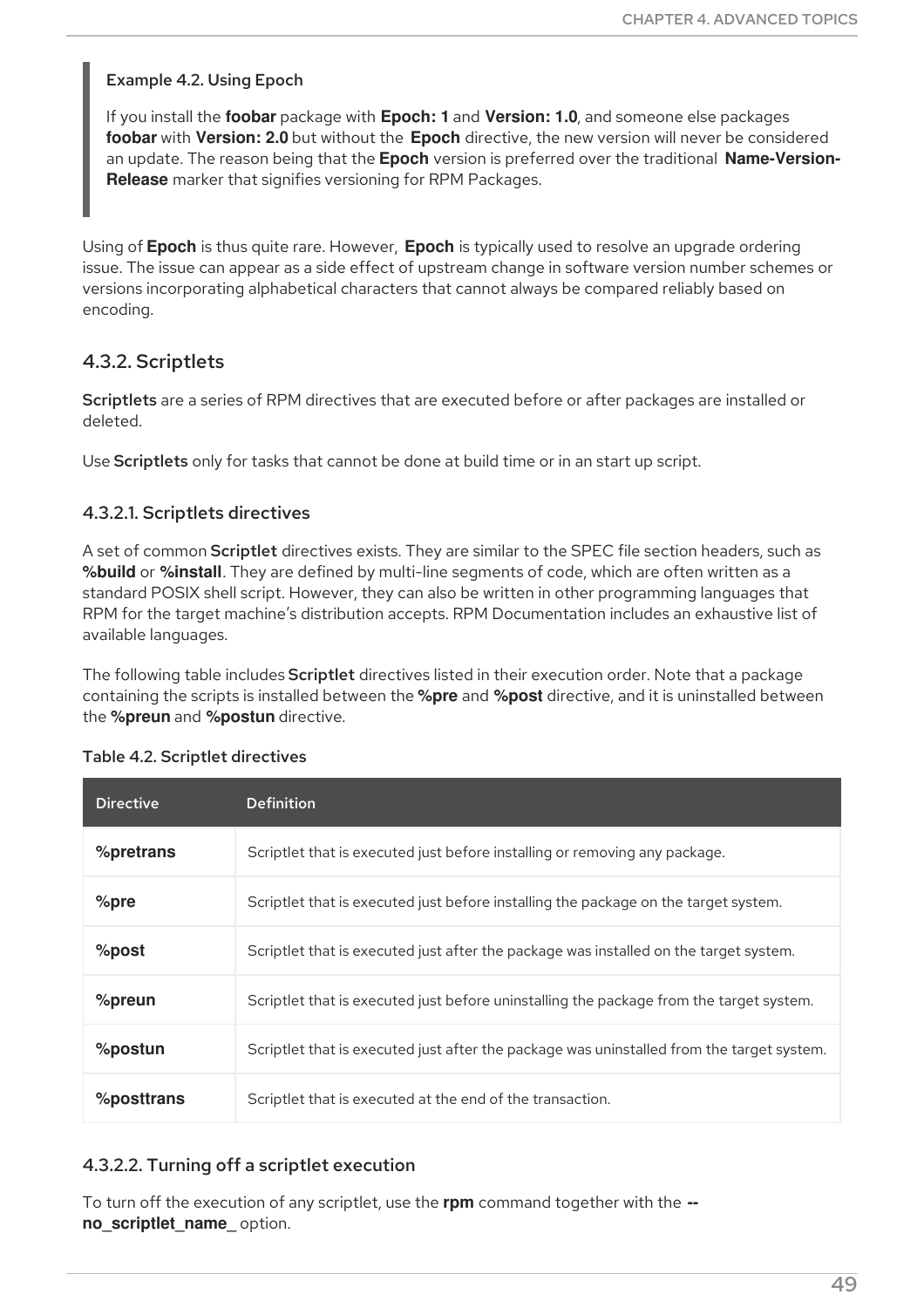#### Procedure

For example, to turn off the execution of the **%pretrans** scriptlets, run:

# rpm --nopretrans

You can also use the **-- noscripts** option, which is equivalent to all of the following:

- **--nopre**
- **--nopost**
- **--nopreun**
- **--nopostun**
- **--nopretrans**
- **--noposttrans**

#### Additional resources

For more details, see the **rpm(8)** man page.

#### <span id="page-53-0"></span>4.3.2.3. Scriptlets macros

The Scriptlets directives also work with RPM macros.

The following example shows the use of systemd scriptlet macro, which ensures that systemd is notified about a new unit file.

```
$ rpm --showrc | grep systemd
-14: transaction_systemd_inhibit %{plugindir}/systemd_inhibit.so
-14: _journalcatalogdir /usr/lib/systemd/catalog
-14: _presetdir /usr/lib/systemd/system-preset
-14: unitdir /usr/lib/systemd/system
-14: userunitdir /usr/lib/systemd/user
/usr/lib/systemd/systemd-binfmt %{?} >/dev/null 2>&1 || : /usr/lib/systemd/systemd-sysctl %{?}
>/dev/null 2>&1 || :
-14: systemd_post
-14: systemd_postun
-14: systemd_postun_with_restart
-14: systemd_preun
-14: systemd_requires
Requires(post): systemd
Requires(preun): systemd
Requires(postun): systemd
-14: systemd_user_post %systemd_post --user --global %{?} -14: systemd_user_postun %{nil} -
14: systemd_user_postun_with_restart %{nil} -14: systemd_user_preun systemd-sysusers %
{?} >/dev/null 2>&1 || :
echo %{?} | systemd-sysusers - >/dev/null 2>&1 || : systemd-tmpfiles --create %{?} >/dev/null
2>&1 || :
$ rpm --eval %{systemd_post}
```
if [ \$1 -eq 1 ] ; then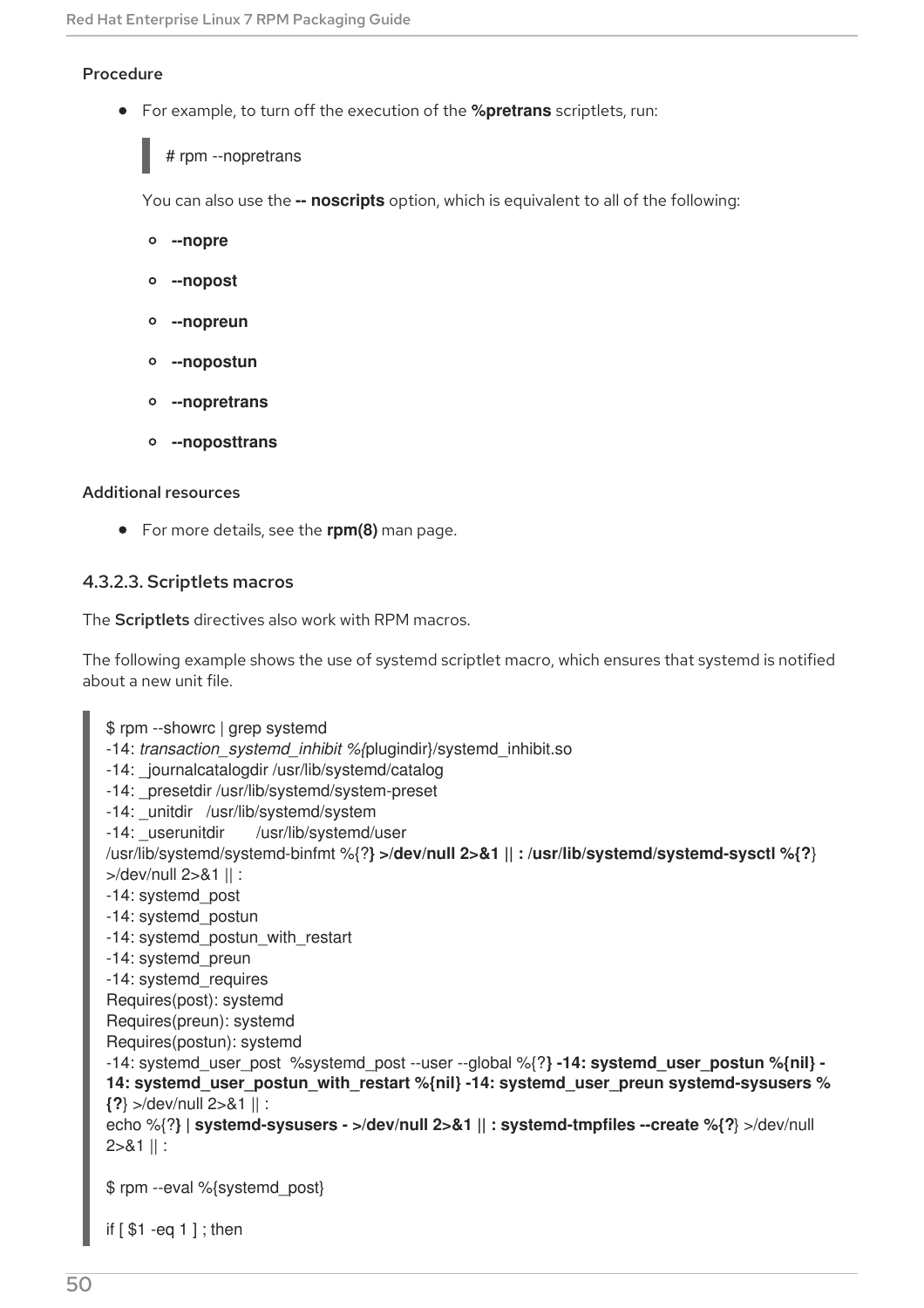```
# Initial installation
     systemctl preset >/dev/null 2>&1 || :
fi
$ rpm --eval %{systemd_postun}
systemctl daemon-reload >/dev/null 2>&1 || :
$ rpm --eval %{systemd_preun}
if \lceil $1 - eq \ 0 \rceil; then
     # Package removal, not upgrade
     systemctl --no-reload disable > /dev/null 2>&1 || :
     systemctl stop > /dev/null 2>&1 || :
fi
```
### <span id="page-54-0"></span>4.3.3. The Triggers directives

Triggers are RPM directives which provide a method for interaction during package installation and uninstallation.



## WARNING

Triggers may be executed at an unexpected time, for example on update of the containing package. Triggers are difficult to debug, therefore they need to be implemented in a robust way so that they do not break anything when executed unexpectedly. For these reasons, {RH} recommends to minimize the use of Triggers.

The order of execution and the details for each existing Triggers are listed below:

```
all-%pretrans
…
any-%triggerprein (%triggerprein from other packages set off by new install)
new-%triggerprein
new-%pre for new version of package being installed
        (all new files are installed)
new-%post for new version of package being installed
any-%triggerin (%triggerin from other packages set off by new install)
new-%triggerin
old-%triggerun
any-%triggerun (%triggerun from other packages set off by old uninstall)
old-%preun for old version of package being removed
… (all old files are removed)
old-%postun for old version of package being removed
old-%triggerpostun
any-%triggerpostun (%triggerpostun from other packages set off by old un
```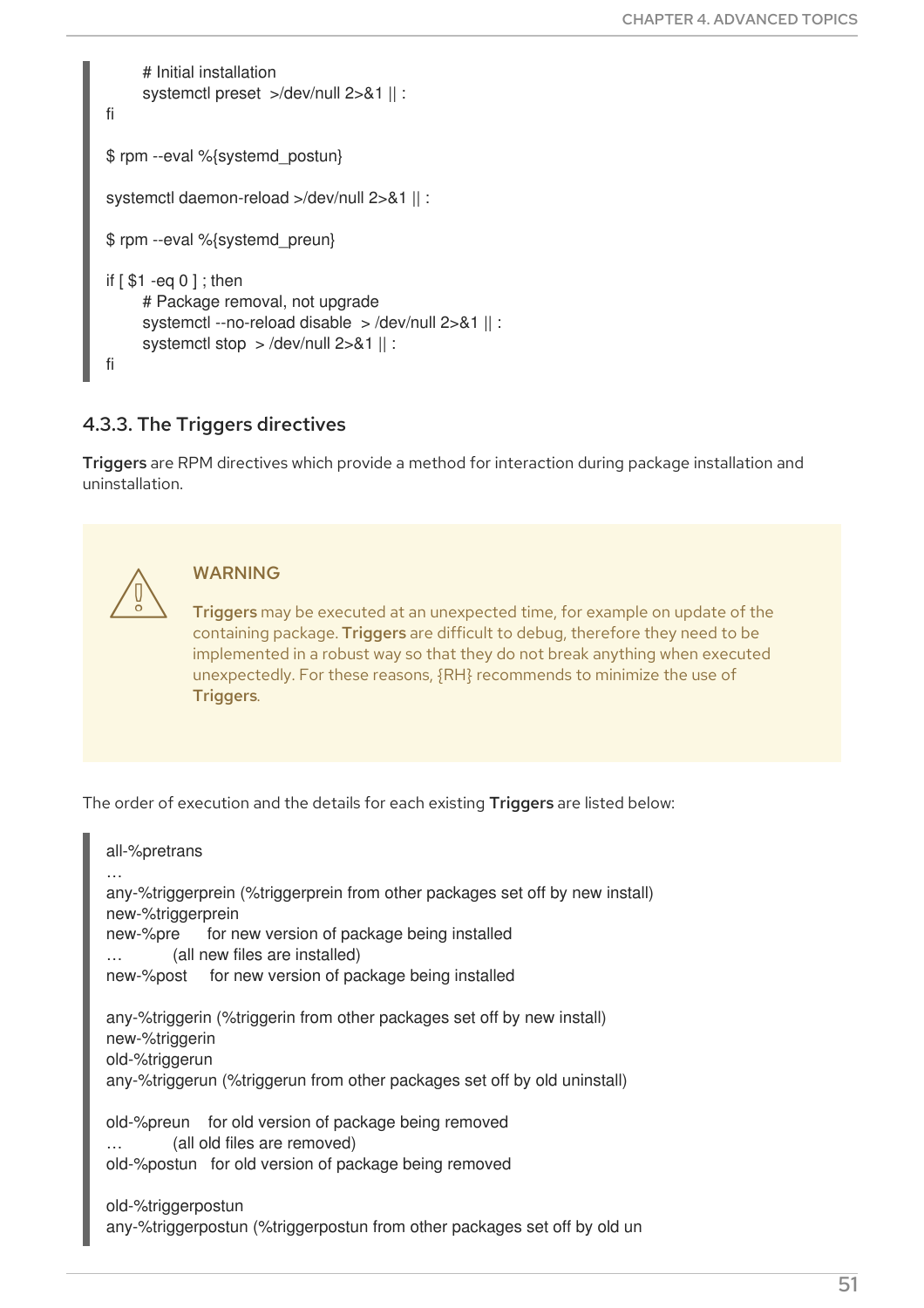install) … all-%posttrans

The above items are found in the **/usr/share/doc/rpm-4.\*/triggers** file.

## <span id="page-55-0"></span>4.3.4. Using non-shell scripts in a SPEC file

The **-p** scriptlet option in a SPEC file enables the user to invoke a specific interpreter instead of the default shell scripts interpreter (**-p /bin/sh**).

The following procedure describes how to create a script, which prints out a message after installation of the **pello.py** program:

### Procedure

- 1. Open the **pello.spec** file.
- 2. Find the following line:

install -m 0644 %{name}.py\* %{buildroot}/usr/lib/%{name}/

3. Under the above line, insert:

%post -p /usr/bin/python3 print("This is {} code".format("python"))

4. Install your package:

# yum install /home/<username>/rpmbuild/RPMS/noarch/pello-0.1.2-1.el8.noarch.rpm

5. Check the output message after the installation:



## **NOTE**

To use a Python 3 script, include the following line under **install -m** in a SPEC file:

%post -p /usr/bin/python3

To use a Lua script, include the following line under **install -m** in a SPEC file:

%post -p <lua>

This way, you can specify any interpreter in a SPEC file.

## <span id="page-55-1"></span>4.4. RPM CONDITIONALS

RPM Conditionals enable conditional inclusion of various sections of the SPEC file.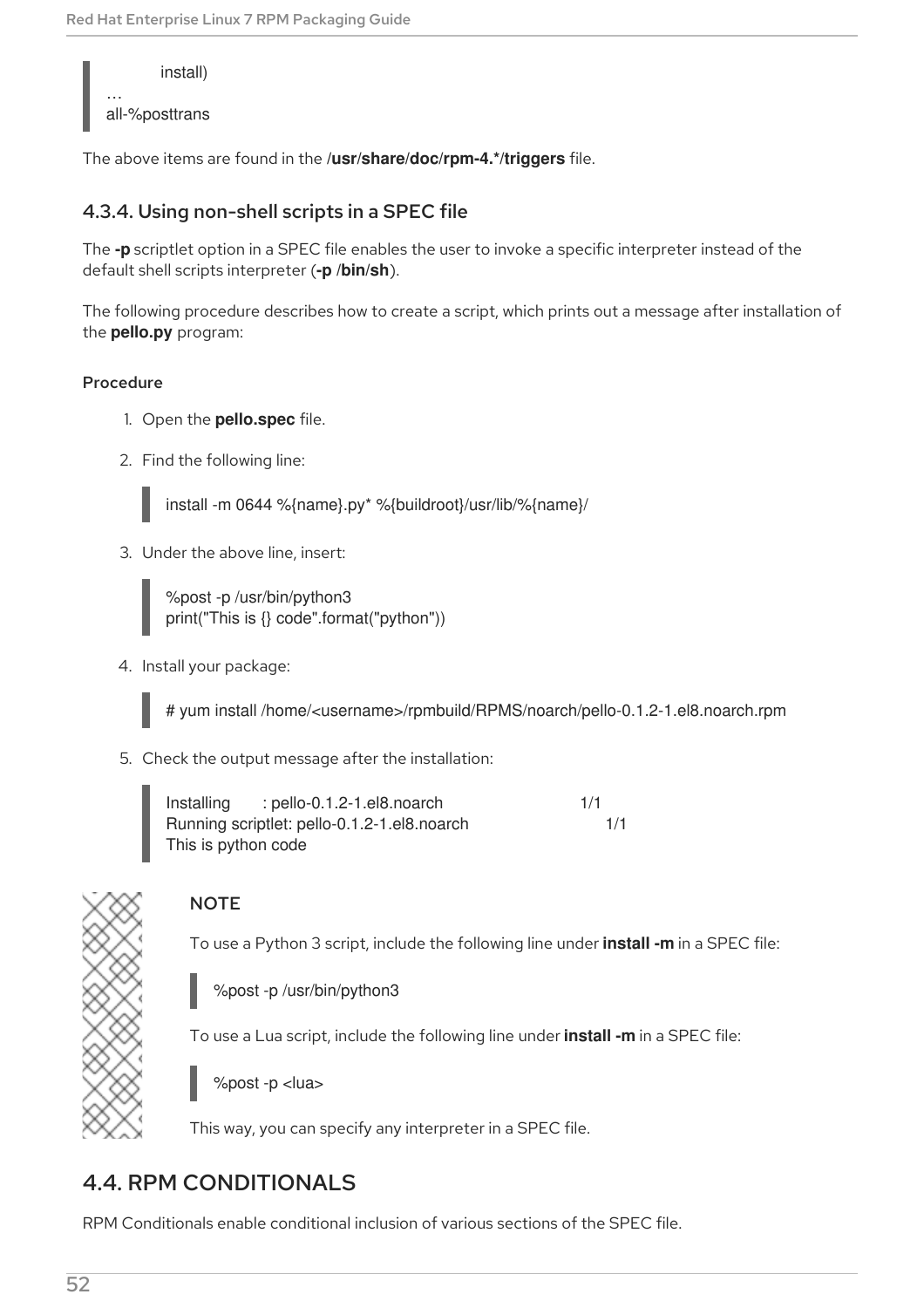Conditional inclusions usually deal with:

- Architecture-specific sections
- Operating system-specific sections
- Compatibility issues between various versions of operating systems
- Existence and definition of macros

#### <span id="page-56-0"></span>4.4.1. RPM conditionals syntax

RPM conditionals use the following syntax:

If *expression* is true, then do some action:

%if expression … %endif

If *expression* is true, then do some action, in other case, do another action:

| %if expression |
|----------------|
|                |
| %else          |
| %endif         |
|                |

#### <span id="page-56-1"></span>4.4.2. RPM conditionals examples

This section provides multiple examples of RPM conditionals.

#### <span id="page-56-2"></span>4.4.2.1. The %if conditionals

Example 4.3. Using the %if conditional to handle compatibility between 8 and other operating systems

%if 0%{?rhel} == 8 sed -i '/AS\_FUNCTION\_DESCRIBE/ s/^//' configure.in sed -i '/AS\_FUNCTION\_DESCRIBE/ s/^//' acinclude.m4 %endif

This conditional handles compatibility between RHEL 8 and other operating systems in terms of support of the AS\_FUNCTION\_DESCRIBE macro. If the package is built for RHEL, the **%rhel** macro is defined, and it is expanded to RHEL version. If its value is 8, meaning the package is build for RHEL 8, then the references to AS\_FUNCTION\_DESCRIBE, which is not supported by RHEL 8, are deleted from autoconfig scripts.

#### Example 4.4. Using the %if conditional to handle definition of macros

%define ruby\_archive %{name}-%{ruby\_version} %if 0%{?milestone:1}%{?revision:1} != 0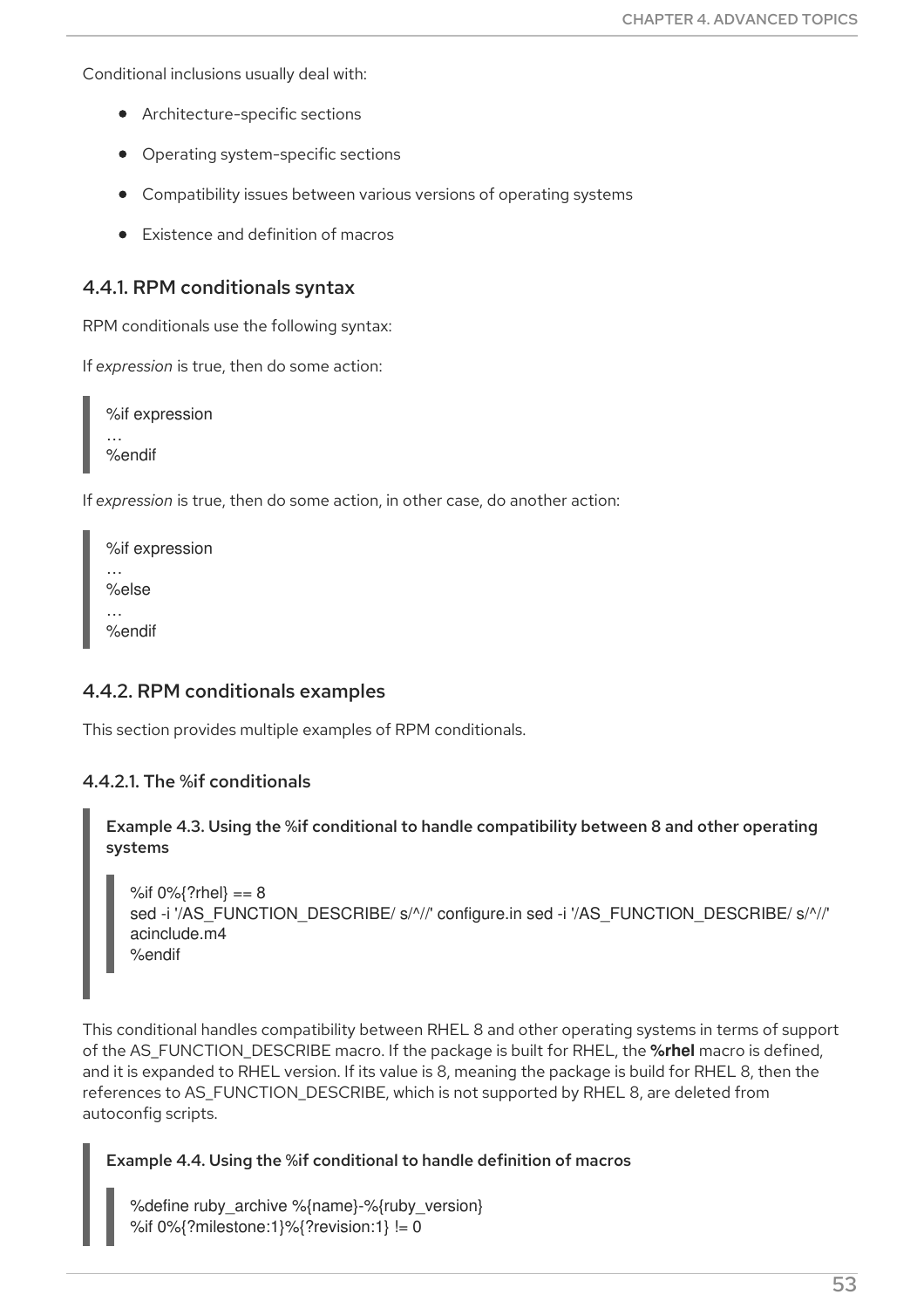%define ruby\_archive %{ruby\_archive}-%{?milestone}%{?!milestone:%{?revision:r%{revision}}} %endif

This conditional handles definition of macros. If the **%milestone** or the **%revision** macros are set, the **%ruby\_archive** macro, which defines the name of the upstream tarball, is redefined.

#### <span id="page-57-0"></span>4.4.2.2. Specialized variants of %if conditionals

The **%ifarch** conditional, **%ifnarch** conditional and **%ifos** conditional are specialized variants of the **%if** conditionals. These variants are commonly used, hence they have their own macros.

#### <span id="page-57-1"></span>4.4.2.2.1. The %ifarch conditional

The **%ifarch** conditional is used to begin a block of the SPEC file that is architecture-specific. It is followed by one or more architecture specifiers, each separated by commas or whitespace.

#### Example 4.5. An example use of the %ifarch conditional

| %ifarch i386 sparc |  |
|--------------------|--|
| %endif             |  |

All the contents of the SPEC file between **%ifarch** and **%endif** are processed only on the 32-bit AMD and Intel architectures or Sun SPARC-based systems.

#### <span id="page-57-2"></span>4.4.2.2.2. The %ifnarch conditional

The **%ifnarch** conditional has a reverse logic than **%ifarch** conditional.

#### Example 4.6. An example use of the %ifnarch conditional

%ifnarch alpha

… %endif

All the contents of the SPEC file between **%ifnarch** and **%endif** are processed only if not done on a Digital Alpha/AXP-based system.

#### <span id="page-57-3"></span>4.4.2.2.3. The %ifos conditional

The **%ifos** conditional is used to control processing based on the operating system of the build. It can be followed by one or more operating system names.

#### Example 4.7. An example use of the %ifos conditional

| %ifos linux |  |
|-------------|--|
| %endif      |  |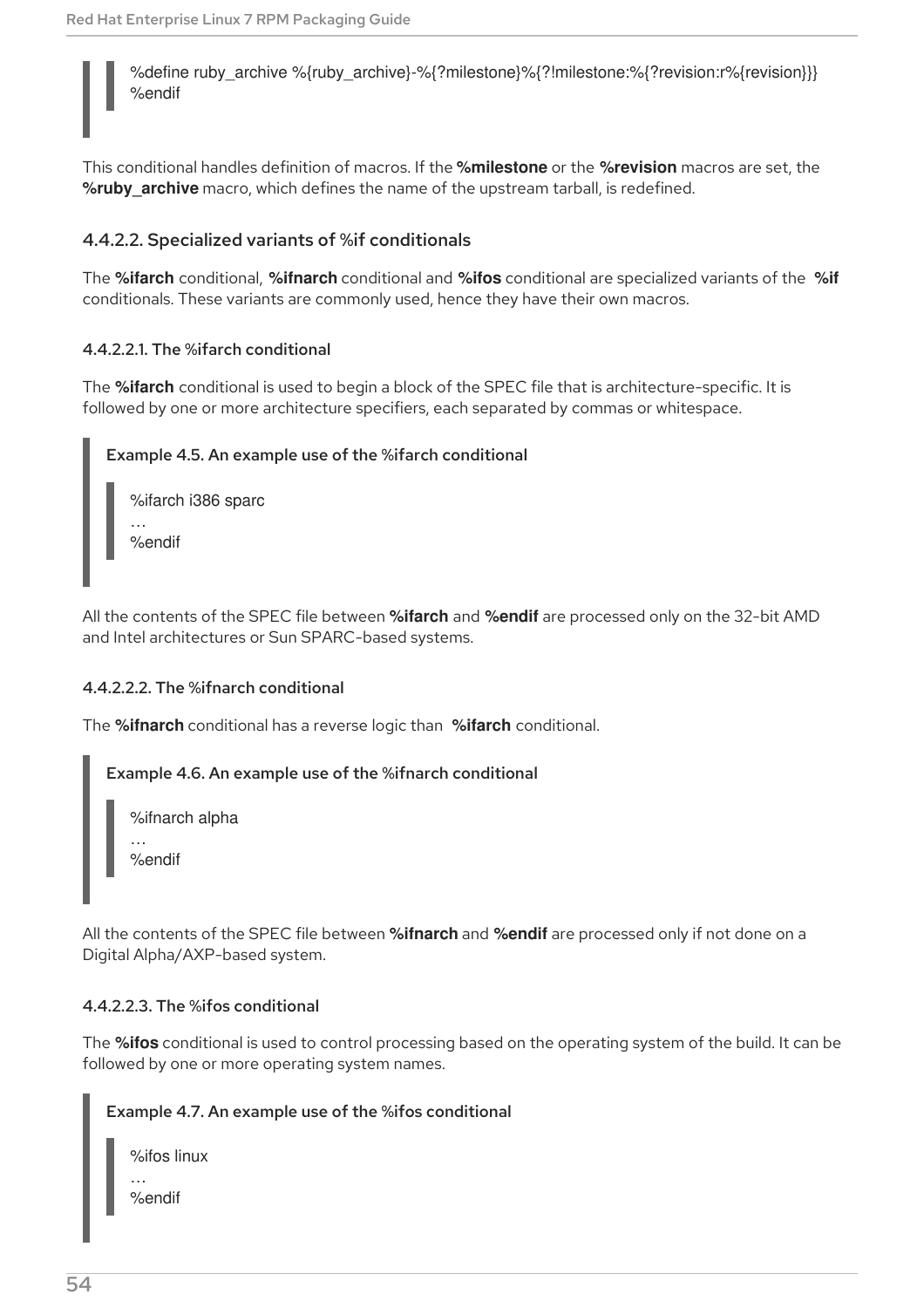All the contents of the SPEC file between **%ifos** and **%endif** are processed only if the build was done on a Linux system.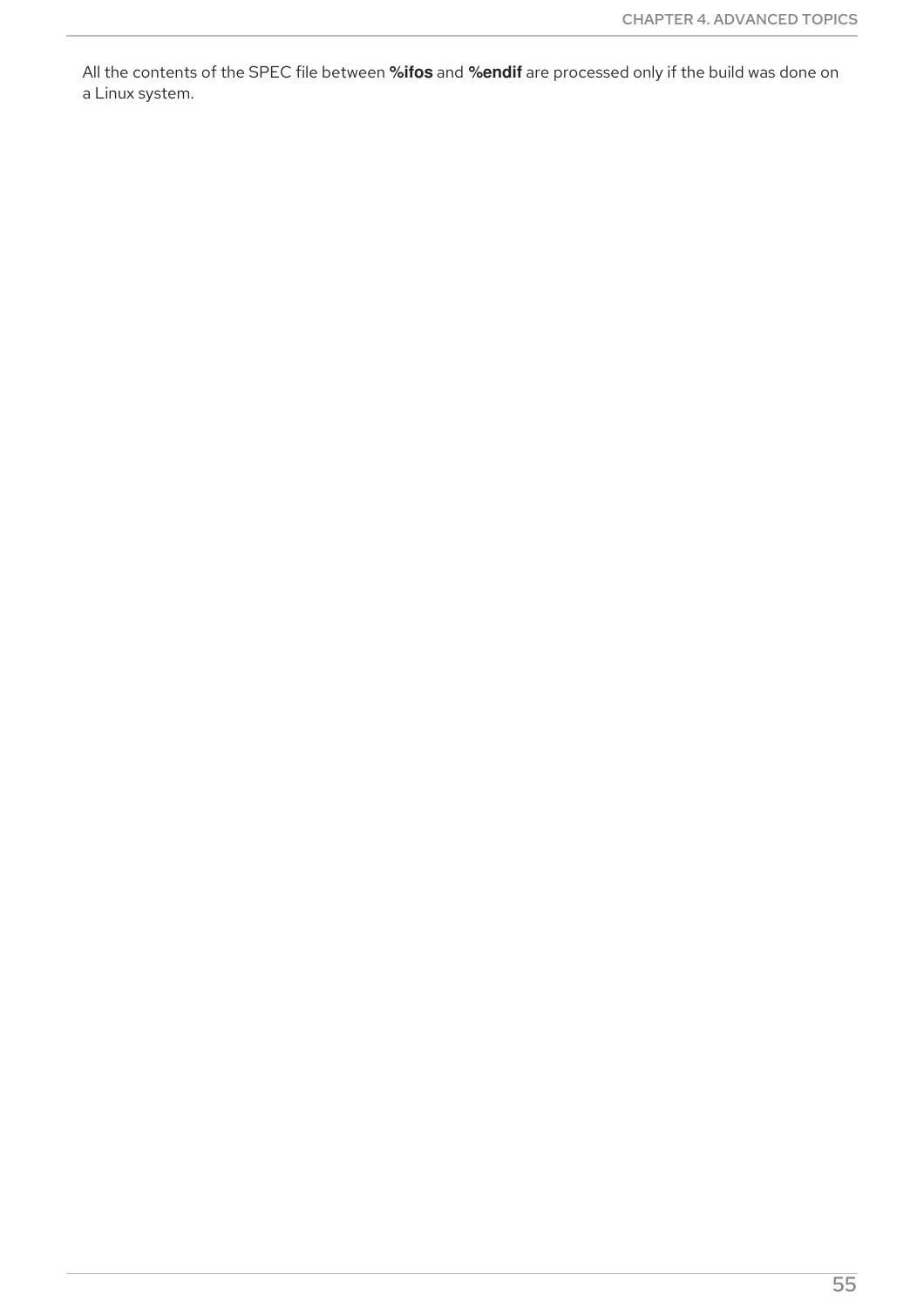## APPENDIX A. NEW FEATURES OF RPM IN RHEL 7

<span id="page-59-0"></span>This list documents most noticable changes in RPM packaging between Red Hat Enterprise Linux 6 and 7.

- A new command, **rpmkeys**, used for keyring import and signature verification has been added.
- A new command, **rpmspec**, used for spec queries and parsed output has been added.
- A new command, **rpmsign**, used for package signing has been added.
- The **posix.exec()** and **os.exit()** extensions embedded in **%{lua:…}** scripts fail the script unless called from a child process created with the **posix.fork()** scriptlet.
- The **%pretrans** scriptlet failure causes the package installation to be skipped.
- Scriptlets can be macro-expanded and queryformat-expanded at runtime.
- Pre-transaction and post-transaction scriptlet dependencies can now be correctly expressed with **Requires(pretrans)** and **Requires(posttrans)** scriptlets.
- The **OrderWithRequires** tag for supplying additional ordering hints has been added. The tag follows **Requires** tag syntax, but does not generate actual dependencies. The ordering hints are treated as if they were **Requires** when calculating the transaction order, only if the involved packages are present in the same transaction.
- The **%license** flag can be used in the **%files** section. This flag can be used similar to the **%doc** flag to mark files as licenses, which need to be installed despite the **--nodocs** option.
- The **%autosetup** macro for automating patch application, with optional distributed version control system integration has been added.
- The automatic dependency generator has been rewritten into extensible and customizable rule based system with built-in filtering.
- The OpenPGP V3 public keys are no longer supported.